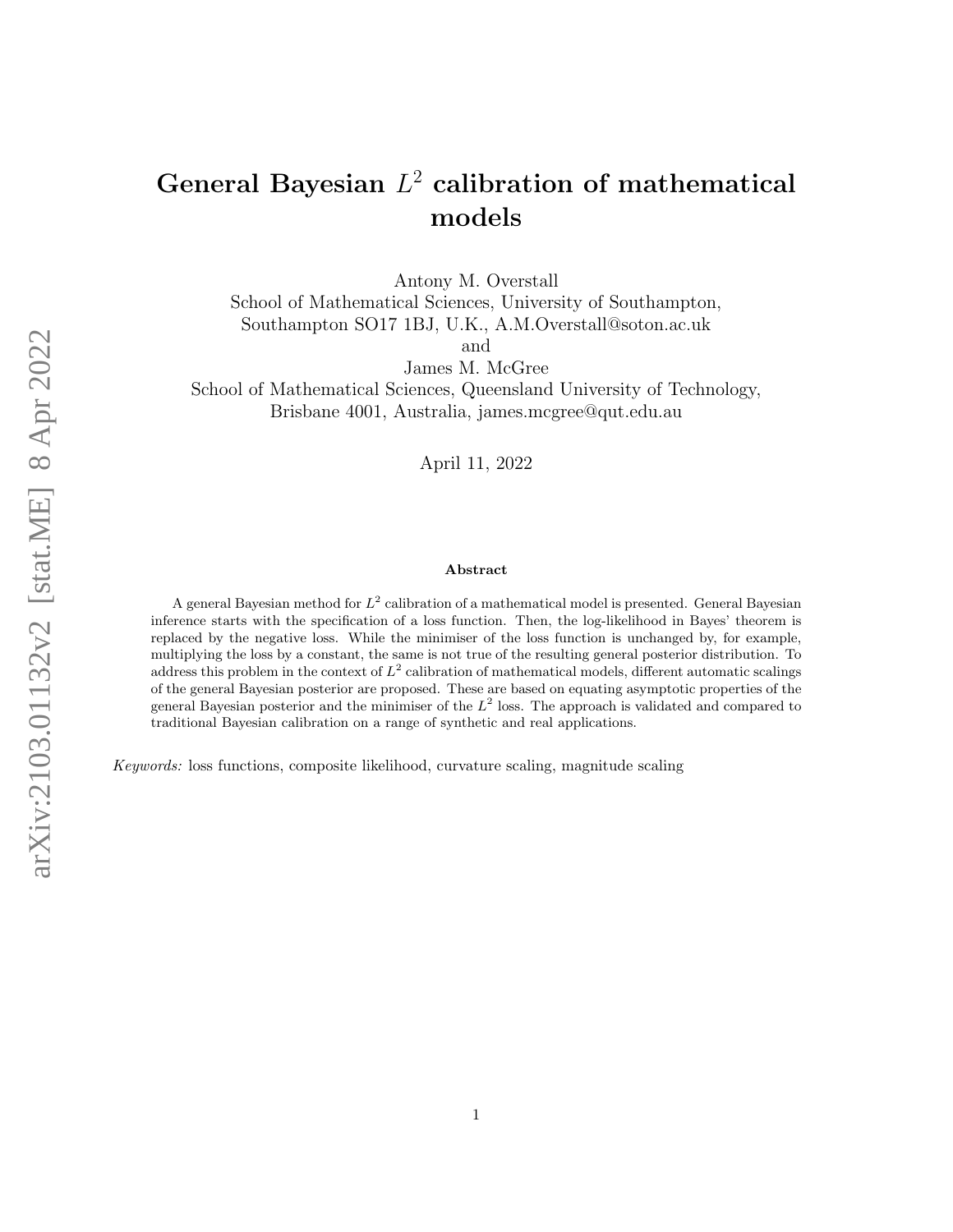# <span id="page-1-0"></span>1 Introduction

A mathematical model is a representation of a physical system, often underpinned by scientific theory, which is used to understand, predict and control the physical system. When such models are evaluated by complex, computationally expensive code, they are known as computer models.

A mathematical model is considered to be a function taking certain arguments and returning a theoretical prediction of a feature (or features) of the physical system. Following [Plumlee \(2017\)](#page-34-0), the arguments to the mathematical model can be split into two groups. They are (a) general inputs: controllable or measurable variables of the system; and (b) calibration parameters: unknown characteristics of the physical system that cannot be controlled or directly measured.

This paper addresses calibration: the task of attributing values to the calibration parameters using observations of the physical system. The values given to the calibration parameters should, in some senses, result in the mathematical model (when considered solely as a function of the general inputs) being "close" to the physical system. This goal implicitly recognises that the mathematical model is an incomplete (or inexact) representation of the physical system, i.e. there do not exist values of the calibration parameters such that the mathematical model is equal to the physical system for all values of the general inputs.

In their seminal work on calibration, [Kennedy and O'Hagan \(2001\)](#page-34-1) considered the bias function, i.e. the difference between the physical system and the mathematical model. Since the bias function is unknown, a Gaussian process prior distribution is assumed for this function. A Bayesian approach is then adopted with the goal of evaluating the marginal posterior distribution of the calibration parameters. However, [Tuo and](#page-34-2) [Wu \(2016\)](#page-34-2) show that the actual parameter values that the Kennedy and O'Hagan approach are estimating depend on the Gaussian process prior for the bias function and this dependence does not diminish as the number of observations of the physical system grows. To address this problem, [Tuo and Wu \(2015\)](#page-34-3) proposed an alternative (frequnetist) framework for calibration. They define values of the calibration parameters that minimise the squared norm of the bias function (in the associated  $L^2$  space). Estimating these values is now the target of the [Tuo and Wu \(2015\)](#page-34-3) framework. This is achieved by minimising a loss function given by a non-parametric estimate of the squared  $L^2$  norm of the bias function, formed using the observations of the physical system. Under certain assumptions, the resulting estimator is consistent for the target calibration parameter values. An alternative approach to calibrating a mathematical model is ordinary least squares (OLS). Under differing conditions, [Tuo and Wu \(2015\)](#page-34-3) and [Wong et al. \(2017\)](#page-35-0) show that the parameter values minimising the OLS loss will converge to the target parameter values under  $L^2$  calibration.

Due to the natural way that Bayesian inference manages uncertainty quantification, several authors have recently proposed Bayesian analogues of the [Tuo and Wu \(2015\)](#page-34-3)  $L^2$  calibration framework. [Plumlee \(2017\)](#page-34-0) modifies the [Kennedy and O'Hagan \(2001\)](#page-34-1) framework by, first, noting that minimising the squared  $L^2$  norm of the bias function imposes orthogonality of the bias function and the gradient of the mathematical model. This orthogonality places constraints on the Gaussian process prior for the bias function. [Gu and Wang](#page-34-4) [\(2018\)](#page-34-4) pointed out that orthogonality of the bias and mathematical model gradient is a necessary, but not sufficient condition, for minimising the squared  $L^2$  norm. Instead, they assumed a prior distribution on the squared  $L^2$  norm penalising "large" bias functions. [Xie and Xu \(2021\)](#page-35-1) proposed a different approach whereby a Gaussian process prior for the physical system is assumed which is updated to a Gaussian process posterior in light of observations of the physical system. Then, minimising the squared  $L^2$  norm induces a posterior distribution on the calibration parameters.

This paper proposes a general Bayesian (e.g. [Bissiri et al., 2016\)](#page-34-5) framework for  $L^2$  calibration of mathematical models. Under this approach, unlike traditional Bayesian inference, a so-called generalised posterior distribution for the calibration parameters can be formed using the  $L^2$  and OLS losses without needing to specify a probabilistic data-generating process for the observations of the physical system.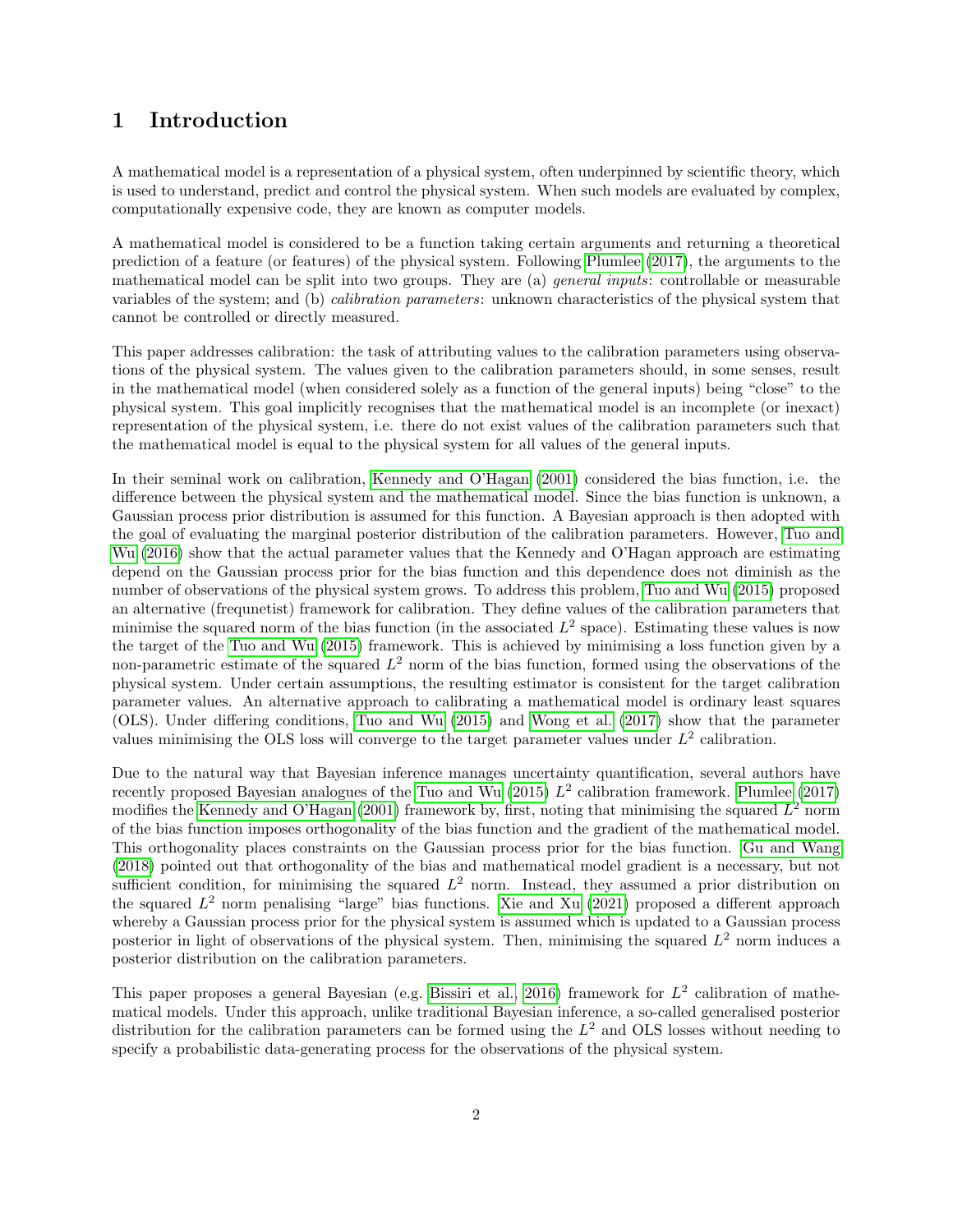The advantages of the general Bayesian framework, when compared with existing traditional Bayesian calibration approaches, are that it is conceptually and computationally simpler, allows more transparent incorporation of prior information, and, as stated above, does not require the specification of a probabilistic data-generating process for the observations. The benefit of the last advantage is that the inference should be less sensitive to the misspecification of the data-generating process.

However, as will be seen, the major impediment to implementing general Bayesian  $L^2$  calibration is that the scale of the generalised posterior is essentially arbitrary. To address this problem, automatic, computationally simple, scalings of the  $L^2$  and OLS losses are developed. These scalings are designed to match asymptotic properties of the generalised posterior with corresponding frequentist properties of the  $L^2$  and OLS estimators.

The remainder of this paper is organised as follows. Section [2](#page-2-0) provides a more in depth description of existing approaches to calibration and general Bayesian inference. Section [3](#page-7-0) develops automatic scalings for the  $L^2$ and OLS losses. Section [4](#page-16-0) considers the asymptotic properties of the generalised Bayesian distributions under the  $L^2$  and OLS losses. Section [5](#page-18-0) discusses the practical implementation of the approach. Finally, in Section [6](#page-20-0) we implement the methodology on illustrative and real examples.

# <span id="page-2-0"></span>2 Background

In this section, we provide a mathematical description of the calibration of mathematical models (Section [2.1\)](#page-2-1), and brief outlines of existing related approaches to calibration (Section [2.2\)](#page-3-0) and general Bayesian inference (Section [2.3\)](#page-6-0).

# <span id="page-2-1"></span>2.1 Setup

In this sub-section, we provide a mathematical description to the problem of the calibration of mathematical models. Let  $\eta(\mathbf{x}, \theta)$  denote the mathematical model where  $\mathbf{x} = (x_1, \dots, x_k)^T \in \mathcal{X}$  denotes the  $k \times 1$  vector of general inputs with  $\mathcal{X} \subset \mathbb{R}^k$  the input space and  $\boldsymbol{\theta} = (\theta_1, \ldots, \theta_p)^T \in \Theta \subset \mathbb{R}^p$  denotes the  $p \times 1$  vector of unknown calibration parameters. In this paper, we assume, perhaps after transformation, that  $\mathcal{X} = [0,1]^k$ with  $\text{Vol}(\mathcal{X}) = \int_{\mathcal{X}} d\mathbf{x} = 1.$ 

Calibration is performed using n observations of the physical system. That is, for  $i = 1, \ldots, n$ , a response  $y_i$ is observed of the physical system under inputs  $\mathbf{x}_i = (x_{i1}, \dots, x_{ik})^\mathrm{T} \in \mathcal{X}$ . Let  $\mathbf{y} = (y_1, \dots, y_n)^\mathrm{T}$  be the  $n \times 1$ vector of responses and let  $X = \{x_1, \ldots, x_n\}$  be the design. Initially, the design can either be fixed or the realisation of a random variable. However, later, we focus on the case where the design is fixed.

It is assumed that the true data-generating process for y is

<span id="page-2-2"></span>
$$
y_i = \mu(\mathbf{x}_i) + e_i \tag{1}
$$

for  $i = 1, \ldots, n$ , where  $\mu(\mathbf{x})$  is a function giving the true value of the physical system at inputs **x**, and  $e_1, \ldots, e_n$  are independent and identically distributed random variables with  $E(e_i) = 0$  and var $(e_i) = \sigma^2 > 0$ representing observational error.

As discussed in Section [1,](#page-1-0) the challenge of calibration is that the mathematical model is inexact, i.e. there do not exist values of the calibration parameters  $\theta_0 \in \mathbb{R}^p$  such that  $\eta(\mathbf{x}, \theta_0) = \mu(\mathbf{x})$  for all  $\mathbf{x} \in \mathcal{X}$ . Instead, calibration aims to find  $\theta_C \in \Theta$  such that  $\eta(\mathbf{x}, \theta_C)$  is "close" to  $\mu(\mathbf{x})$  for all  $\mathbf{x} \in \mathcal{X}$ .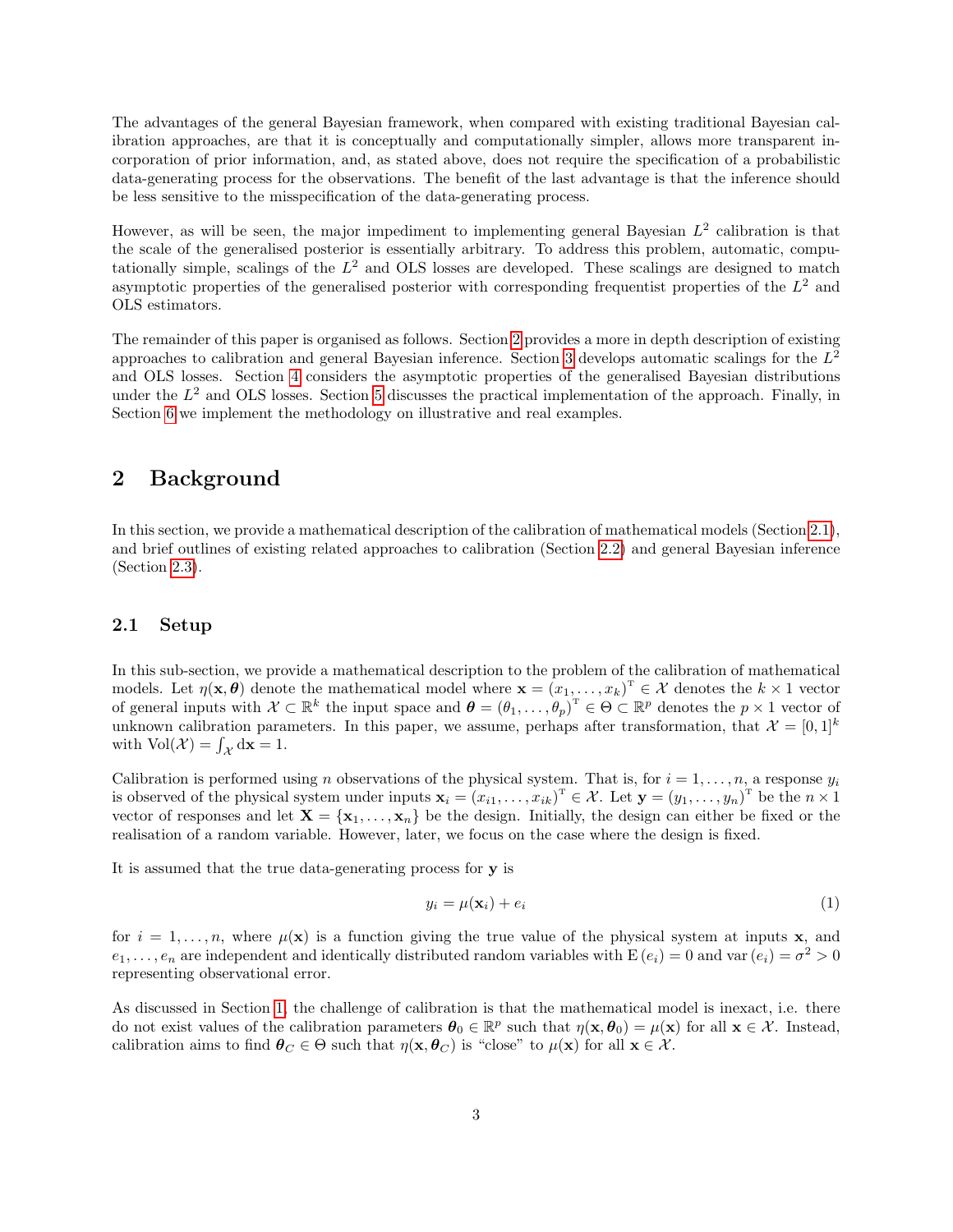### <span id="page-3-0"></span>2.2 Existing related approaches to calibration

# 2.2.1 Kennedy and O'Hagan calibration

Under the [Kennedy and O'Hagan \(2001\)](#page-34-1) framework it is assumed that the *i*th observational error has  $e_i \sim \mathcal{N}(0, \tau^2)$ , for  $i = 1, \ldots, n$ , and

$$
\mu(\mathbf{x}) = \eta(\mathbf{x}, \boldsymbol{\theta}_C) + \delta(\mathbf{x}),
$$

where  $\delta(\mathbf{x})$  is an unknown bias function giving the difference between the true physical system and the mathematical model. [Kennedy and O'Hagan \(2001\)](#page-34-1) imposed a zero-mean Gaussian process prior distribution for the bias function, i.e.  $\delta(\cdot) \sim GP[0, \chi(\cdot, \cdot; \psi)]$  where  $\chi(\cdot, \cdot; \psi)$  is a specified covariance function depending on unknown parameters  $\psi$ . A fully Bayesian approach is then taken by evaluating the marginal posterior distribution of  $\theta_C$ , conditional on observations of the physical system, after specifying a joint prior distribution for  $\boldsymbol{\theta}_C, \tau^2$  and  $\boldsymbol{\psi}$ .

A key question is what do the values of  $\theta_C$  actually represent? We address this question for the fully Bayesian analysis in Section [2.4.](#page-7-1) However, beforehand, in a simplified setting where  $\tau^2 = 0$ , and the values of  $\psi$  are assumed known, [Tuo and Wu \(2016\)](#page-34-2) show that the maximum likelihood estimator of  $\theta_C$  converges to  $\theta_{KOH}$ ; the values of  $\theta$  that minimise the squared norm of  $\delta(\mathbf{x})$  in the associated reproducing kernel Hilbert space (RHKS; e.g. [Lange 2010,](#page-34-6) Section 17.5) with kernel  $\chi$ , denoted  $\mathcal{H}_{\chi}(\mathcal{X})$ . The convergence of the estimator of  $\theta_C$  to quantities depending on the choice of covariance function has been criticised by several authors (e.g. [Tuo and Wu, 2015,](#page-34-3) [2016;](#page-34-2) [Plumlee, 2017;](#page-34-0) [Wong et al., 2017\)](#page-35-0).

# <span id="page-3-2"></span>2.2.2 Frequentist  $L^2$  and OLS calibration

To address the asymptotic covariance function dependence of the [Kennedy and O'Hagan \(2001\)](#page-34-1) framework, [Tuo and Wu \(2015\)](#page-34-3) defined  $\theta_C$  to be  $\theta_{L^2}$ ; the values of  $\theta$  that minimise the squared norm of the bias function in the associated  $L^2$  space, i.e.

$$
\boldsymbol{\theta}_{L^2} = \arg\min_{\boldsymbol{\theta}\in\mathbb{R}^p} L_{L^2}(\boldsymbol{\theta}),
$$

where

<span id="page-3-1"></span>
$$
L_{L^2}(\boldsymbol{\theta}) = \int_{\mathcal{X}} (\mu(\mathbf{x}) - \eta(\mathbf{x}, \boldsymbol{\theta}))^2 d\mathbf{x}
$$
  
=  $\|\mu(\cdot) - \eta(\cdot, \boldsymbol{\theta})\|_{L^2(\mathcal{X})}^2.$  (2)

They then define the estimators  $\hat{\boldsymbol{\theta}}_{L^2}$  of  $\boldsymbol{\theta}$  to be

$$
\hat{\boldsymbol{\theta}}_{L^2} = \arg\min_{\boldsymbol{\theta}\in\Theta} \ell_{L^2}(\boldsymbol{\theta}; \mathbf{y}),
$$

where

<span id="page-3-3"></span>
$$
\ell_{L^2}(\boldsymbol{\theta}; \mathbf{y}) = \int_{\mathcal{X}} (\hat{\mu}(\mathbf{x}) - \eta(\mathbf{x}, \boldsymbol{\theta}))^2 d\mathbf{x},
$$
  
\n
$$
= \|\hat{\mu}(\cdot) - \eta(\cdot, \boldsymbol{\theta})\|_{L^2(\mathcal{X})}^2,
$$
\n(3)

is termed the  $L^2$  loss and  $\hat{\mu}(\mathbf{x})$  is a non-parametric estimate of  $\mu(\mathbf{x})$  formed from the observations of the physical system. Specifically,

$$
\hat{\mu} = \arg\min_{\mu \in \mathcal{F}} R(\mu),
$$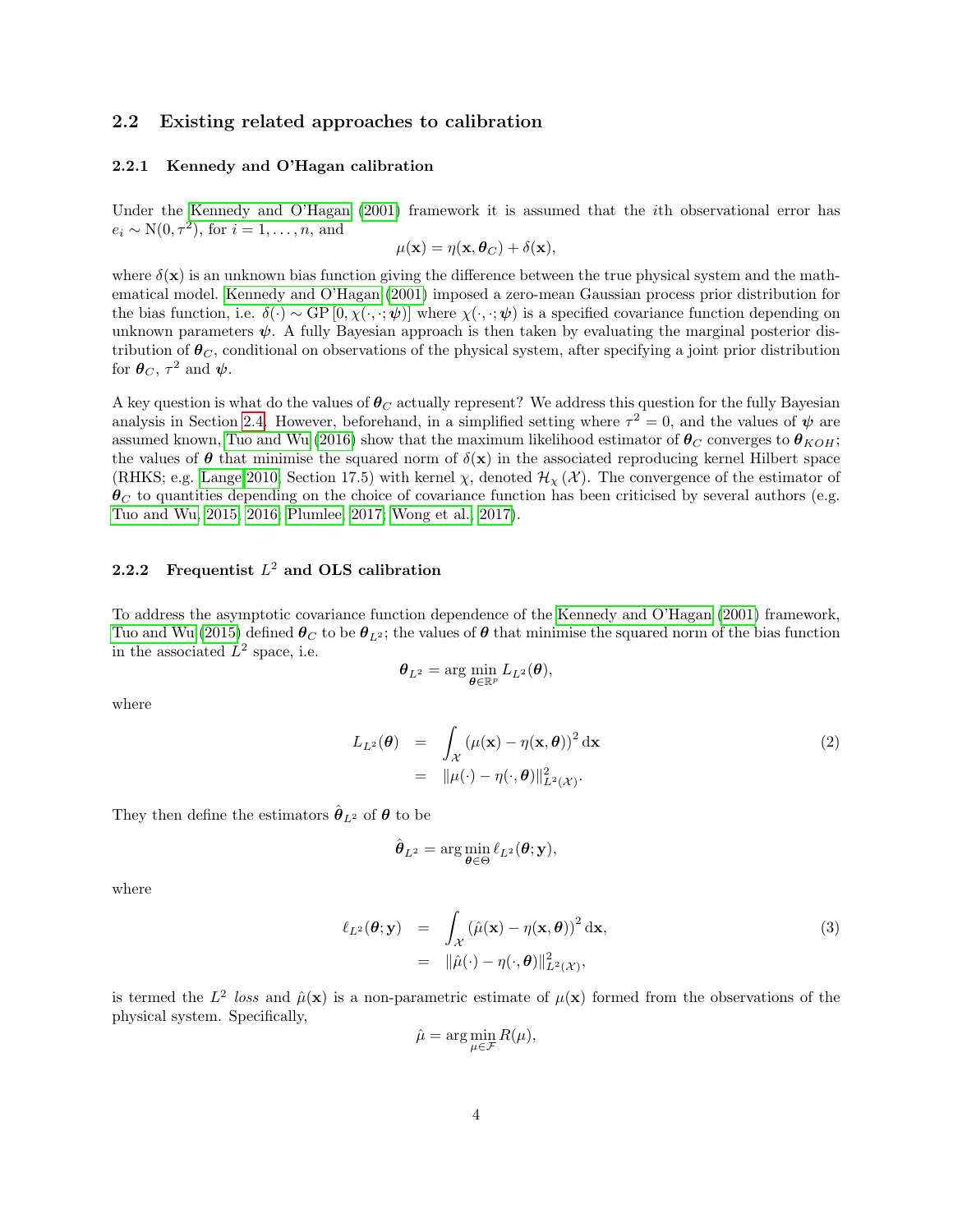where

$$
R(\mu) = \sum_{i=1}^{n} (y_i - \mu(\mathbf{x}_i))^2 + J(\mu),
$$

F is a space of functions, and  $J(\mu)$  is a penalty on the complexity of  $\mu$ . Let  $\kappa(\cdot, \cdot; \rho)$  be a covariance function depending on parameters  $\rho$  and suppose  $\mathcal{F} = \mathcal{H}_{\kappa}(\mathcal{X})$  and

$$
J(\mu) = \lambda \|\mu\|_{\mathcal{H}_{\kappa}(\mathcal{X})},
$$

where  $\|\cdot\|_{\mathcal{H}_{\kappa}(\mathcal{X})}$  is the RKHS norm with kernel. Then it can be shown (e.g. [Wahba, 1990\)](#page-34-7) that  $\hat{\mu}(\mathbf{x})$  is given by

<span id="page-4-3"></span>
$$
\hat{\mu}(\mathbf{x}) = \sum_{i=1}^{n} s_i(\mathbf{x}) y_i,
$$
\n(4)

where  $\mathbf{s}(\mathbf{x}) = (s_1(\mathbf{x}), \dots, s_n(\mathbf{x}))^T$  is

<span id="page-4-0"></span>
$$
\mathbf{s}(\mathbf{x}) = \Phi^{-1}\mathbf{k}(\mathbf{x}).\tag{5}
$$

In [\(5\)](#page-4-0),  $\mathbf{k}(\mathbf{x}) = (\kappa(\mathbf{x}, \mathbf{x}_1; \boldsymbol{\rho}), \dots, \kappa(\mathbf{x}, \mathbf{x}_n; \boldsymbol{\rho}))^{\mathrm{T}}$  and  $\Phi = I_n + K$ , where  $I_n$  is the  $n \times n$  identity matrix and K is the  $n \times n$  matrix with ijth element  $\kappa(\mathbf{x}_i, \mathbf{x}_j; \rho)$ . The values of  $\rho$  can be estimated via generalised cross-validation, i.e. let S be the  $n \times n$  matrix with *i*th row given by  $s(x_i)$ , then

$$
\hat{\rho} = \arg\min \frac{\mathbf{y}^{\mathrm{T}} \left(I_n - S\right)^2 \mathbf{y}}{\left(1 - \text{tr}(S)/n\right)^2}.
$$

Under certain regularity conditions, the most stringent of which is that the elements,  $\{x_1, \ldots, x_n\}$ , of **X** are realisations of independent and identically distributed random variables from the uniform distribution over X, [Tuo and Wu \(2015\)](#page-34-3) show that  $\hat{\theta}_{L^2}$  is a consistent estimator of  $\theta_{L^2}$ . Furthermore,  $\hat{\theta}_{L^2}$  has the following asymptotic normal distribution

<span id="page-4-1"></span>
$$
\hat{\boldsymbol{\theta}}_{L^2} \sim \mathcal{N}\left(\boldsymbol{\theta}_{L^2}, \frac{1}{n}V^{-1}W_{L^2:U}V^{-1}\right),\tag{6}
$$

where

<span id="page-4-2"></span>
$$
V = \frac{\partial^2 L_{L^2}(\theta_{L^2})}{\partial \theta \partial \theta^{\mathrm{T}}} \tag{7}
$$

$$
W_{L^2:U} = 4\sigma^2 \int_{\mathcal{X}} \frac{\partial \eta(\mathbf{x}, \boldsymbol{\theta}_{L^2})}{\partial \boldsymbol{\theta}} \frac{\partial \eta(\mathbf{x}, \boldsymbol{\theta}_{L^2})}{\partial \boldsymbol{\theta}^T} d\mathbf{x}.
$$
 (8)

For clarity, note that consistency and the asymptotic distribution [\(6\)](#page-4-1) follow from marginalising over  $\bf{v}$  and **X**, i.e. the results are not conditional on the design. In [\(8\)](#page-4-2), the U in the subscript  $L^2: U$  indicates that the elements of the design are realisations of a uniform random variable on  $X$ .

Alternatively, [Tuo and Wu \(2015\)](#page-34-3) considered the ordinary least squares estimator given by

$$
\hat{\boldsymbol{\theta}}_{OLS} = \arg\min_{\boldsymbol{\theta} \in \Theta} \ell_{OLS}(\boldsymbol{\theta}; \mathbf{y}),
$$

where

$$
\ell_{OLS}(\boldsymbol{\theta}; \mathbf{y}) = \frac{1}{n} \sum_{i=1}^{n} (y_i - \eta(\mathbf{x}_i, \boldsymbol{\theta}))^2
$$

is the OLS loss. Under the same requirement that the elements of  $X$  be a random sample from the uniform distribution over X, [Tuo and Wu \(2015\)](#page-34-3) show that  $\hat{\theta}_{OLS}$  is a consistent estimator of  $\theta_{L^2}$ . Furthermore,  $\hat{\theta}_{OLS}$  has the following asymptotic normal distribution

$$
\hat{\boldsymbol{\theta}}_{OLS} \sim \mathcal{N}\left(\boldsymbol{\theta}_{L^2}, \frac{1}{n}V^{-1}W_{OLS:U}V^{-1}\right),\,
$$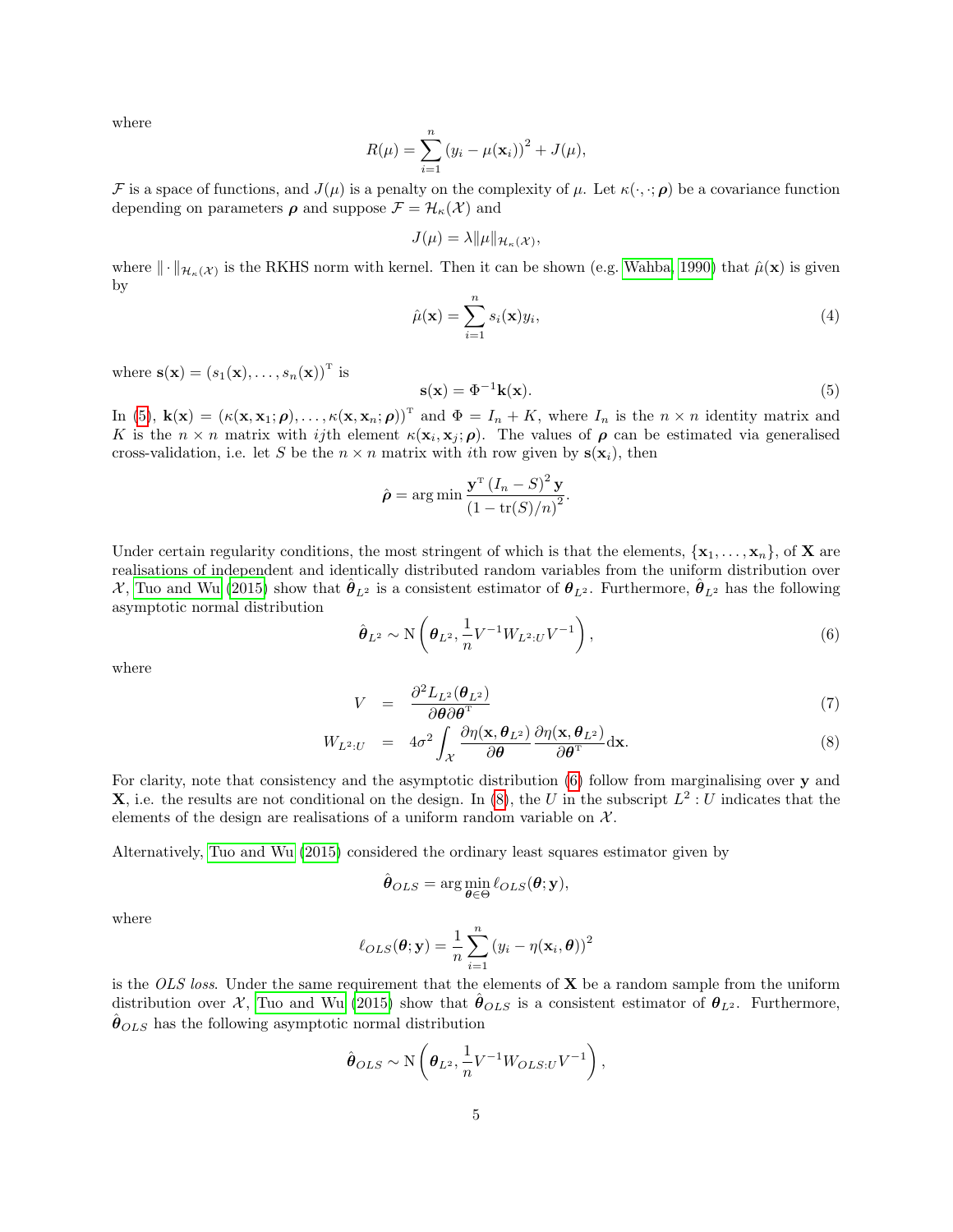where

<span id="page-5-0"></span>
$$
W_{OLS:U} = 4\int_{\mathcal{X}} \left[\sigma^2 + (\mu(\mathbf{x}) - \eta(\mathbf{x}, \boldsymbol{\theta}_{L^2}))^2\right] \frac{\partial \eta(\mathbf{x}, \boldsymbol{\theta}_{L^2})}{\partial \boldsymbol{\theta}} \frac{\partial \eta(\mathbf{x}, \boldsymbol{\theta}_{L^2})}{\partial \boldsymbol{\theta}^{\mathrm{T}}} d\mathbf{x}.
$$
 (9)

In [\(9\)](#page-5-0), the U in the subscript  $OLS: U$  indicates that the elements of the design are realisations of a uniform random variable on X. [Tuo and Wu \(2015\)](#page-34-3) observed that the asymptotic variance of  $\hat{\theta}_{OLS}$  is larger than for  $\hat{\theta}_{TW}$ , i.e.  $W_{OLS;U} \succcurlyeq W_{L^2;U}$ , where  $A \succcurlyeq B$ , means that  $A - B$  is positive-semi-definite. Moreover, equality is only achieved when there exist  $\theta_0$  such that  $\mu(\mathbf{x}) = \eta(\mathbf{x}, \theta_0)$  for all  $\mathbf{x} \in \mathcal{X}$ , i.e. the mathematical model is exact.

However, there are several advantages to frequentist OLS calibration. It is computationally less demanding since the integration required to evaluate  $\ell_{L^2}(\theta; y)$  is rarely available in closed form and requires numerical evaluation. Additionally, for the non-parametric regression, the values of  $\rho$  need to be determined.

[Wong et al. \(2017\)](#page-35-0) studied frequentist OLS calibration under a fixed, non-random design. Under certain conditions, they showed, among other properties, that  $\hat{\theta}_{OLS}$  are consistent estimators of  $\theta_{L^2}$ . We take advantage of their results in Section [3.](#page-7-0)

# 2.2.3 Bayesian  $L^2$  calibration approaches

Bayesian approaches allow a coherent approach to uncertainty quantification. Due to this, several authors have recently proposed Bayesian  $L^2$  calibration approaches.

Consider the definition of  $\theta_{L^2}$  as the values of  $\theta$  minimising  $L_{L^2}(\theta)$  given by [\(2\)](#page-3-1). This implies that  $\partial L_{L^2}(\boldsymbol{\theta}_{L^2})/\partial \boldsymbol{\theta} = \mathbf{0}$ , where

$$
\frac{\partial L_{L^2}(\boldsymbol{\theta})}{\partial \boldsymbol{\theta}} = -2 \int_{\mathcal{X}} \frac{\partial \eta(\boldsymbol{\theta}, \mathbf{x})}{\partial \boldsymbol{\theta}} \left( \mu(\mathbf{x}) - \eta(\mathbf{x}, \boldsymbol{\theta}) \right) d\mathbf{x} = \left\langle \frac{\partial \eta(\cdot, \boldsymbol{\theta})}{\partial \boldsymbol{\theta}}, \mu(\cdot) - \eta(\cdot, \boldsymbol{\theta}) \right\rangle_{L^2(\mathcal{X})}
$$

,

with  $\langle \cdot, \cdot \rangle_{L^2(\mathcal{X})}$  denoting the  $L^2$  inner product on X. Therefore, the bias function is orthogonal to the gradient (with respect to  $\theta$ ) of the mathematical model, at  $\theta = \theta_{L^2}$ . Under the [Kennedy and O'Hagan](#page-34-1) [\(2001\)](#page-34-1) framework, this orthogonality condition introduces constraints on the Gaussian process prior for the bias function, i.e. it modifies the form of the chosen correlation function  $\chi$ . Imposition of these constraints leads to the [Plumlee \(2017\)](#page-34-0) Bayesian  $L^2$  calibration approach.

However, due to the potential existence of local minima, the orthogonality condition can be true for values of  $\theta$  not equal to  $\theta_{L^2}$ . For this reason, [Gu and Wang \(2018\)](#page-34-4) assumed a prior distribution for  $L_{L^2}(\theta)$ , in addition to the [Kennedy and O'Hagan](#page-34-1) Gaussian process prior on the bias function, which penalises large values of the bias function.

An alternative approach proposed by [Xie and Xu \(2021\)](#page-35-1) begins by assuming a zero mean Gaussian process for  $\mu(\mathbf{x})$ , i.e.  $\mu(\cdot) \sim GP[0, \kappa(\cdot, \cdot; \boldsymbol{\rho})]$ . The resulting posterior distribution for  $\mu(\mathbf{x})$  is a normal distribution with mean  $\hat{\mu}(\mathbf{x})$  given by [\(4\)](#page-4-3) and variance  $\nu(\mathbf{x}) = \kappa(\mathbf{x}, \mathbf{x}; \boldsymbol{\rho}) - \mathbf{k}(\mathbf{x})^T \mathbf{s}(\mathbf{x})$ . By writing  $L_{L^2}(\boldsymbol{\theta})$  as a functional of  $\mu(\mathbf{x})$ , i.e.

$$
L[\boldsymbol{\theta}, \mu(\mathbf{x})] = \int_{\mathcal{X}} (\mu(\mathbf{x}) - \eta(\boldsymbol{\theta}, \mathbf{x}))^{2} d\mathbf{x},
$$

[Xie and Xu \(2021\)](#page-35-1) noted that this induces a posterior distribution for  $L_{L^2}[\theta, \mu(\mathbf{x})]$  and hence for the values of  $\theta$  minimising  $L_{L^2}[\theta, \mu(\mathbf{x})]$ . [Xie and Xu \(2021\)](#page-35-1) proved, under certain conditions; 1) the resulting posterior distribution converges to a point mass at  $\theta_{L^2}$  and 2) a limiting normal distribution applies.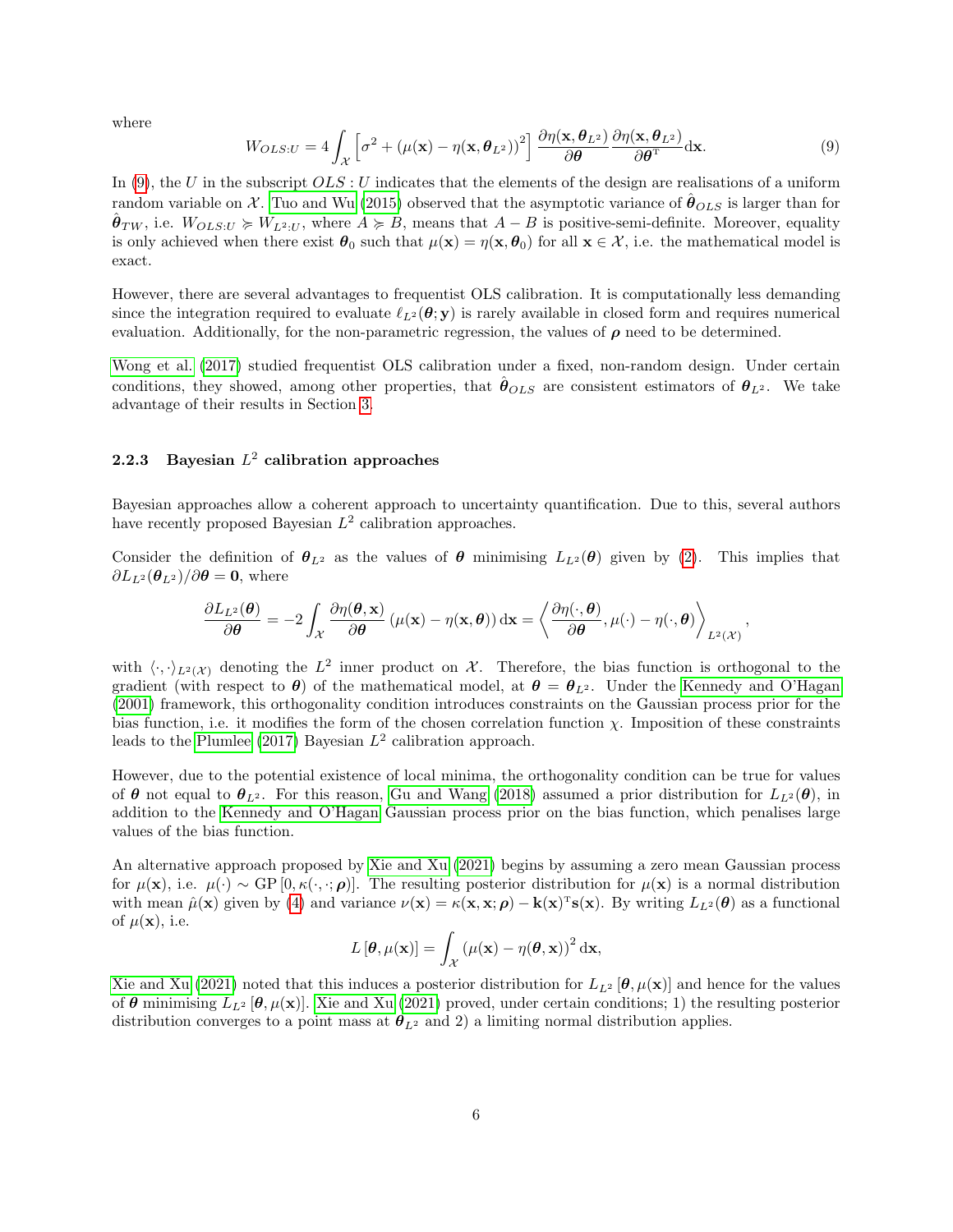### <span id="page-6-0"></span>2.3 General Bayesian Inference

We now provide a brief outline of general Bayesian inference for calibrating a mathematical model. General Bayesian inference begins with the specification of a loss function denoted  $\ell(\theta; y)$ . This function identifies desirable values for the calibration parameters based on observations y. Let  $\theta_{\ell} = \arg \min_{\theta \in \Theta} L(\theta)$  where  $L(\theta) = \mathbb{E}_{\mathbf{y}}[\ell(\theta; \mathbf{y})]$  is the expected loss under the true probability distribution of the observations y, i.e. under [\(1\)](#page-2-2). It is assumed that learning about the values of  $\theta_\ell$  is the target of the inference. Ultimately, we aim to set  $\theta_{\ell} = \theta_{L^2}$ , at least asymptotically.

General Bayesian inference proceeds via the generalised (or Gibbs) posterior distribution given by

$$
\pi_G(\boldsymbol{\theta}|\mathbf{y}) \propto \exp\left[-n\ell(\boldsymbol{\theta}; \mathbf{y})\right] \pi(\boldsymbol{\theta}),\tag{10}
$$

where  $\pi(\theta)$  is the probability density function (pdf) of the prior distribution for  $\theta_\ell$  and  $\pi_G(\mathbf{y}|\theta) = \exp \left[-n\ell(\theta; \mathbf{y})\right]$ is known as the generalised likelihood. [Bissiri et al. \(2016\)](#page-34-5) show that the generalised posterior distribution provides a coherent representation of subjective uncertainty about the values of  $\theta_{\ell}$ .

Note that the traditional Bayesian posterior distribution can be viewed as a general Bayesian posterior under the self-information loss  $\ell_{SI}(\theta; y) = -\frac{1}{n} \log \pi(y|\theta)$ , where  $\pi(y|\theta)$  is the likelihood function. The likelihood function follows from the specification of the data-generating process for the observations y. Under the self-information loss, the target parameters  $\theta_{SI}$  are those values of  $\theta$  that minimise

$$
L_{SI}(\boldsymbol{\theta}) = \mathrm{E}_{\mathbf{y}} \left[ \ell_{SI}(\boldsymbol{\theta}; \mathbf{y}) \right] = -\frac{1}{n} \mathrm{E}_{\mathbf{y}} \left[ \log \pi(\mathbf{y} | \boldsymbol{\theta}) \right].
$$

It follows that  $\theta_{SI}$  minimise the Kullback-Liebler divergence between the distribution assumed for y by the model and the true distribution. Regardless of whether the mathematical model is exact or not, the standard Bayesian posterior provides coherent inference for  $\theta_{SI}$ .

Let us analyse the [Kennedy and O'Hagan \(2001\)](#page-34-1) framework under this knowledge. Extend the parameters to include the nuisance parameters  $\psi$  and  $\tau^2$ . Then the loss is

$$
\ell_{SI}(\boldsymbol{\theta}, \tau^2, \boldsymbol{\psi}; \mathbf{y}) = -\frac{1}{n} \log \pi(\mathbf{y}|\boldsymbol{\theta}, \tau^2, \boldsymbol{\psi}),
$$

where the log-likelihood is

<span id="page-6-1"></span>
$$
\log \pi(\mathbf{y}|\boldsymbol{\theta}, \tau^2, \boldsymbol{\psi}) = -\frac{n}{2} \log(2\pi) - \frac{1}{2} \log |R| - \frac{1}{2} \left[ \mathbf{y} - \boldsymbol{\eta}(\boldsymbol{\theta}) \right]^{\mathrm{T}} R^{-1} \left( \mathbf{y} - \boldsymbol{\eta}(\boldsymbol{\theta}) \right). \tag{11}
$$

In [\(11\)](#page-6-1),  $\boldsymbol{\eta}(\boldsymbol{\theta}) = (\eta(\mathbf{x}_1, \boldsymbol{\theta}), \dots, \eta(\mathbf{x}_n, \boldsymbol{\theta}))^{\mathrm{T}}$  and R is an  $n \times n$  matrix with *ij*th element

$$
R_{ij} = \tau^2 I(\mathbf{x}_i = \mathbf{x}_j) + \chi(\mathbf{x}_i, \mathbf{x}_j; \boldsymbol{\psi}),
$$

with  $I(A)$  the indicator function for event A. The expected loss is then

$$
L_{SI}(\boldsymbol{\theta}, \tau^2, \boldsymbol{\psi}) = -\frac{1}{n} \mathbf{E}_{\mathbf{y}} \left[ \log \pi(\mathbf{y} | \boldsymbol{\theta}, \tau^2, \boldsymbol{\psi}) \right]
$$
  
= 
$$
\frac{1}{2} \log(2\pi) + \frac{1}{2n} \log |R| + \frac{1}{2n} \left[ \boldsymbol{\mu} - \boldsymbol{\eta}(\boldsymbol{\theta}) \right]^{\mathrm{T}} R^{-1} \left[ \boldsymbol{\mu} - \boldsymbol{\eta}(\boldsymbol{\theta}) \right] + \frac{\sigma^2}{2n} \mathrm{tr} \left( R^{-1} \right).
$$

Therefore the target calibration parameters under the full [Kennedy and O'Hagan \(2001\)](#page-34-1) framework are

$$
\boldsymbol{\theta}_{KOH:SI} = \arg\min_{\boldsymbol{\theta}\in\Theta} \left[\boldsymbol{\mu} - \boldsymbol{\eta}(\boldsymbol{\theta})\right]^{\mathrm{T}} R^{-1} \left[\boldsymbol{\mu} - \boldsymbol{\eta}(\boldsymbol{\theta})\right].
$$

Under the simplified [Kennedy and O'Hagan](#page-34-1) calibration considered by [Tuo and Wu \(2016\)](#page-34-2),  $\theta_{KOH:SI}$  are the maximum likelihood estimators of the calibration parameters. [Tuo and Wu \(2016,](#page-34-2) Theorem 1) showed that  $\theta_{KOH:SI}$  converge to  $\theta_{KOH}$ , the values of the calibration parameters that minimise the RKHS norm with kernel  $\chi$ , as the design points become dense on X. Therefore, the target parameters of the fully Bayesian [Kennedy and O'Hagan](#page-34-1) calibration are intrinsically linked with the choice of kernel function  $\chi(\cdot, \cdot; \psi)$ .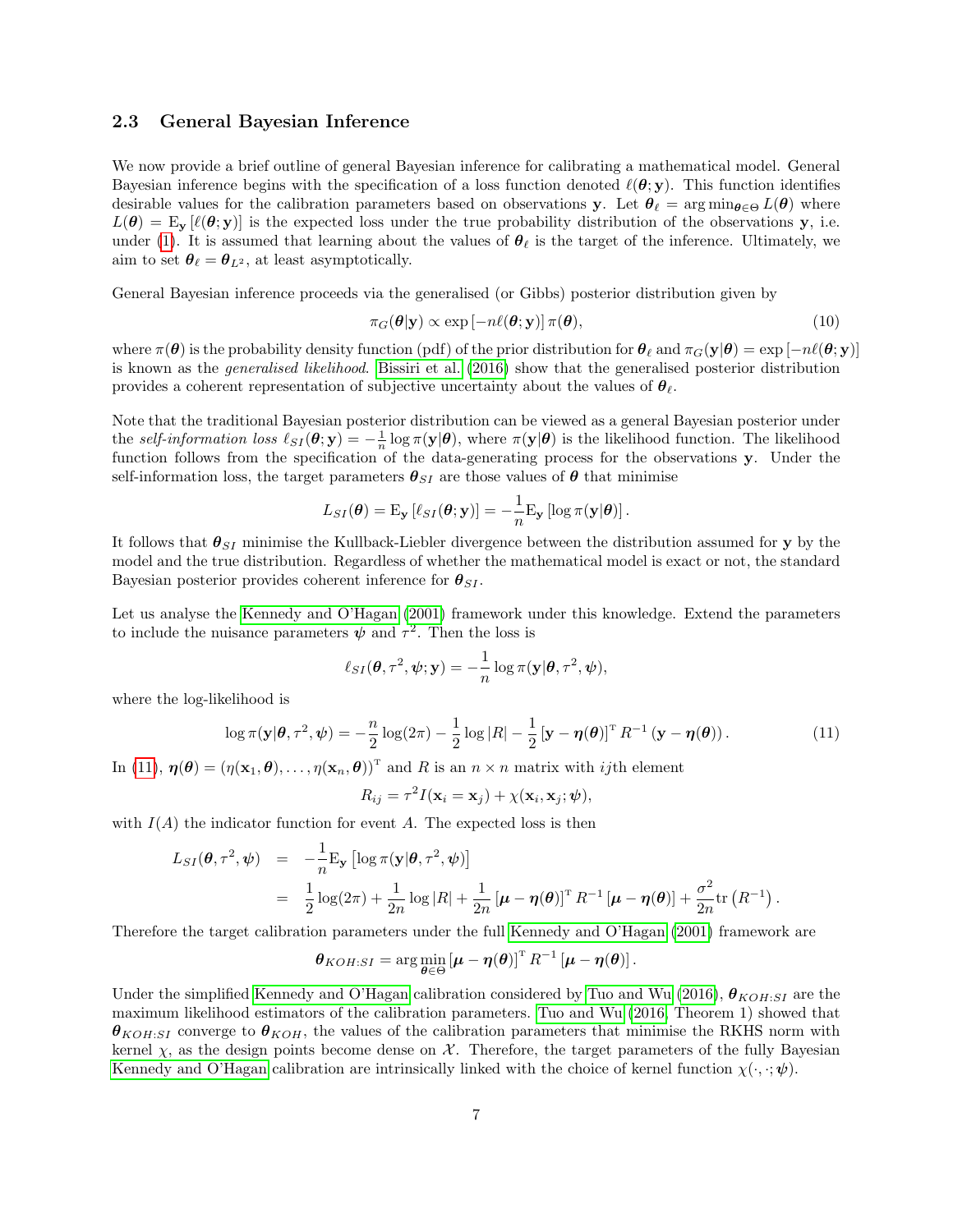### <span id="page-7-1"></span>2.4 The idea

The purpose of this paper is to build a general Bayesian framework for the calibration of mathematical models using the  $L^2$  and OLS loss functions described in Section [2.2.2.](#page-3-2) The major hurdle when performing general Bayesian inference is that the scale of the generalised likelihood compared to the prior distribution is arbitrary. For example, consider a loss function given by  $\gamma \ell_{L^2}(\theta; y)$ , for some specified constant  $\gamma > 0$ , independent of  $\theta$ . The values of  $\theta$  that maximise the generalised likelihood are the same as those that minimise the loss function and these are not changed by varying  $\gamma$ . Neither are the target parameter values that minimise the expected loss. However, varying  $\gamma$  does change the generalised posterior distribution, both in terms of location and scale. Consider the extreme cases. As  $\gamma \to 0$ , the generalised posterior will converge to the prior distribution. Conversely, as  $\gamma \to \infty$ , the generalised posterior will converge to a point mass at  $\ddot{\theta}_{L^2}$ .

To illustrate, consider the following example modified from [Plumlee \(2017\)](#page-34-0). The mathematical model is

$$
\eta(x,\theta) = \theta x
$$

with  $x \in \mathcal{X} = [0,1]$  and  $p = k = 1$ . The physical process is assumed known and is given by  $\mu(x) =$  $4x + x \sin(5x)$ . In this case,  $\theta_{L^2}$  can be calculated in closed form as

$$
\theta_{L^2} = \frac{\int_0^1 x(4x + x\sin(5x))dx}{\int_0^1 x^2 dx} = 3.5653.
$$

This is slightly different to the value of 3.5609 reported by [Plumlee \(2017\)](#page-34-0) and [Xie and Xu \(2021\)](#page-35-1).

We simulate  $n = 6$  values via  $y_i = \mu(x_i) + e_i$ , for  $i = 1, \ldots, n$ , where  $x_1, \ldots, x_n$  are equally-spaced on X and  $e_i \stackrel{\text{iid}}{\sim} N(0, \sigma^2)$  with  $\sigma^2 = 0.02^2$ . Figure [1\(](#page-8-0)a) shows the responses plotted against the inputs. Also shown are the functions  $\mu(x)$  and  $\hat{\mu}(x)$  plotted against x. Under these responses, the frequentist estimates are  $\hat{\theta}_{L2} = 3.636$  and  $\hat{\theta}_{OLS} = 3.449$ .

Figure [1\(](#page-8-0)b) shows the generalised posterior densities under  $L^2$  and OLS calibration for two different values of  $\gamma$ , namely  $\gamma = 1$  and  $\gamma = 500$ . In all cases, following [Plumlee \(2017\)](#page-34-0), we have assumed a prior distribution where  $\theta_{L^2} \sim N(0, 1)$ . In Figure [1\(](#page-8-0)b), the true value of  $\theta_{L^2}$  is identified by the vertical dotted line. When  $\gamma = 500$ , both distributions have very low posterior density at  $\theta_{L^2}$ . The generalised posterior means for  $L^2$  and OLS are 3.634 and 3.447, respectively, i.e. close to the frequentist estimates. Conversely, when  $\gamma = 1$ , both distributions have high uncertainty. The corresponding posterior means are 2.932 and 2.840, respectively, i.e. shrunk towards the prior mean of 0.

In Section [3](#page-7-0) methods are developed to automatically scale the loss function, e.g. to automatically specify  $\gamma$ . This is accomplished so that certain frequentist properties are maintained, specifically the asymptotic expectation and distribution of an analogue of the likelihood ratio statistic.

# <span id="page-7-0"></span>3 Automatic scaling of the generalised posterior distribution

### 3.1 Introduction

As discussed in Section [2.4,](#page-7-1) the scaling of the loss function is crucial. In this section, we propose automatic scaling procedures adapted from the composite likelihood literature [\(Pauli et al., 2011;](#page-34-8) [Ribatet et al., 2012\)](#page-34-9).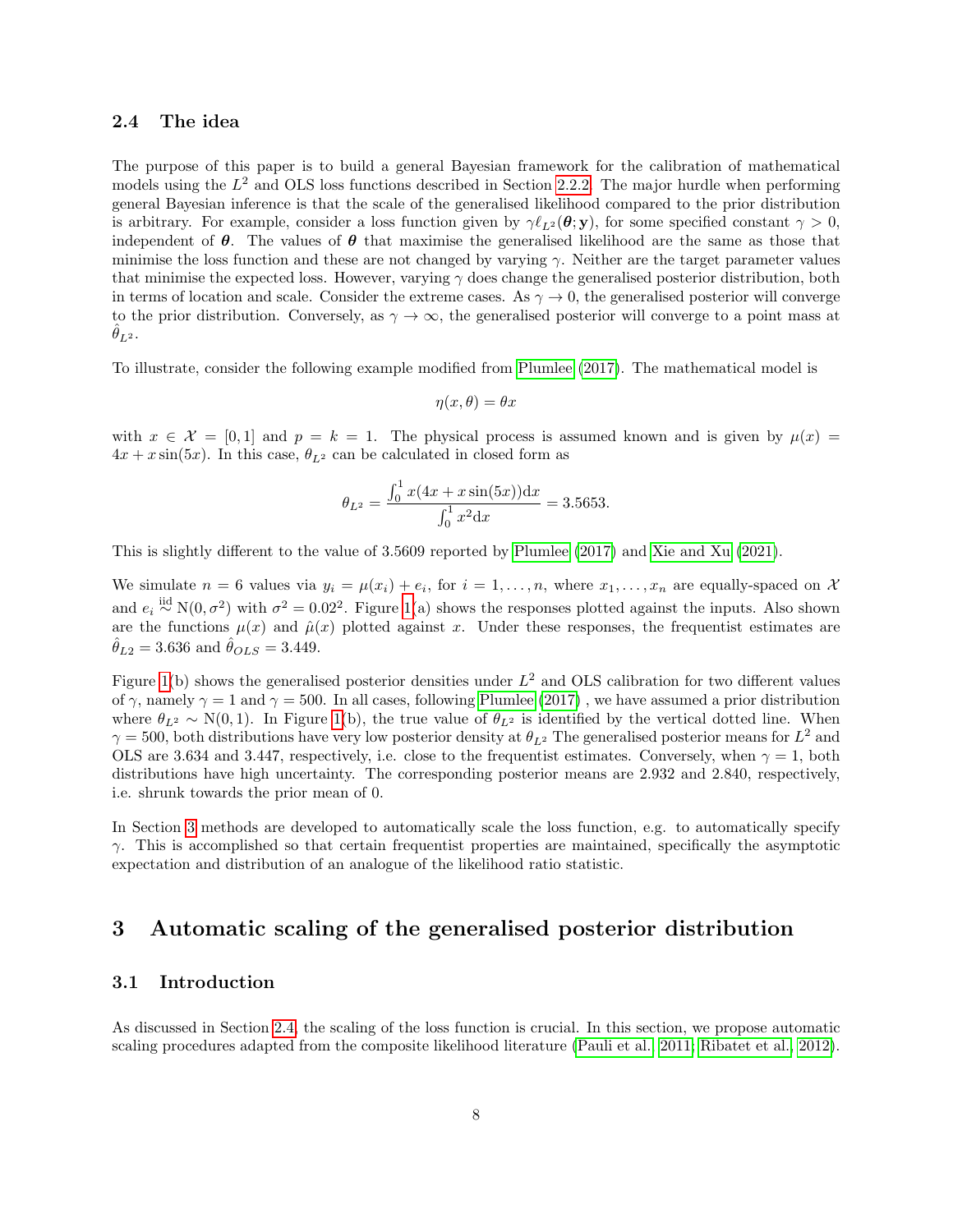

<span id="page-8-0"></span>Figure 1: (a) Responses,  $y_1, \ldots, y_n$  plotted against the inputs  $x_1, \ldots, x_n$ , and the functions  $\mu(x)$  and  $\hat{\mu}(x)$ plotted against x. (b) Generalised posterior densities plotted against  $\theta$ , under the  $L^2$  and OLS loss functions for differing values of  $\gamma$ . The true value of  $\theta_{L^2} = 3.5653$  is indicated by the vertical dotted line.

Initially, suppose the mathematical model is exact. Then there exist  $\theta_0$  such that  $\eta(\mathbf{x}, \theta_0) = \mu(\mathbf{x})$  for all  $\mathbf{x} \in \mathcal{X}$ . Furthermore, suppose under [\(1\)](#page-2-2) that the joint distribution of the errors  $e_1, \ldots, e_n$  is completely specified and does not depend on any unknown nuisance parameters. The likelihood ratio statistic is

$$
\Lambda_0(\boldsymbol{\theta}_0; \mathbf{y}, \mathbf{X}) = 2 \left( \log \pi(\mathbf{y}|\hat{\boldsymbol{\theta}}) - \log \pi(\mathbf{y}|\boldsymbol{\theta}_0) \right),\,
$$

where  $\hat{\theta}$  are the maximum likelihood estimators of  $\theta_0$ . Under certain regularity conditions,  $\Lambda_0(\theta_0; y, X)$ converges in distribution to  $\chi_p^2$  as  $n \to \infty$ , and, in particular,  $E[\Lambda_0(\theta_0; y, \mathbf{X})] \to p$ .

Recall, from Section [2.3,](#page-6-0) the self-information loss is  $\ell_{SI}(\theta; y) = -n^{-1} \log \pi(y|\theta)$ . Then the likelihood ratio statistic can be written

<span id="page-8-1"></span>
$$
\Lambda_0(\boldsymbol{\theta}_0; \mathbf{y}) = 2n \left[ \ell_{SI}(\boldsymbol{\theta}_0; \mathbf{y}) - \ell_{SI}(\hat{\boldsymbol{\theta}}; \mathbf{y}) \right]. \tag{12}
$$

The idea is to choose the scaling of the loss so that, when replacing  $\ell_{SI}$  and  $\hat{\theta}$  in [\(12\)](#page-8-1) by the chosen scaled loss and the frequentist estimators, respectively, asymptotic properties of the resulting Λ are maintained as those of  $\Lambda_0$ . In particular, magnitude scaling ensures that the asymptotic expectation of  $\Lambda$  is equal to p. By contrast, curvature scaling ensures that  $\Lambda$  converges in distribution to  $\chi_p^2$ . These procedures are described in Section [3.4.](#page-14-0)

However, the first step is to establish necessary results on frequentist calibration under the  $L^2$  and OLS loss functions. Similar to [Wong et al. \(2017\)](#page-35-0), we consider the design  $\mathbf{X} = {\mathbf{x}_1, \dots, \mathbf{x}_n}$  to be fixed. For the  $L^2$ loss, we assume that the elements of  $\rho$  (the parameters controlling the covariance function  $\kappa$ ) are fixed.

To begin we require the following conditions common to both  $L^2$  and OLS loss functions. Define  $B_{\epsilon}(\mathbf{u}) =$  $\{ \mathbf{u} \in \Theta : \mathbf{u}^T \mathbf{u} < \epsilon \}$  and  $r_n(\mathbf{u})$  to be a function where there exist  $\epsilon_0, c_0 > 0$  such that for *n* sufficiently large,  $|r_n(\mathbf{u})| \leq c_0 \left(\mathbf{u}^T \mathbf{u}\right)^{3/2}$  for  $\mathbf{u} \in B_{\epsilon_0}(\mathbf{0})$ .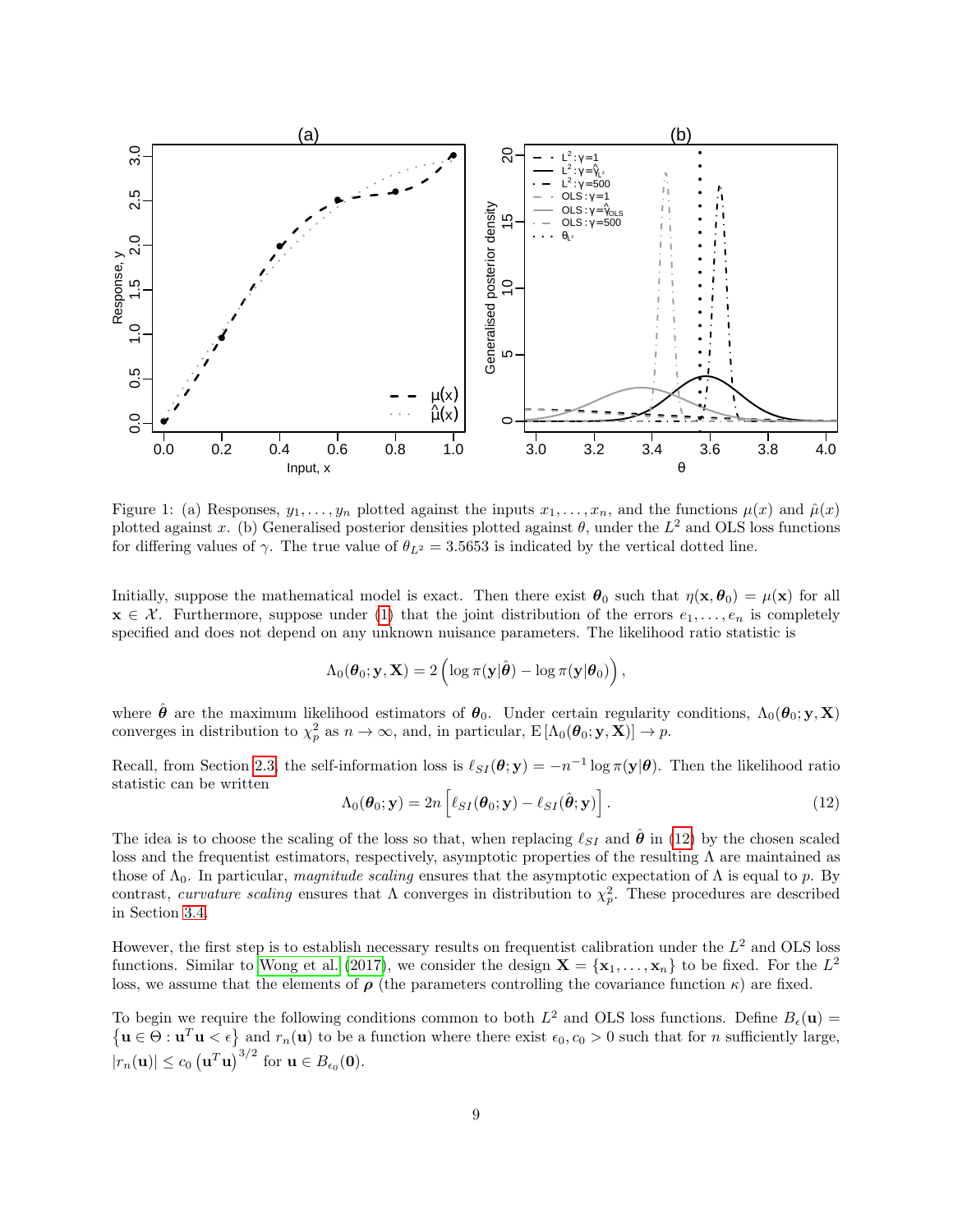- <span id="page-9-2"></span>**C1** The errors  $e_1, \ldots, e_n$  are independent and identically distributed with  $E_{e_i}(e_i) = 0$  and  $var_{e_i}(e_i) = \sigma^2$ ∞.
- **C2**  $\Theta$  is a compact subset of  $\mathbb{R}^p$ .
- <span id="page-9-3"></span>**C3**  $\mathcal{X}$  is a convex and closed subset of  $\mathbb{R}^k$ .

<span id="page-9-0"></span>C4  $\theta_{L^2} = \arg \min_{\theta \in \mathbb{R}^p} L_{L^2}(\theta) \in E$  are unique and where E is an open, convex and bounded subset of  $\Theta$ .

- <span id="page-9-9"></span>C5  $V$  is positive-definite, where  $V$  is defined in [\(7\)](#page-4-2).
- <span id="page-9-5"></span>C6 For  $u, v = 1, \ldots, p$ ,  $\partial \eta(\mathbf{x}, \theta)/\partial \theta_u$  and  $\partial^2 \eta(\mathbf{x}, \theta)/\partial \theta_u \partial \theta_v$  are continuous with respect to x for  $\theta \in$  $B_{\epsilon}(\boldsymbol{\theta}_{L^2})$ .

# <span id="page-9-11"></span>3.2 Properties of frequentist  $L^2$  calibration

In this section we establish properties of frequentist  $L^2$  calibration, namely consistency, convergence of the second derivative of the loss, and a second-order Taylor series representation of the loss. Beforehand we state required conditions for  $L^2$  calibration.

<span id="page-9-6"></span>**L1**  $\hat{\boldsymbol{\theta}}_{L^2} \in E$  (where *E* is defined in [C4\)](#page-9-0) and are unique.

- <span id="page-9-10"></span>L2  $\ell_{L^2}(\theta; y)$  has continuous and uniformly bounded third derivatives (with respect to  $\theta$ ).
- <span id="page-9-8"></span>**L3**  $\sup_{\theta \in \Theta} ||\eta(\cdot, \theta)||_{L^2} < \infty$ .
- <span id="page-9-1"></span>L4  $\hat{\mu}(\mathbf{x}) \stackrel{p}{\rightarrow} \mu(\mathbf{x})$  for all  $\mathbf{x} \in \mathcal{X}$ .
- **L5**  $\|\hat{\mu}(\cdot)\|_{L^2(\mathcal{X})} = O_p(1).$
- <span id="page-9-4"></span>**L6** There exists an  $M < \infty$  such that  $|\mu(\mathbf{x})| < M$  for all  $\mathbf{x} \in \mathcal{X}$ .
- <span id="page-9-7"></span>**L7** There exists a  $t > 0$  such that  $E\left(|e_i|^{2+t}\right) < \infty$  and

$$
\frac{\sum_{i=1}^{n} |s_i(\mathbf{x})|^{2+t}}{\left[\sum_{i=1}^{n} s_i(\mathbf{x})^2\right]^{1+t/2}} \to 0,
$$

as  $n \to \infty$ , for all  $\mathbf{x} \in \mathcal{X}$ , where  $s_1(\mathbf{x}), \ldots, s_n(\mathbf{x})$  are the elements of  $\mathbf{s}(\mathbf{x})$  defined in [\(5\)](#page-4-0).

Consider condition [L4,](#page-9-1) stating that the non-parametric smoother  $\hat{\mu}(\mathbf{x})$  converges (in probability) to  $\mu(\mathbf{x})$ . [Georgiev \(1988,](#page-34-10) Theorem 2) showed that, for a fixed design, condition [L4](#page-9-1) is ensured by the assumption of [C1,](#page-9-2) [C3,](#page-9-3) [L6](#page-9-4) and the following condition.

**L8** The design points  $x_1, \ldots, x_n$  are chosen such that

- (a)  $\sum_{i=1}^{n} s_i(\mathbf{x}) \to 1$  as  $n \to \infty$  for all  $\mathbf{x} \in \mathcal{X}$ ;
- (b)  $\sup_{i=1,\dots,n} |s_i(\mathbf{x})| = O(n^{-1})$  for all  $\mathbf{x} \in \mathcal{X}$ ;
- (c)  $\sum_{i=1}^{n} |s_i(\mathbf{x})| \leq D$  for some  $D < \infty$  for all  $n$  and  $\mathbf{x} \in \mathcal{X}$ ; and
- (d)  $\sum_{i=1}^{n} |s_i(\mathbf{x})| I\left[ (\mathbf{x}_i \mathbf{x})^T (\mathbf{x}_i \mathbf{x}) > a \right] \to 0$  as  $n \to \infty$  for all  $a > 0$ .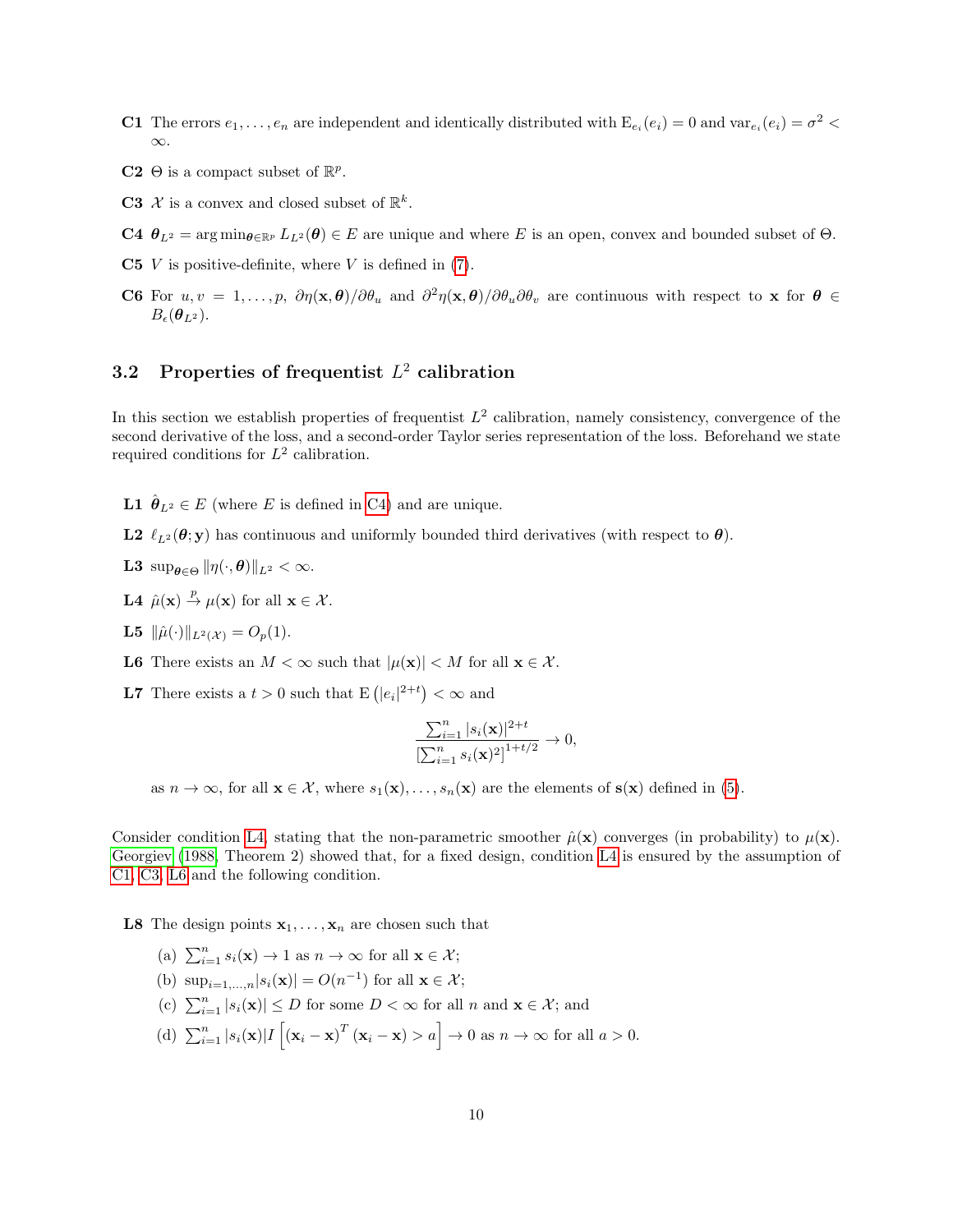The following lemma provides the required asymptotic results for frequentist  $L^2$  calibration.

**Lemma 1** (Frequentist  $L^2$  calibration)

Under conditions [C1](#page-9-2)[-C6](#page-9-5) and [L1-](#page-9-6)[L7,](#page-9-7) the following statements are true.

- (a) As  $n \to \infty$ , then  $\hat{\boldsymbol{\theta}}_{L^2} \stackrel{p}{\to} \boldsymbol{\theta}_{L^2}$ .
- (b) As  $n \to \infty$ , then,  $\frac{\partial^2 \ell_{L^2}(\boldsymbol{\theta}_{L^2}; \mathbf{y})}{\partial \boldsymbol{\theta} \partial \boldsymbol{\theta}^T} \stackrel{p}{\to} V$ .
- (c) The  $L^2$  loss can be written

$$
\ell_{L^2}(\boldsymbol{\theta}; \mathbf{y}) = \ell_{L^2}(\hat{\boldsymbol{\theta}}_{L^2}; \mathbf{y}) + \frac{1}{2} (\boldsymbol{\theta} - \hat{\boldsymbol{\theta}}_{L^2})^T \hat{V}_{L^2} (\boldsymbol{\theta} - \hat{\boldsymbol{\theta}}_{L^2}) + r_n (\boldsymbol{\theta} - \hat{\boldsymbol{\theta}}_{L^2}),
$$

where

$$
\hat{V}_{L^2} = \frac{\partial^2 \ell_{L^2}(\hat{\boldsymbol{\theta}}_{L^2}; \mathbf{y})}{\partial \boldsymbol{\theta} \partial \boldsymbol{\theta}^T}.
$$

(d) As  $n \to \infty$ ,

$$
\sqrt{n}\left(\hat{\boldsymbol{\theta}}_{L^2}-\boldsymbol{\theta}_{L^2}\right)\stackrel{d}{\rightarrow}\mathrm{N}\left(\mathbf{0},V^{-1}W_{L^2}V^{-1}\right),\,
$$

where

$$
W_{L^2} = 4\sigma^2 n \int_{\mathcal{X}} \frac{\eta(\mathbf{x}, \boldsymbol{\theta}_{L^2})}{\partial \boldsymbol{\theta}} \mathbf{s}(\mathbf{x})^T \mathrm{d}\mathbf{x} \int_{\mathcal{X}} \mathbf{s}(\mathbf{x}) \frac{\eta(\mathbf{x}, \boldsymbol{\theta}_{L^2})}{\partial \boldsymbol{\theta}^T} \mathrm{d}\mathbf{x}.
$$

Proof

(a) The proof closely follows that of Theorem 1 of [Tuo and Wu \(2015\)](#page-34-3) which considers a random design case. Following the definitions of  $\theta_{L^2}$  (in [C4\)](#page-9-0) and  $\hat{\theta}_{L^2}$  (in [L1\)](#page-9-6), it is sufficient to show that  $\ell_{L^2}(\theta; y)$ converges to  $L_{L^2}(\theta)$  uniformly with respect to  $\theta \in \Theta$  in probability. Note that

<span id="page-10-0"></span>
$$
\begin{aligned}\n|\ell_{L^2}(\boldsymbol{\theta}; \mathbf{y}, \mathbf{X}) - L_{L^2}(\boldsymbol{\theta})| &= \left| \|\hat{\mu}(\cdot) - \eta(\cdot, \boldsymbol{\theta})\|_{L^2(\mathcal{X})}^2 - \|\mu(\cdot) - \eta(\cdot, \boldsymbol{\theta})\|_{L^2(\mathcal{X})}^2 \right| \\
&= \left| \langle \hat{\mu}(\cdot) - \mu(\cdot), \hat{\mu}(\cdot) + \mu(\cdot) - 2\eta(\cdot, \boldsymbol{\theta}) \rangle_{L^2(\mathcal{X})} \right| \\
&\leq \|\hat{\mu}(\cdot) - \mu(\cdot)\|_{L^2(\mathcal{X})} \|\hat{\mu}(\cdot) + \mu(\cdot) - 2\eta(\cdot, \boldsymbol{\theta})\|_{L^2(\mathcal{X})} \\
&\leq \|\hat{\mu}(\cdot) - \mu(\cdot)\|_{L^2(\mathcal{X})} \left[ \|\hat{\mu}(\cdot)\|_{L^2(\mathcal{X})} + \|\mu(\cdot)\|_{L^2(\mathcal{X})} + 2\|\eta(\cdot, \boldsymbol{\theta})\|_{L^2(\mathcal{X})} \right] (14)\n\end{aligned}
$$

where lines [\(13\)](#page-10-0) and [\(14\)](#page-10-0) follow from the Cauchy-Schwartz and triangle inequalities, respectively. Conditions [L3-](#page-9-8)[L6](#page-9-4) ensure that the right hand side of [\(14\)](#page-10-0) converges to 0 as  $n \to \infty$ .

(b) For  $u, v = 1, ..., p$ ,

$$
\frac{\partial^2 \ell_{L^2}(\boldsymbol{\theta}_{L^2}; \mathbf{y})}{\partial \theta_u \partial \theta_v} = 2 \left[ \left\langle \frac{\partial \eta(\cdot, \boldsymbol{\theta}_{L^2})}{\partial \theta_u}, \frac{\partial \eta(\cdot, \boldsymbol{\theta}_{L^2})}{\partial \theta_v} \right\rangle_{L^2(\mathcal{X})} - \left\langle \frac{\partial^2 \eta(\cdot, \boldsymbol{\theta}_{L^2})}{\partial \theta_u \partial \theta_v}, \hat{\mu}(\cdot) - \eta(\cdot, \boldsymbol{\theta}_{L^2}) \right\rangle_{L^2(\mathcal{X})} \right]
$$
\n
$$
\stackrel{p}{\rightarrow} 2 \left[ \left\langle \frac{\partial \eta(\cdot, \boldsymbol{\theta}_{L^2})}{\partial \theta_u}, \frac{\partial \eta(\cdot, \boldsymbol{\theta}_{L^2})}{\partial \theta_v} \right\rangle_{L^2(\mathcal{X})} - \left\langle \frac{\partial^2 \eta(\cdot, \boldsymbol{\theta}_{L^2})}{\partial \theta_u \partial \theta_v}, \mu(\cdot) - \eta(\cdot, \boldsymbol{\theta}_{L^2}) \right\rangle_{L^2(\mathcal{X})} \right]
$$
\n
$$
= V_{uv},
$$

where the penultimate line follows from condition [L4.](#page-9-1)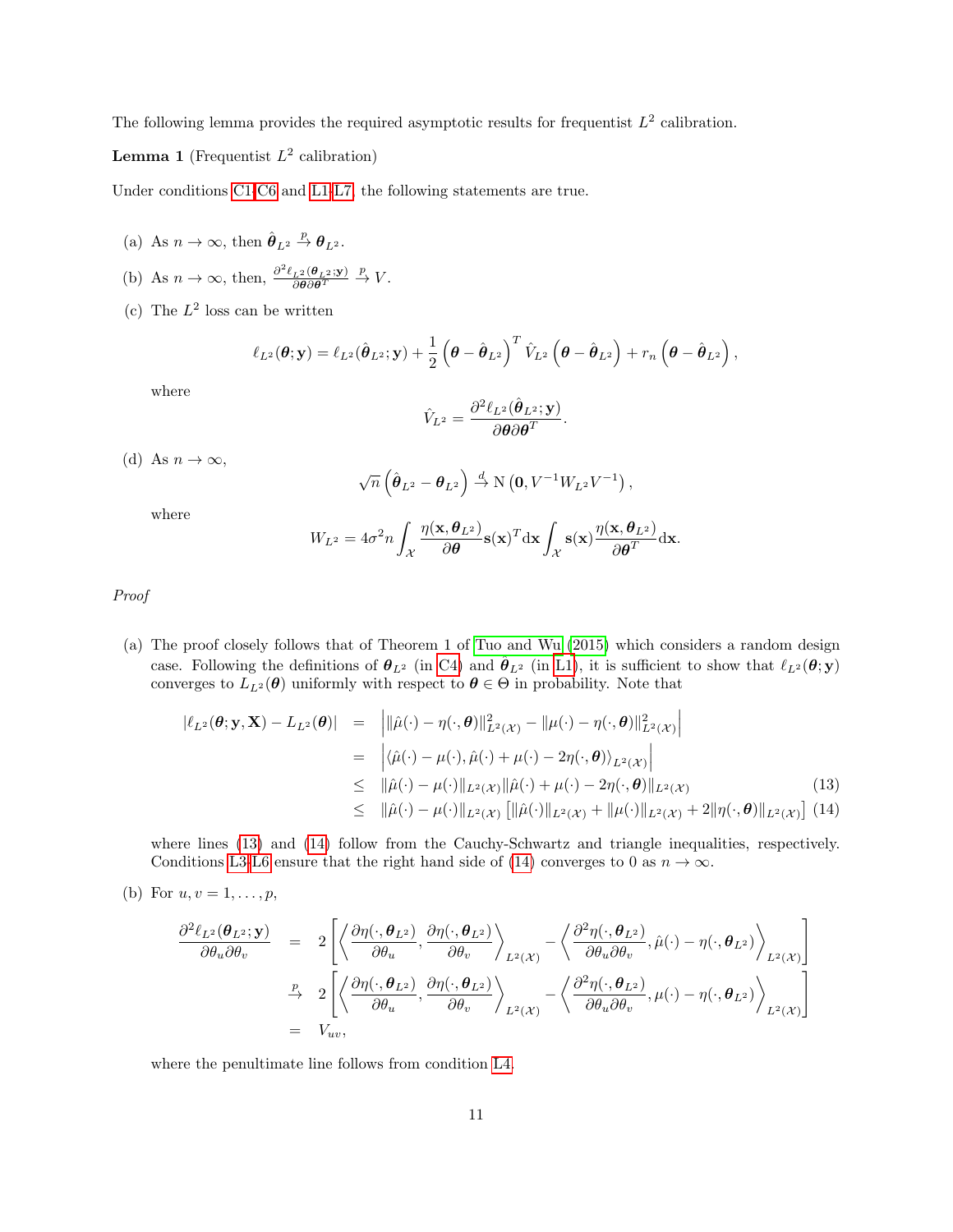- (c) This statement follows from Theorem 6 of [Miller \(2021\)](#page-34-11) under the following provisions.
	- (i) There exist  $\hat{\theta}_{L^2} \in E \subset \Theta$  such that  $\hat{\theta}_{L^2} \stackrel{p}{\to} \theta_{L^2} \in E$  and  $\partial \ell_{L^2}(\hat{\theta}_{L^2}; \mathbf{y})/\partial \theta = \mathbf{0}$ , where E is open and convex.
	- (ii)  $\partial^2 \ell_{L^2}(\theta_{L^2}; \mathbf{y}, \mathbf{X}) / \partial \theta \partial \theta^T \overset{p}{\to} V$  where V is positive-definite.
	- (iii) For  $u, v, z = 1, \ldots, p$ ,  $\partial^3 \ell_{L^2}(\theta; y, \mathbf{X}) / \partial \theta_u \partial \theta_v \partial \theta_z$  are continuous and uniformly bounded.

These provisions are satisfied by conditions [C4-](#page-9-0)[C5,](#page-9-9) [L1-](#page-9-6)[L2,](#page-9-10) and statements (a) and (b).

(d) Condition [L1](#page-9-6) means

$$
\mathbf{0}=\frac{\partial\ell_{L^2}(\hat{\boldsymbol{\theta}}_{L^2};\mathbf{y})}{\partial\boldsymbol{\theta}}.
$$

By applying Taylor's theorem

<span id="page-11-0"></span>
$$
\mathbf{0} = \frac{\partial \ell_{L^2}(\boldsymbol{\theta}_{L^2}; \mathbf{y})}{\partial \boldsymbol{\theta}} + \frac{\partial^2 \ell_{L^2}(\tilde{\boldsymbol{\theta}}_{L^2}; \mathbf{y})}{\partial \boldsymbol{\theta} \partial \boldsymbol{\theta}^T} \left( \hat{\boldsymbol{\theta}}_{L^2} - \boldsymbol{\theta}_{L^2} \right),
$$
(15)

where the uth element of  $\tilde{\boldsymbol{\theta}}_{L^2}$  lies between the uth elements of  $\hat{\boldsymbol{\theta}}_{L^2}$  and  $\boldsymbol{\theta}_{L^2}$ , for  $u = 1, \ldots, p$ . By the consistency of  $\hat{\theta}_{L^2}$  (for  $\theta_{L^2}$ ; see (a)), and condition [L4,](#page-9-1)

<span id="page-11-1"></span>
$$
\frac{\partial^2 \ell_{L^2}(\tilde{\boldsymbol{\theta}}_{L^2}; \mathbf{y})}{\partial \boldsymbol{\theta} \partial \boldsymbol{\theta}^T} \xrightarrow{p} V. \tag{16}
$$

Now

$$
\frac{\partial \ell_{L^2}(\boldsymbol{\theta}_{L^2}; \mathbf{y})}{\partial \boldsymbol{\theta}} = -2 \int_{\mathcal{X}} \frac{\partial \eta(\mathbf{x}, \boldsymbol{\theta}_{L^2})}{\partial \boldsymbol{\theta}} (\hat{\mu}(\mathbf{x}) - \eta(\mathbf{x}, \boldsymbol{\theta}_{L^2})) \, \mathrm{d}\mathbf{x}.
$$

Assuming conditions [C1](#page-9-2) and [L7,](#page-9-7) and applying Theorem 7 of [Georgiev \(1988\)](#page-34-10) means that  $\hat{\mu}(\mathbf{x})$  converges in distribution to a normal distribution. Therefore  $\partial \ell_{L^2}(\theta_{L^2}; y)/\partial \theta$  converges in distribution to a multivariate normal distribution with mean

$$
\begin{array}{rcl}\n\mathbf{E}_{\mathbf{y}}\left[\frac{\partial \ell_{L^2}(\boldsymbol{\theta}_{L^2};\mathbf{y})}{\partial \boldsymbol{\theta}}\right] &=& -2\int_{\mathcal{X}}\frac{\partial \eta(\mathbf{x},\boldsymbol{\theta}_{L^2})}{\partial \boldsymbol{\theta}}\left(\mathbf{E}_{\mathbf{y}}\left[\hat{\mu}(\mathbf{x})\right]-\eta(\mathbf{x},\boldsymbol{\theta}_{L^2})\right)\mathrm{d}\mathbf{x} \\
&\rightarrow & \frac{\partial L_{L^2}(\boldsymbol{\theta}_{L^2})}{\partial \boldsymbol{\theta}}=\mathbf{0},\n\end{array}
$$

as  $n \to \infty$ , by conditions [C4;](#page-9-0) and [L4,](#page-9-1) and variance  $n^{-1}W_{L^2}$ , i.e.

<span id="page-11-2"></span>
$$
\frac{\partial \ell_{L^2}(\boldsymbol{\theta}_{L^2}; \mathbf{y})}{\partial \boldsymbol{\theta}} \stackrel{d}{\to} \mathcal{N}\left(\mathbf{0}, n^{-1} W_{L^2}\right).
$$
\n(17)

Combining [\(15\)](#page-11-0), [\(16\)](#page-11-1) and [\(17\)](#page-11-2) gives the required result.

3.3 Properties of frequentist OLS calibration

In this section, we establish properties of frequentist OLS calibration in a similar fashion to those established for  $L^2$  calibration in Section [3.2.](#page-9-11) We state the required conditions for OLS calibration.

<span id="page-11-3"></span>**O1**  $\hat{\theta}_{OLS} \in E$  (where E is defined in [C4\)](#page-9-0) and are unique.

**O2** The errors  $e_1, \ldots, e_n$  are uniformly sub-Gaussian, i.e. there exists C and  $\sigma_0^2$  such that

$$
\max_{i=1,\dots,n} C\left\{\mathbf{E}_{e_i}\left[\exp\left(\frac{e_i^2}{C}\right)\right] - 1\right\} \le \sigma_0^2.
$$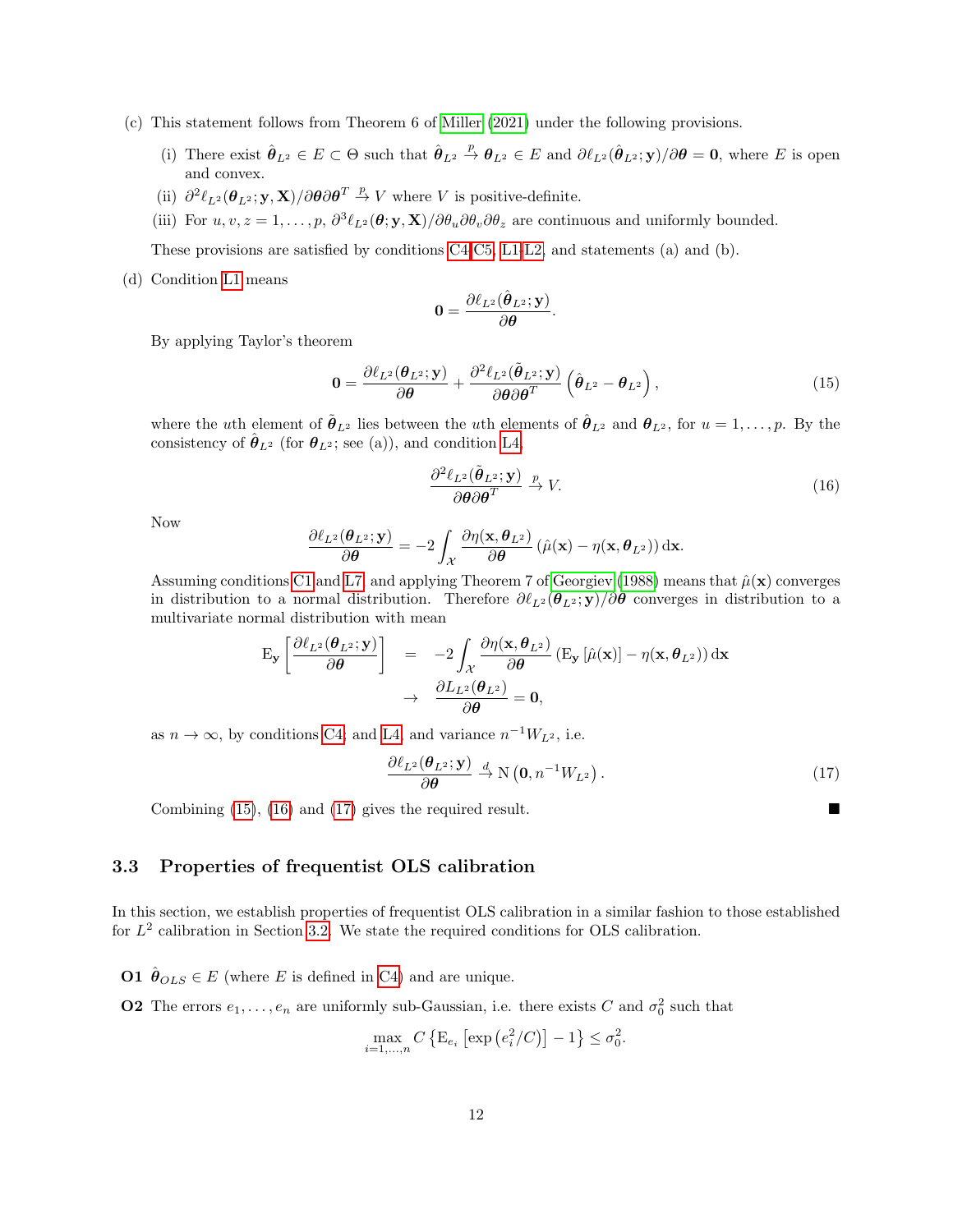<span id="page-12-1"></span>**O3**  $\ell_{OLS}(\theta; y)$  has continuous and uniformly bounded third derivatives (with respect to  $\theta$ ).

**O4** (a) There exists  $c_0 > 0$  such that

$$
\sum_{i=1}^n \left(\eta(\mathbf{x}_i,\boldsymbol{\theta}_1)-\eta(\mathbf{x}_i,\boldsymbol{\theta}_2)\right)^2 \leq c_0 \left(\boldsymbol{\theta}_1-\boldsymbol{\theta}_2\right)^T \left(\boldsymbol{\theta}_1-\boldsymbol{\theta}_2\right),
$$

for all  $\theta_1, \theta_2 \in \Theta$ .

- (b) For  $u, v = 1, \ldots, p$ ,  $\sup_{\mathbf{x} \in \mathcal{X}} |\partial \eta(\mathbf{x}, \boldsymbol{\theta})| / \partial \theta_u$  and  $\sup_{\mathbf{x} \in \mathcal{X}} |\partial^2 \eta(\mathbf{x}, \boldsymbol{\theta})| / \partial \theta_u \partial \theta_v|$  are uniformly bounded for  $\boldsymbol{\theta} \in B_{\epsilon}(\boldsymbol{\theta}_{L^2}).$
- <span id="page-12-3"></span>**O5** The design points  $x_1, \ldots, x_n$  are chosen such that
	- (a)  $\sup_{\theta \in \Theta}$  $\frac{1}{n}\sum_{i=1}^{n} (\mu(\mathbf{x}_i) - \eta(\mathbf{x}_i, \boldsymbol{\theta}))^2 - \int_{\mathcal{X}} (\mu(\mathbf{x}) - \eta(\mathbf{x}, \boldsymbol{\theta}))^2 d\mathbf{x} = O(1).$

(b) For 
$$
u, v = 1,..., p
$$
,  
\n
$$
E\left[\frac{\partial^2 \ell_{OLS}(\boldsymbol{\theta}_{L^2}; \mathbf{y})}{\partial \theta_u \partial \theta_v}\right] - V_{uv} = O(1).
$$
\n(c) 
$$
\sqrt{E\left[\frac{\partial \ell_{OLS}(\boldsymbol{\theta}_{L^2}; \mathbf{y})}{\partial \boldsymbol{\theta}^T}\right]E\left[\frac{\partial \ell_{OLS}(\boldsymbol{\theta}_{L^2}; \mathbf{y})}{\partial \boldsymbol{\theta}}\right]} = O(n^{-1/2}).
$$

<span id="page-12-0"></span>**O6** There exists an  $M < \infty$  such that  $|\mu(\mathbf{x}) - \eta(\mathbf{x}, \theta_{L^2})| < M$  for all  $\mathbf{x} \in \mathcal{X}$ .

<span id="page-12-2"></span>**O7** The design points  $\mathbf{x}_1, \ldots, \mathbf{x}_n$  are chosen such that there exists a  $t > 0$  with

$$
\frac{\sum_{i=1}^{n} \mathbf{E}\left[\left|\frac{\partial \eta(\mathbf{x}_i, \boldsymbol{\theta}_{L^2})}{\partial \theta_j} e_i\right|^{2+t}\right]}{\left[\sum_{i=1}^{n} \left(\frac{\partial \eta(\mathbf{x}_i, \boldsymbol{\theta}_{L^2})}{\partial \theta_j}\right)^2\right]^{2+t}} \to 0
$$

as  $n \to \infty$ , for  $j = 1, \ldots, p$ .

# Lemma 2 (Frequentist OLS calibration)

Under conditions [C1](#page-9-2)[-C6](#page-9-5) and [O1](#page-11-3)[-O6,](#page-12-0) the following statements are true.

- (a)  $\hat{\boldsymbol{\theta}}_{OLS} \stackrel{p}{\rightarrow} \boldsymbol{\theta}_{L^2}$  as  $n \rightarrow \infty$ . (b)  $\frac{\partial^2 \ell_{OLS}(\theta_{L^2}; \mathbf{y})}{\partial \theta \partial \theta^T} \stackrel{p}{\to} V \text{ as } n \to \infty.$
- (c) The OLS loss can be written

$$
\ell_{OLS}(\boldsymbol{\theta}; \mathbf{y}) = \ell_{OLS}(\hat{\boldsymbol{\theta}}_{OLS}; \mathbf{y}) + \frac{1}{2} (\boldsymbol{\theta} - \hat{\boldsymbol{\theta}}_{OLS})^T \hat{V}_{OLS} (\boldsymbol{\theta} - \hat{\boldsymbol{\theta}}_{OLS}) + r_n (\boldsymbol{\theta} - \hat{\boldsymbol{\theta}}_{OLS}),
$$

where

$$
\hat{V}_{OLS} = \frac{\partial^2 \ell_{OLS}(\hat{\boldsymbol{\theta}}_{OLS}; \mathbf{y})}{\partial \boldsymbol{\theta} \partial \boldsymbol{\theta}^T}.
$$

(d) As  $n \to \infty$ ,

$$
\sqrt{n}\left(\hat{\boldsymbol{\theta}}_{OLS}-\boldsymbol{\theta}_{L^2}\right)\overset{d}{\rightarrow}\text{N}\left(\mathbf{0},V^{-1}W_{OLS}V^{-1}\right),
$$

where

$$
W_{OLS} = \frac{4\sigma^2}{n} \sum_{i=1}^n \frac{\eta(\mathbf{x}_i, \boldsymbol{\theta}_{L^2})}{\partial \boldsymbol{\theta}} \frac{\eta(\mathbf{x}_i, \boldsymbol{\theta}_{L^2})}{\partial \boldsymbol{\theta}^T}.
$$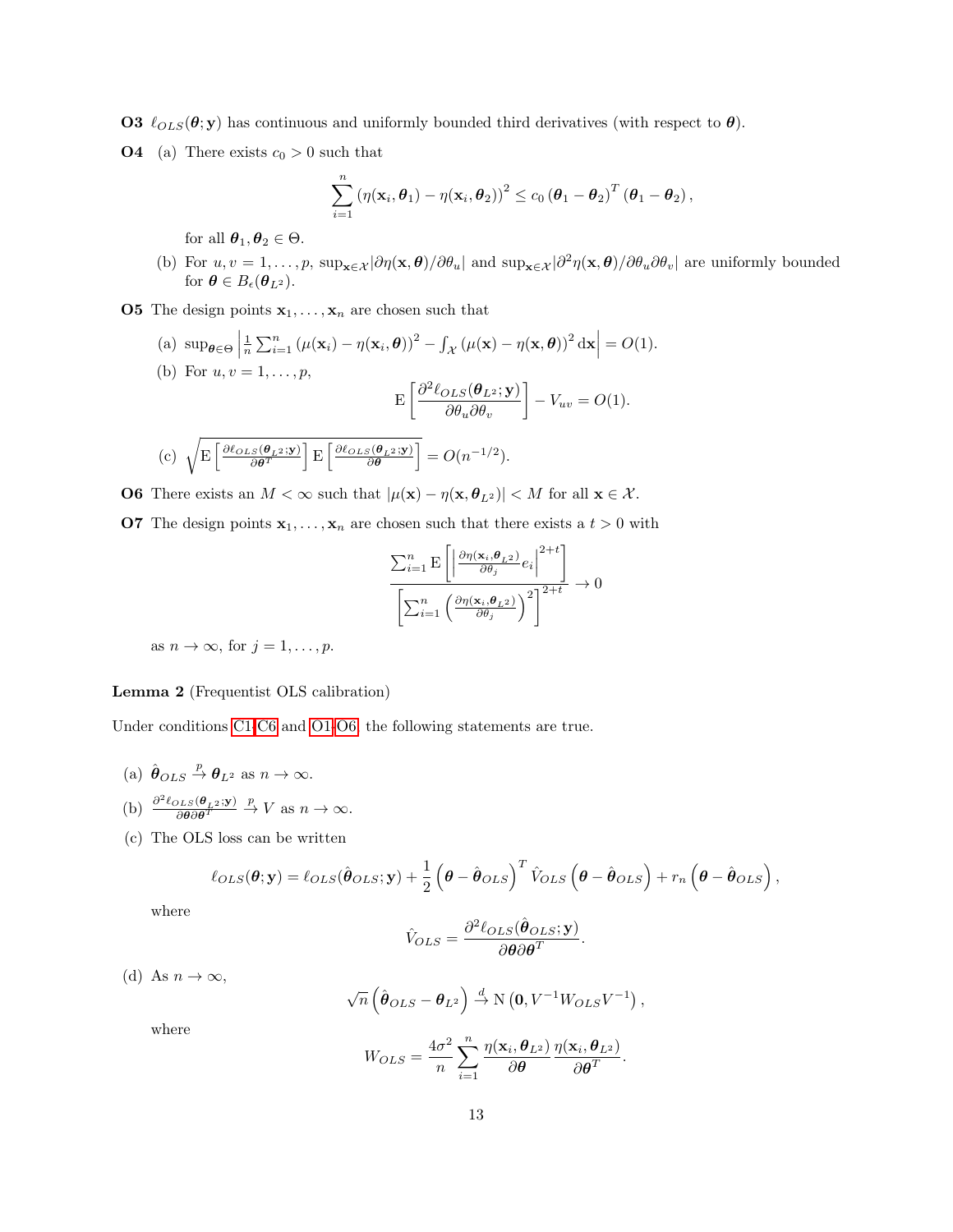Proof

- (a) Following the definitions of  $\theta_{L^2}$  (in [C4\)](#page-9-0) and  $\hat{\theta}_{OLS}$  (in [O1\)](#page-11-3), it is sufficient to show that  $\ell_{OLS}(\theta; y)$ converges to  $L_2(\theta)$  uniformly with respect to  $\theta \in \Theta$  in probability. Under conditions [C1-](#page-9-2)[C5](#page-9-9) and [O1-](#page-11-3) [O6,](#page-12-0) [Wong et al. \(2017,](#page-35-0) Lemma 1 proof) showed that  $\ell_{OLS}(\theta; y)$  converges to  $L_{L^2}(\theta) + \sigma^2$  uniformly with respect to  $\theta \in \Theta$  in probability.
- (b) See [Wong et al. \(2017,](#page-35-0) Theorem 1 proof), which requires conditions [C1-](#page-9-2)[C5](#page-9-9) and [O1-](#page-11-3)[O6.](#page-12-0)
- (c) This statement follows from Theorem 6 of [Miller \(2021\)](#page-34-11) under the following provisions.
	- (i) There exist  $\hat{\theta}_{OLS} \in E \subset \mathbb{R}^p$  such that  $\hat{\theta}_{OLS} \stackrel{p}{\to} \theta_{L^2} \in E$  and  $\partial \ell_{OLS}(\hat{\theta}_{L^2}; \mathbf{y})/\partial \theta = \mathbf{0}$ , where E is open and convex.
	- (ii)  $\partial^2 \ell_{OLS}(\theta_{L^2}; \mathbf{y}) / \partial \theta \partial \theta^T \stackrel{p}{\rightarrow} V$  where V is positive-definite.
	- (iii) For  $u, v, z = 1, \ldots, p$ ,  $\partial^3 \ell_{OLS}(\theta; \mathbf{y}) / \partial \theta_u \partial \theta_v \partial \theta_z$  are continuous and uniformly bounded.

These provisions are satisfied by conditions [C4-](#page-9-0)[C5,](#page-9-9) [O1-](#page-11-3)[O3,](#page-12-1) and statements (a) and (b).

(d) Condition [O1](#page-11-3) implies

$$
0 = \frac{\partial \ell_{OLS}(\hat{\boldsymbol{\theta}}_{OLS}; \mathbf{y})}{\partial \boldsymbol{\theta}}.
$$

Applying Taylor's theorem

<span id="page-13-0"></span>
$$
\mathbf{0} = \frac{\partial \ell_{OLS}(\boldsymbol{\theta}_{L^2}; \mathbf{y})}{\partial \boldsymbol{\theta}} + \frac{\partial^2 \ell_{OLS}(\bar{\boldsymbol{\theta}}_{L^2}; \mathbf{y})}{\partial \boldsymbol{\theta} \partial \boldsymbol{\theta}^T} \left( \hat{\boldsymbol{\theta}}_{OLS} - \boldsymbol{\theta}_{L^2} \right)
$$
(18)

where the *u*th element of  $\bar{\theta}_{L^2}$  lies between the *u*th elements of  $\hat{\theta}_{OLS}$  and  $\theta_{L^2}$ , for  $u = 1, \ldots, p$ . By the consistency of  $\hat{\theta}_{OLS}$  (for  $\theta_{L^2}$ ; see statement (a)) and that  $\partial^2 \ell_{OLS}(\hat{\theta}_{L^2}; \mathbf{y}) / \partial \theta \partial \theta^T \rightarrow V$  (see statement (b)), we have

<span id="page-13-1"></span>
$$
\frac{\partial^2 \ell_{OLS}(\bar{\boldsymbol{\theta}}_{L^2}; \mathbf{y})}{\partial \boldsymbol{\theta} \partial \boldsymbol{\theta}^T} \xrightarrow{p} V,\tag{19}
$$

as  $n \to \infty$ . Now

$$
\frac{\partial \ell_{OLS}(\boldsymbol{\theta}_{L^2}; \mathbf{y})}{\partial \boldsymbol{\theta}} = -\frac{2}{n} \sum_{i=1}^n \frac{\partial \eta(\mathbf{x}_i, \boldsymbol{\theta}_{L^2})}{\partial \boldsymbol{\theta}} (y_i - \eta(\mathbf{x}_i, \boldsymbol{\theta}_{L^2}))
$$

$$
= -\frac{2}{n} \sum_{i=1}^n \frac{\partial \eta(\mathbf{x}_i, \boldsymbol{\theta}_{L^2})}{\partial \boldsymbol{\theta}} (\mu(\mathbf{x}_i) - \eta(\mathbf{x}_i, \boldsymbol{\theta}_{L^2}))
$$

$$
- \frac{2}{n} \sum_{i=1}^n \frac{\partial \eta(\mathbf{x}_i, \boldsymbol{\theta}_{L^2})}{\partial \boldsymbol{\theta}} (e_i - \eta(\mathbf{x}_i, \boldsymbol{\theta}_{L^2})),
$$

$$
= Q_1 + Q_2.
$$

By conditions [C1](#page-9-2) and [O7,](#page-12-2) and Lyapunov's theorem (e.g. [Billingsley, 1995,](#page-34-12) page 362),  $Q_2$  converges in distribution to a normal distribution. Then  $\partial \ell_{OLS}(\theta_{L^2}; y)/\partial \theta$  has a multivariate normal distribution with mean

$$
\mathrm{E}\left[\frac{\partial \ell_{OLS}(\boldsymbol{\theta}_{L^2}; \mathbf{y})}{\partial \boldsymbol{\theta}}\right] = Q_1 = -\frac{2}{n} \sum_{i=1}^n \frac{\partial \eta(\mathbf{x}_i, \boldsymbol{\theta}_{L^2})}{\partial \boldsymbol{\theta}} \left(\mu(\mathbf{x}_i) - \eta(\mathbf{x}_i, \boldsymbol{\theta}_{L^2})\right) \rightarrow 0
$$

as  $n \to \infty$ , by condition [O5;](#page-12-3) and variance  $n^{-1}W_{OLS}$ . Hence,

<span id="page-13-2"></span>
$$
\frac{\partial \ell_{OLS}(\boldsymbol{\theta}_{L^2}; \mathbf{y})}{\partial \boldsymbol{\theta}} \xrightarrow{d} N(\mathbf{0}, n^{-1}W_{OLS}).
$$
\n(20)

Combining [\(18\)](#page-13-0), [\(19\)](#page-13-1) and [\(20\)](#page-13-2) gives the required result.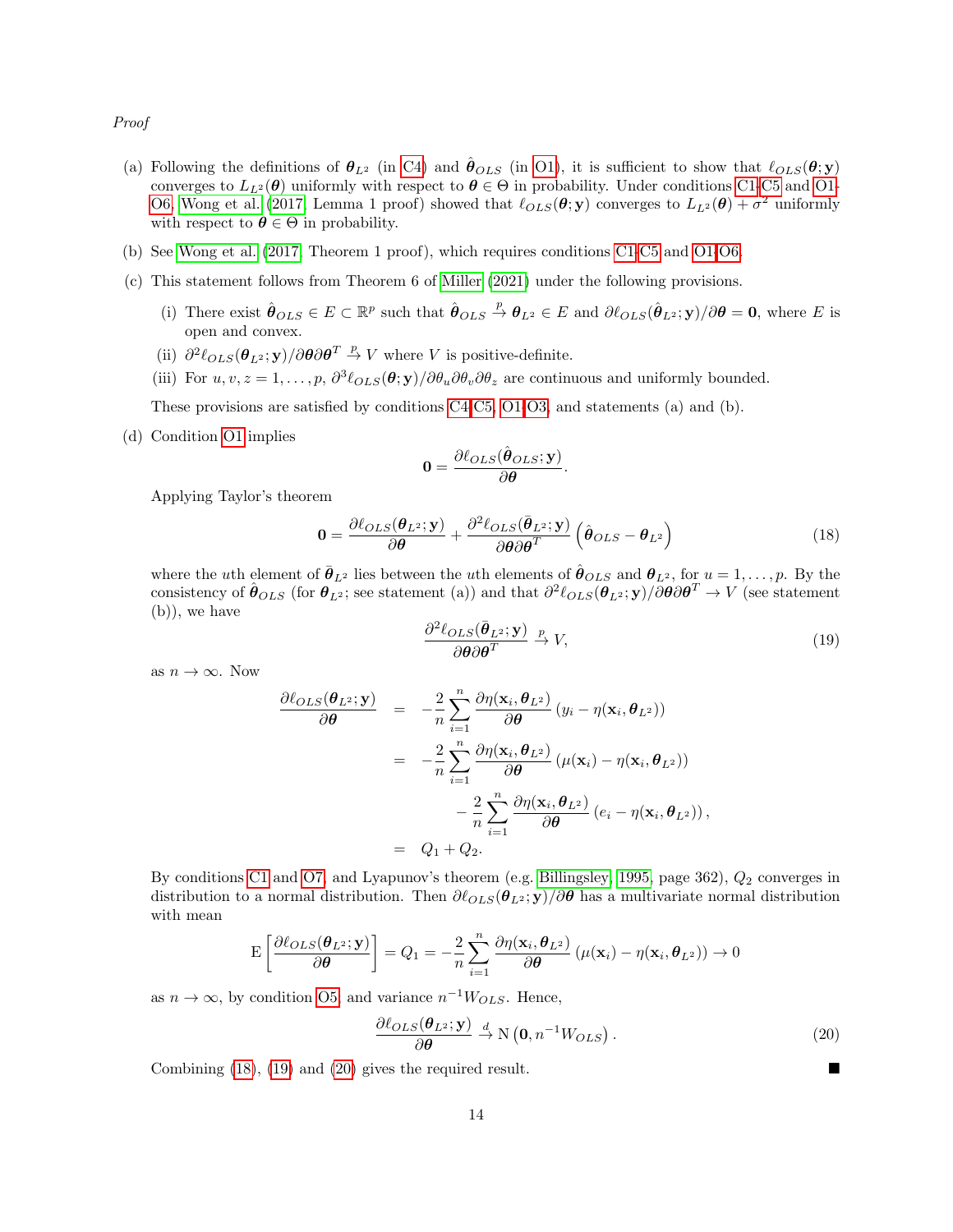### <span id="page-14-0"></span>3.4 Automatic scaling

# 3.4.1 Magnitude scaling

Let  $\ell_M(\theta; y)$  denote the loss function where M can be either  $L^2$  or OLS. Correspondingly, let  $\hat{\theta}_M$  be the the values of  $\theta \in \Theta$  that minimise  $\ell_M(\theta, y)$ , as defined in conditions [L1](#page-9-6) (for  $= L^2$ ) and [O1](#page-11-3) (for  $M = OLS$ ). First consider magnitude scaling with loss function, generalised likelihood and generalised posterior given by

$$
\begin{array}{rcl} \ell^{(mag)}_M(\pmb{\theta};\textbf{y}) & = & \gamma \ell_M(\pmb{\theta};\textbf{y}),\\ \pi^{(mag)}_{G:M}(\textbf{y}|\pmb{\theta}) & = & \exp\left[-\gamma \ell_M(\pmb{\theta};\textbf{y})\right] \\ \pi^{(mag)}_{G:M}(\pmb{\theta}|\textbf{y}) & = & \exp\left[-\gamma \ell_M(\pmb{\theta};\textbf{y})\right]\pi(\pmb{\theta}), \end{array}
$$

respectively, where  $\gamma > 0$  does not depend on  $\theta$  and  $\pi(\cdot)$  is the density of the prior distribution for  $\theta_{L^2}$ . Analogous to the likelihood ratio statistic in [\(12\)](#page-8-1), define

$$
\Lambda_M^{(mag)}(\boldsymbol{\theta}_L^2; \mathbf{y}) = 2n \left[ \ell_M^{(mag)}(\boldsymbol{\theta}_L^2; \mathbf{y}) - \ell_M^{(mag)}(\hat{\boldsymbol{\theta}}_M; \mathbf{y}) \right] \n= 2n\gamma \left[ \ell_M(\boldsymbol{\theta}_L^2; \mathbf{y}) - \ell_M(\hat{\boldsymbol{\theta}}_M; \mathbf{y}) \right].
$$

The goal is to determine a value  $\gamma_M^* > 0$  for  $\gamma$  to ensure the asymptotic expectation of  $\Lambda_M^{(mag)}(\theta_{L^2};y)$  is the same as p: the asymptotic expectation of the likelihood ratio statistic  $\Lambda_0(\theta_0, y)$ . By statement (c) of Lemma 1 (for  $M = L^2$ ) or Lemma 2 (for  $M = OLS$ ),

$$
\Lambda_M^{(mag)}(\boldsymbol{\theta}_{L^2}; \mathbf{y}) = n\gamma \left(\boldsymbol{\theta}_{L^2} - \hat{\boldsymbol{\theta}}_M\right)^T \hat{V}_M \left(\boldsymbol{\theta}_{L^2} - \hat{\boldsymbol{\theta}}_M\right) + 2n\gamma r_n \left(\boldsymbol{\theta}_{L^2} - \hat{\boldsymbol{\theta}}_M\right).
$$

Then, by statements (a), (b) and (d) of Lemma 1 (for  $M = L<sup>2</sup>$ ) or Lemma 2 (for  $M = OLS$ ),

$$
\mathrm{E}\left[\Lambda_M^{(mag)}(\pmb{\theta}_{L^2};\mathbf{y})\right]\to\gamma\mathrm{tr}\left(V^{-1}W_M\right),
$$

as  $n \to \infty$ , since  $\hat{V}_M \stackrel{p}{\to} V$ . Equating the asymptotic expectation of  $\Lambda_M^{(mag)}(\theta_{L^2};y)$  to p yields

$$
\gamma_M^* = \frac{p}{\text{tr}\left(V^{-1}W_M\right)}.
$$

#### 3.4.2 Curvature scaling

Curvature scaling has loss function, generalised likelihood and generalised posterior given by

<span id="page-14-1"></span>
$$
\ell_M^{(cur)}(\boldsymbol{\theta}; \mathbf{y}) = \gamma_M^* \ell_M \left( \hat{\boldsymbol{\theta}}_M + \Gamma \left( \boldsymbol{\theta} - \hat{\boldsymbol{\theta}}_M \right); \mathbf{y} \right),
$$
\n
$$
\pi_{G:M}^{(cur)}(\mathbf{y}|\boldsymbol{\theta}) = \exp \left[ -\gamma_M^* \ell_M \left( \hat{\boldsymbol{\theta}}_M + \Gamma \left( \boldsymbol{\theta} - \hat{\boldsymbol{\theta}}_M \right); \mathbf{y} \right) \right]
$$
\n
$$
\pi_{G:M}^{(cur)}(\boldsymbol{\theta}|\mathbf{y}) = \exp \left[ -\gamma_M^* \ell_M \left( \hat{\boldsymbol{\theta}}_M + \Gamma \left( \boldsymbol{\theta} - \hat{\boldsymbol{\theta}}_M \right); \mathbf{y} \right) \right] \pi(\boldsymbol{\theta}),
$$
\n(21)

where  $\Gamma \in G$  is a  $p \times p$  matrix, independent of  $\theta$ , and G is a subset of the space of  $p \times p$  positive-definite matrices. The definition of the curvature scaling loss function in [\(21\)](#page-14-1) is different to that proposed by [Ribatet et al. \(2012\)](#page-34-9) in that we include the factor  $\gamma_M^*$ . However, as we show below, inclusion of  $\gamma_M^*$  means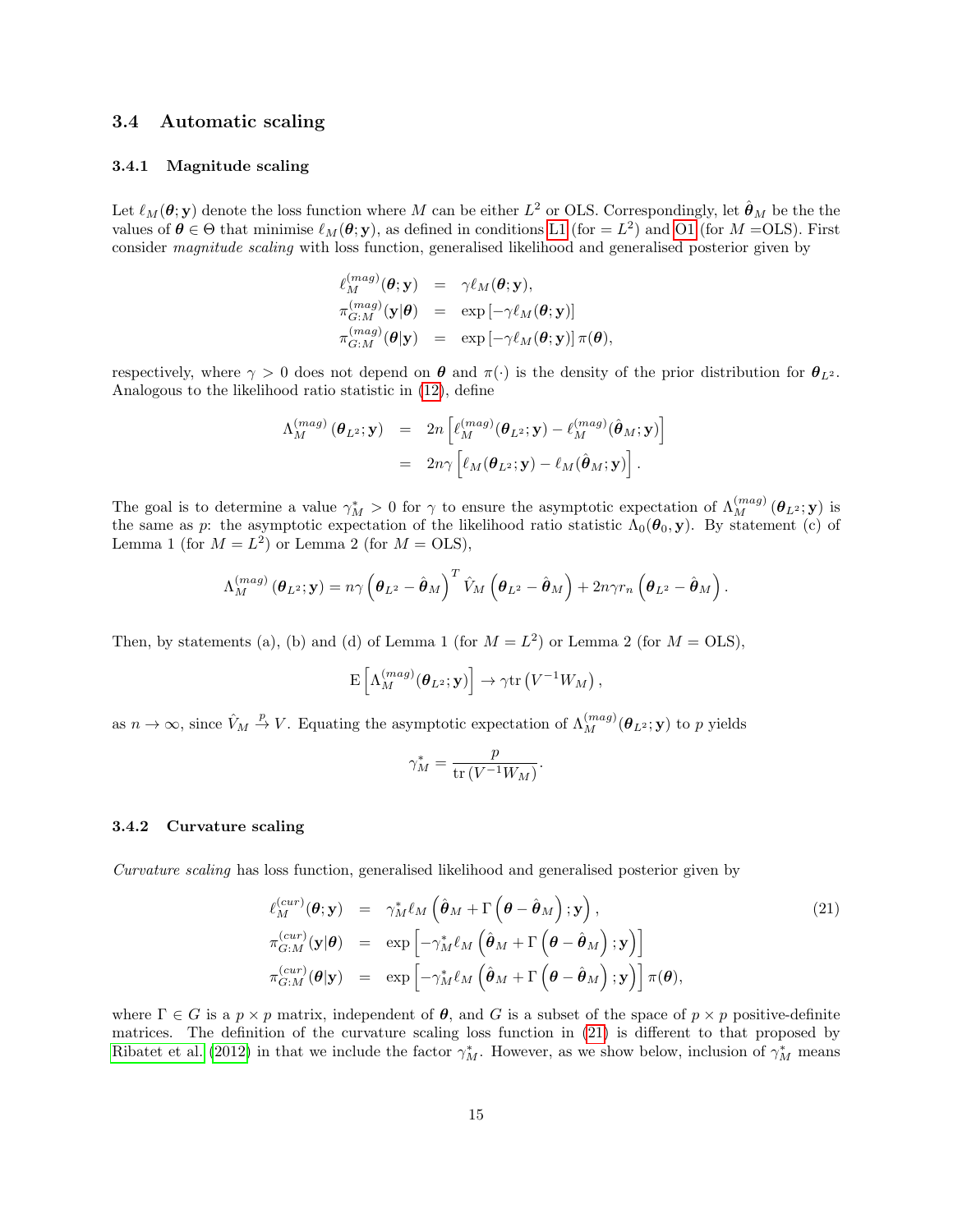that magnitude and curvature scaling coincide for  $p = 1$  calibration parameters. If  $\hat{\theta}_M + \Gamma(\theta - \hat{\theta}) \in \Theta$  for all  $\theta \in \Theta$  and  $\Gamma \in G$ , then  $\hat{\theta}_M = \arg \min_{\theta \in \Theta} \ell_M^{(cur)}(\theta; \mathbf{y})$ . Define

$$
\Lambda_M^{(cur)}(\boldsymbol{\theta}_L^2; \mathbf{y}) = 2n \left[ \ell_M^{(cur)}(\boldsymbol{\theta}_L^2; \mathbf{y}) - \ell_M^{(cur)}(\hat{\boldsymbol{\theta}}_M; \mathbf{y}) \right].
$$

By statement (c) of Lemma 1  $(M = L^2)$  or Lemma 2  $(M = OLS)$ ,

$$
\Lambda_M^{(cur)}(\boldsymbol{\theta}_{L^2}; \mathbf{y}) = n \gamma_M^* \left( \boldsymbol{\theta}_{L^2} - \hat{\boldsymbol{\theta}}_M \right)^T \Gamma^T \frac{\partial^2 \ell_M \left( \hat{\boldsymbol{\theta}}_M + \Gamma \left( \boldsymbol{\theta}_{L^2} - \hat{\boldsymbol{\theta}}_M \right) ; \mathbf{y} \right)}{\partial \boldsymbol{\theta} \partial \boldsymbol{\theta}^T} \Gamma \left( \boldsymbol{\theta}_{L^2} - \hat{\boldsymbol{\theta}}_M \right) + 2n \gamma_M^* r_n (\boldsymbol{\theta}_{L^2} - \hat{\boldsymbol{\theta}}_M).
$$

By statements (a) and (b) of Lemma 1  $(M = L<sup>2</sup>)$  or Lemma 2  $(M = OLS)$ ,

$$
\frac{\partial^2 \ell_M \left( \hat{\boldsymbol{\theta}}_M + \Gamma \left( \boldsymbol{\theta}_{L^2} - \hat{\boldsymbol{\theta}}_M \right) ; \mathbf{y} \right)}{\partial \boldsymbol{\theta} \partial \boldsymbol{\theta}^T} \xrightarrow{p} V.
$$
 (22)

Curvature scaling involves specifying a  $\Gamma_M^* \in G$  for  $\Gamma$  such that  $\Lambda_M^{(cur)}(\theta_{L^2};\mathbf{y})$  converges in distribution to  $\chi_p^2$ . By statement (d) of Lemma 1 ( $M = L^2$ ) or Lemma 2 ( $M = OLS$ ), this can be achieved by specifying  $\Gamma_M^*$  such that

<span id="page-15-0"></span>
$$
\gamma_M^* \Gamma_M^{*T} V \Gamma_M^* = V W_M^{-1} V,\tag{23}
$$

i.e. the right-hand side of [\(23\)](#page-15-0) is the inverse of the variance matrix of  $\hat{\theta}_M$ . A  $\Gamma_M^*$  satisfying (23) is not unique but, following [Ribatet et al. \(2012\)](#page-34-9), we let

$$
\Gamma_M^* = Q_M^{-1} P_M,
$$

where  $P_M$  and  $Q_M$  are  $p \times p$  matrices satisfying  $P_M^T P_M = V W_M^{-1} V$  and  $Q_M^T Q_M = \gamma_M^* V$ .

#### 3.4.3 Discussion

Note that  $\gamma_M^*$  and  $\Gamma_M^*$  depend on the unknown  $\sigma^2$ ,  $\mu(\mathbf{x})$  and  $\boldsymbol{\theta}_{L^2}$ . Instead, we use consistent estimators

$$
\hat{\gamma}_M^* = \frac{p}{\text{tr}\left(\hat{V}_M^{-1}\hat{W}_M\right)}, \quad \text{and} \quad \hat{\Gamma}_M^* = \hat{Q}_M^{-1}\hat{P}_M
$$

where  $\hat{P}_M^T \hat{P}_M = \hat{V}_M \hat{W}_M^{-1} \hat{V}_M$  and  $\hat{Q}_M^T \hat{Q}_M = \hat{\gamma}_M^* \hat{V}_M$  with

$$
\hat{W}_{L^2} = 4\hat{\sigma}^2 n \int_{\mathcal{X}} \frac{\partial \eta(\mathbf{x}, \hat{\boldsymbol{\theta}}_{L^2})}{\partial \boldsymbol{\theta}} \mathbf{s}(\mathbf{x})^T \, \mathrm{d}\mathbf{x} \int_{\mathcal{X}} \mathbf{s}(\mathbf{x}) \frac{\partial \eta(\mathbf{x}, \hat{\boldsymbol{\theta}}_{L^2})}{\partial \boldsymbol{\theta}} \, \mathrm{d}\mathbf{x}
$$
\n
$$
\hat{W}_{OLS} = \frac{4\hat{\sigma}^2}{n} \sum_{i=1}^n \frac{\partial \eta(\mathbf{x}_i, \hat{\boldsymbol{\theta}}_{OLS})}{\partial \boldsymbol{\theta}} \frac{\partial \eta(\mathbf{x}_i, \hat{\boldsymbol{\theta}}_{OLS})}{\partial \boldsymbol{\theta}^T}
$$

and

$$
\hat{\sigma}^2 = \frac{\sum_{i=1}^n (y_i - \hat{\mu}(\mathbf{x}_i))^2}{n - \text{tr}(S)},
$$

a consistent estimator of  $\sigma^2$  (under condition [L4\)](#page-9-1).

In the case when  $p = 1$ 

$$
\hat{\Gamma}^*_M = \frac{\sqrt{\hat{V}_M\hat{W}_M^{-1}\hat{V}_M}}{\sqrt{\hat{\gamma}_M^*\hat{V}_M}} = \frac{\sqrt{\hat{V}_M\hat{W}_M^{-1}}}{\sqrt{\hat{\gamma}_M^*}} = 1,
$$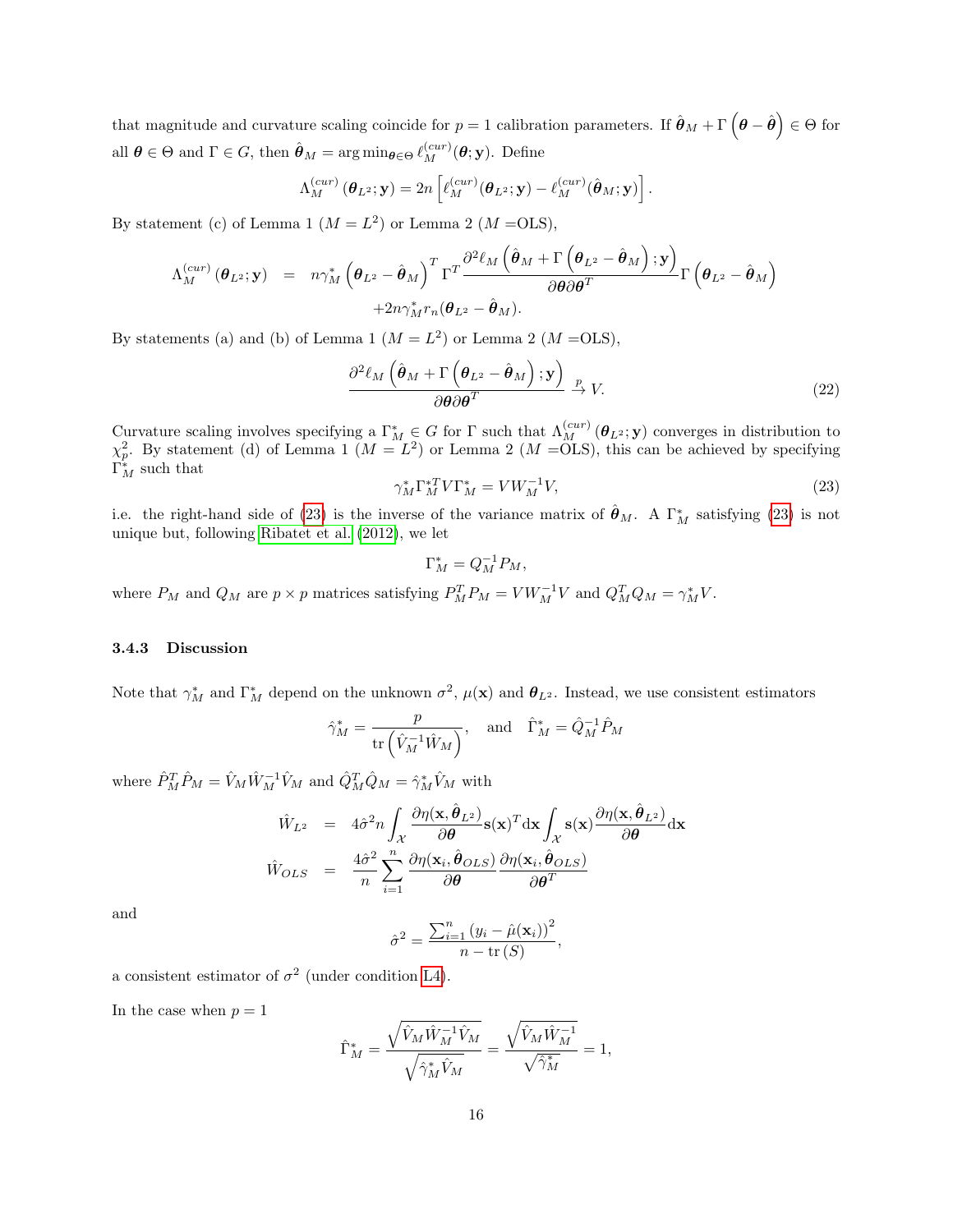resulting in magnitude and curvature scaling coinciding.

To illustrate the automatic scaling methods, consider the illustrative example in Section [2.4.](#page-7-1) For the set of responses shown in Figure [1\(](#page-8-0)a), we estimate  $\hat{\gamma}_{L^2}^* = 17.80$  and  $\hat{\gamma}_{OLS}^* = 8.899$ . Figure 1(b) shows the generalised posterior distribution under  $L^2$  and OLS loss functions and these two values, respectively. The true  $\theta_{L^2}$  now features in a region of relative high posterior density for both of the distributions. The respective posterior means are 3.585 and 3.363.

[Woody et al. \(2019\)](#page-35-2) considered a similar idea for scaling the  $L^2$  loss under magnitude scaling. They specify  $\gamma_{L^2}^*$  such that coverage of probability intervals from the general posterior distribution match the confidence intervals from the frequentist analysis. The value of  $\gamma_{L^2}^*$  is estimated via a bootstrap procedure.

# <span id="page-16-0"></span>4 Asymptotic behaviour of the generalised posterior distribution

In this section we consider theoretic properties of the generalised posterior distribution for  $\theta$  under  $L^2$  and OLS loss functions, and the magnitude and curvature scaling described in Section [3.4.](#page-14-0)

First, let  $\ell_M^S(\theta; y)$  denote the scaled loss where  $M \in \{L^2, OLS\}$  and  $S \in \{(mag), (cur)\}$ . The corresponding generalised posterior distribution is

$$
\pi_{G:M}^S(\boldsymbol{\theta}|\mathbf{y}) \propto \exp(-n\ell_M^S(\boldsymbol{\theta};\mathbf{y})) \pi(\boldsymbol{\theta}).
$$

Similarly, the expected scaled loss is denoted

$$
L_M^S(\boldsymbol{\theta}) = \mathrm{E}\left[\ell_M^S(\boldsymbol{\theta};\mathbf{y})\right].
$$

The target parameters are

$$
\boldsymbol{\theta}_M^S = \arg\min_{\boldsymbol{\theta}\in\Theta} L_M^S(\boldsymbol{\theta}).
$$

In general,  $\boldsymbol{\theta}_M^S \neq \boldsymbol{\theta}_{L^2}$  for finite n. However, we shortly show that  $\boldsymbol{\theta}_M^S \to \boldsymbol{\theta}_{L^2}$ , as  $n \to \infty$ , as well as other asymptotic properties of the generalised posterior,  $\pi_{G:M}^S(\theta|y)$ , namely concentration and a limiting distribution.

We need some extra conditions as follows.

- <span id="page-16-1"></span>**E1** The prior density  $\pi(\theta)$  is continuous and positive at  $\theta = \theta_{L^2}$ .
- <span id="page-16-3"></span>**E2**  $\boldsymbol{\theta}_{M}^{S} \in E$  (where *E* is defined in [C4\)](#page-9-0) and are unique.
- <span id="page-16-5"></span>E3 As  $n \to \infty$ 
	- (a)  $\hat{\gamma}_M^* \stackrel{p}{\rightarrow} \gamma_M^*$ ;
	- (b)  $\hat{\Gamma}_M^* \stackrel{p}{\rightarrow} \Gamma_M^*$ .
- <span id="page-16-4"></span> $\mathbf{E4}\left\|\hat{\boldsymbol{\theta}}_{M}+\Gamma\left(\boldsymbol{\theta}-\hat{\boldsymbol{\theta}}_{M}\right)\right\|\in\Theta\text{ and }\boldsymbol{\theta}_{L^{2}}+\Gamma\left(\boldsymbol{\theta}-\boldsymbol{\theta}_{L^{2}}\right)\in\Theta\text{ for all }\boldsymbol{\theta}\in\Theta\text{ and }\Gamma\in G.$

<span id="page-16-2"></span>**E5**  $L_M^S(\theta)$  is bounded for  $\theta \in E$ , and has continuous and uniformly bounded third derivatives.

#### Theorem 1

Under one set of the following conditions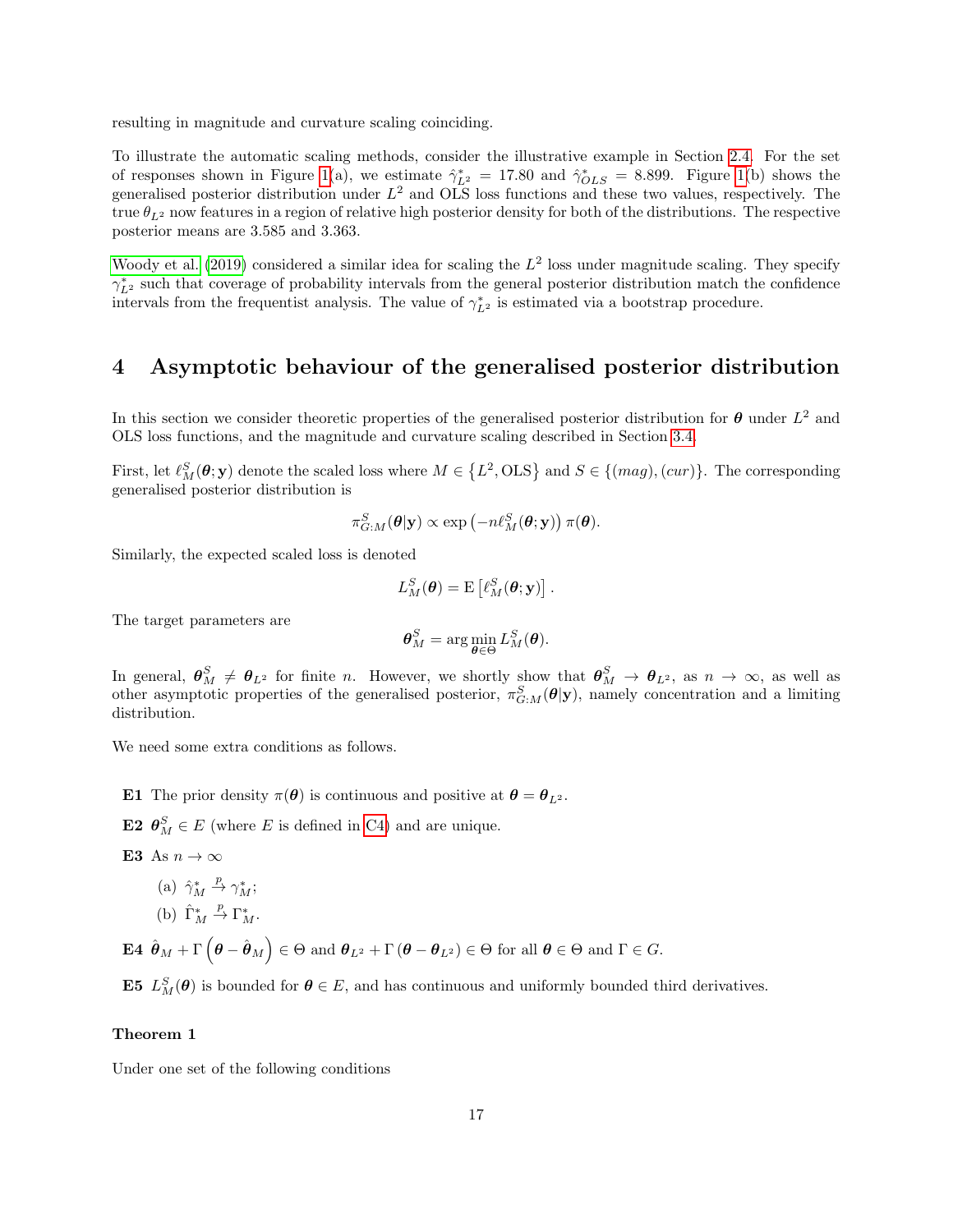- [C1](#page-9-2)[-C6,](#page-9-5) [L1](#page-9-6)[-L7](#page-9-7) (for  $L^2$  calibration);
- [C1](#page-9-2)[-C6,](#page-9-5) [O1](#page-11-3)[-O7](#page-12-2) (for OLS calibration);

and conditions [E1](#page-16-1)- [E5,](#page-16-2) the following statements are true.

- (a) (Convergence of target parameter values).  $\boldsymbol{\theta}_M^S \to \boldsymbol{\theta}_{L^2}$ , as  $n \to \infty$ .
- (b) (Concentration of generalised posterior distribution).  $\int_{B_{\epsilon}(\theta_{L^2})} \pi_{G:M}^S(\theta|\mathbf{y}) d\theta \stackrel{p}{\to} 1$ , as  $n \to \infty$ , for all  $\epsilon > 0$ .
- (c) (Limiting distribution). Let  $Q_n = \sqrt{n} \left( \theta \hat{\theta}_M \right)$ , where the pdf of  $\theta$  is  $\pi_{G:M}^S(\theta|\mathbf{y})$ . Then the distribution of  $Q_n$  converges to  $\mathrm{N}\left(\mathbf{0},\Sigma_S^{-1}\right),$

in total variation, where

$$
\Sigma_S = \begin{cases} \gamma_M^* V & \text{if } S = (mag); \\ \gamma_M^* \Gamma_M^{*T} V \Gamma_M^* = V W_M^{-1} V & \text{if } S = (cur). \end{cases}
$$

Proof

Statement (a)

By conditions [C4,](#page-9-0) [E2](#page-16-3) and [E4,](#page-16-4) it is sufficient to show that  $L_M^S(\theta)$  converges uniformly to

$$
\bar{L}_M^S(\boldsymbol{\theta}) = \begin{cases} c + \gamma_M^* L_{L^2}(\boldsymbol{\theta}) & \text{if } S = (mag); \\ c + \gamma_M^* L_{L^2}(\boldsymbol{\theta}_{L^2} + \Gamma_M^*(\boldsymbol{\theta} - \boldsymbol{\theta}_{L^2})) & \text{if } S = (cur); \end{cases}
$$

with  $\theta_{L^2} = \arg \min_{\theta \in \Theta} L_{L^2}(\theta)$  and c a constant. However, under Theorem 7 of [Miller \(2021\)](#page-34-11), and assumption of condition [E5,](#page-16-2) it is sufficient to show that  $L_M^S(\theta)$  converges pointwise to  $\bar{L}_M^S(\theta)$ .

If  $M = L^2$ , the proof of statement (a) in Lemma 1 shows that  $\ell_{L^2}(\theta; y)$  converges uniformly (with respect to  $\theta$ ) to  $L_{L^2}(\theta)$  in probability. By the continuous mapping theorem, the consistency of  $\hat{\theta}_M$  and condition [E3,](#page-16-5)  $\ell_M^{\{L^2\}}(\boldsymbol{\theta}) \stackrel{p}{\to} \tilde{L}_{L^2}^S(\boldsymbol{\theta})$ . It follows that  $L_{L^2}^S(\boldsymbol{\theta}) = E_{\mathbf{y}}\left[\ell_{L^2}^S(\boldsymbol{\theta})\right] \to \tilde{L}_{L^2}^S(\boldsymbol{\theta})$ , with  $c = 0$ , as required.

Now if  $M = OLS$ , the proof of statement (a) in Lemma 2 shows that  $\ell_OLS(\theta; y)$  converges uniformly (with respect to  $\theta$ ) to  $\sigma^2 + L_{L^2}(\theta)$  in probability. Similar to above, it follows that  $L_{OLS}^S(\theta) = E_y [\ell_{OLS}^S(\theta)] \rightarrow$  $\bar{L}_{OLS}^{S}(\theta)$ , with  $c = \sigma^2$ , as required.

Statements (b) and (c)

The proof is provided by Theorem 4 of [Miller \(2021\)](#page-34-11) if the following provisions are true.

- (i) Condition [E1.](#page-16-1)
- (ii) The Taylor series expansion in statement (c) of Lemmas 1 (for  $M = L^2$ ) or Lemma 2 (for  $M = OLS$ ).
- (iii)  $\liminf_{n} \inf_{\theta \in B_{\epsilon}(\hat{\theta}_M)^c} \left[ \ell_M(\theta; y) \ell_M(\hat{\theta}_M; y) \right] > 0$  for all  $\epsilon > 0$ . This is ensured by conditions [L1](#page-9-6) (for  $M = L^2$  or [O1](#page-11-3) (for  $M = OLS$ ).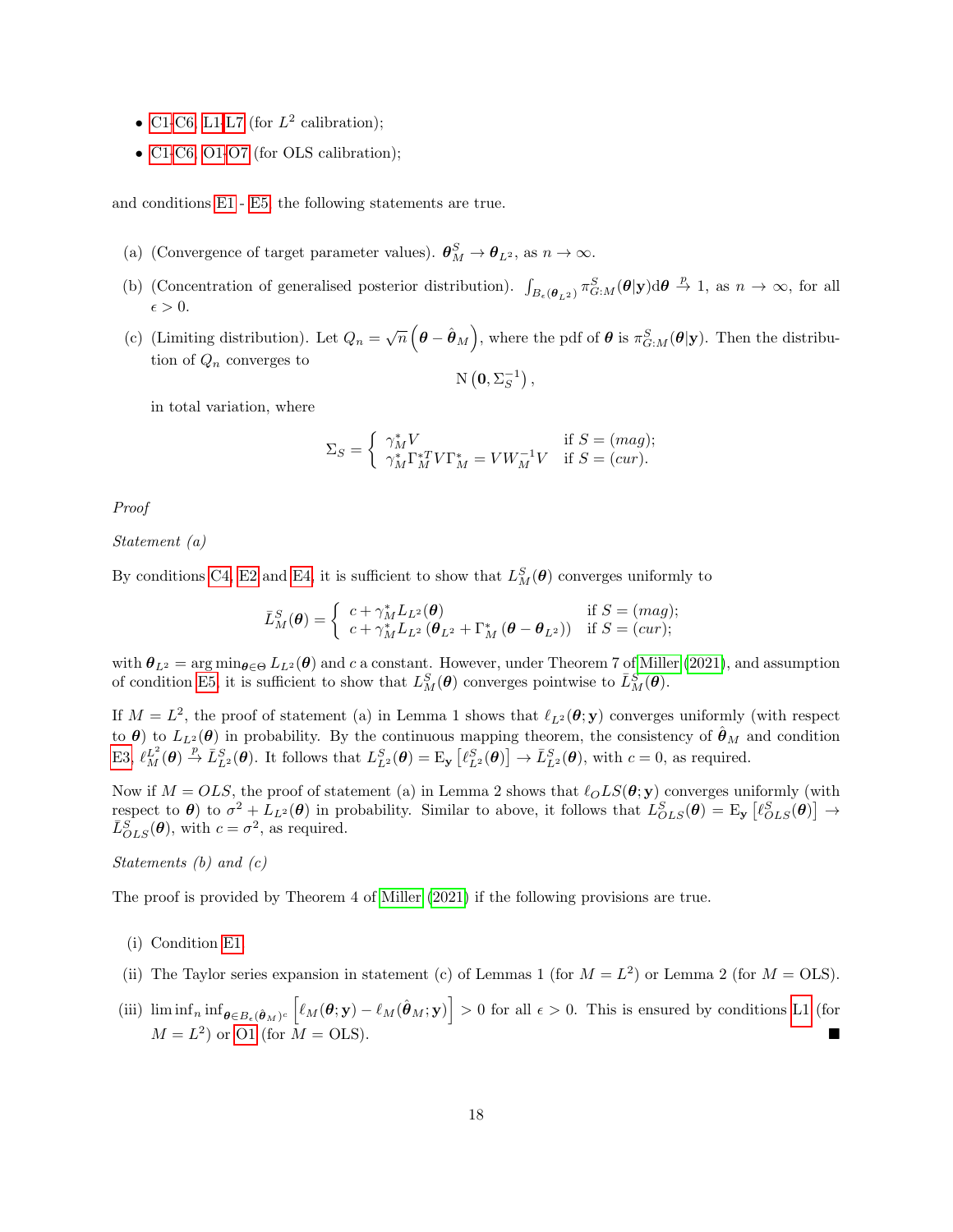Consider the result given by part (c) of Theorem 1. Under loss function  $M$  and magntitude scaling, the asymptotic generalised posterior variance of  $\theta_{L^2}$  is

$$
\text{var}^{(mag)}\left(\boldsymbol{\theta}_{L^2}|\mathbf{y},M\right) = \frac{1}{n\gamma_M^*}V^{-1} = \frac{\text{tr}\left(V^{-1}W_M\right)V^{-1}}{np}.
$$

The determinant of var<sup>(mag)</sup>  $(\bm{\theta}_{L^2}|\textbf{y},M)$  (a scalar measure of variability for a multivariate distribution; [Wilkes](#page-35-3) [1932\)](#page-35-3) is then

$$
|\text{var}^{(mag)}(\boldsymbol{\theta}_{L^2}|\mathbf{y}, M)| = \frac{\text{tr}\left(V^{-1}W_M\right)^p |V|^{-1}}{n^p p^p}
$$

$$
\geq \frac{|V^{-1}W_M||V|^{-1}}{n^p}
$$

$$
= \left|\frac{1}{n}V^{-1}W_M V^{-1}\right|
$$

The inequality above follows from the fact that the arithmetic mean of the eigenvalues of  $V^{-1}W_M$  is greater or equal to the geometric mean. Therefore, under magnitude scaling, the asymptotic variability (as measured by the determinant) of the generalised posterior is greater than that of the frequentist estimator  $\theta_M$ . By contrast, under curvature scaling, the asymptotic generalised posterior variance is equation that of  $\ddot{\theta}_M$ . We compare the practical difference between magnitude and curvature scaling by way of simulation studies and real applications in Section [6.](#page-20-0)

# <span id="page-18-0"></span>5 Practical implications

# <span id="page-18-1"></span>5.1 Comparison of OLS calibration and traditional Bayesian inference under normal errors

In this section, we consider the apparent similarity between general Bayesian OLS calibration and traditional Bayesian inference under the assumption that the errors  $e_1, \ldots, e_n$  are an independent and identically distributed sample from a normal distribution with mean zero and constant variance (denoted here by  $\tau^2$ ).

The likelihood is given by

$$
\pi(\mathbf{y}|\boldsymbol{\theta},\tau^2) = (2\pi)^{-\frac{n}{2}} (\tau^2)^{-\frac{n}{2}} \exp \left[ -\frac{n\ell_{OLS}(\boldsymbol{\theta};\mathbf{y})}{2\tau^2} \right].
$$

Following Section [2.3,](#page-6-0) the corresponding expected self-information loss is

$$
L_{SI}(\boldsymbol{\theta}, \tau^2) = \mathbf{E}_{\mathbf{y}} \left[ -\frac{1}{n} \log \pi(\mathbf{y}|\boldsymbol{\theta}, \tau^2) \right] = \frac{1}{2} \log(2\pi) + \frac{1}{2} \log \tau^2 + \frac{1}{2\tau^2} \mathbf{E}_{\mathbf{y}} \left[ \ell_{OLS}(\boldsymbol{\theta}; \mathbf{y}) \right].
$$

The target values  $\theta_{SI}$  and  $\tau_{SI}^2$  are given by minimising  $L_{SI}(\theta, \tau^2)$  with respect to  $\theta$  and  $\tau^2$ .

Assume conditions [C1](#page-9-2)[-C6](#page-9-5) and [O1-](#page-11-3)[O7,](#page-12-2) then the proof of Lemma 2 in [Wong et al. \(2017\)](#page-35-0) shows that  $\ell_{OLS}(\theta; y)$ converges uniformly (with respect to  $\theta$ ) to  $L_{L^2}(\theta) + \sigma^2$  in probability, as  $n \to \infty$ . Hence  $L_{SI}(\theta, \tau^2)$  converges uniformly to  $\frac{1}{2}\log(2\pi) + \frac{1}{2}\log \tau^2 + \frac{1}{2\tau^2}(L_{L^2}(\theta) + \sigma^2)$ , and therefore  $\theta_{SI} \to \theta_{L^2}$ . This means that the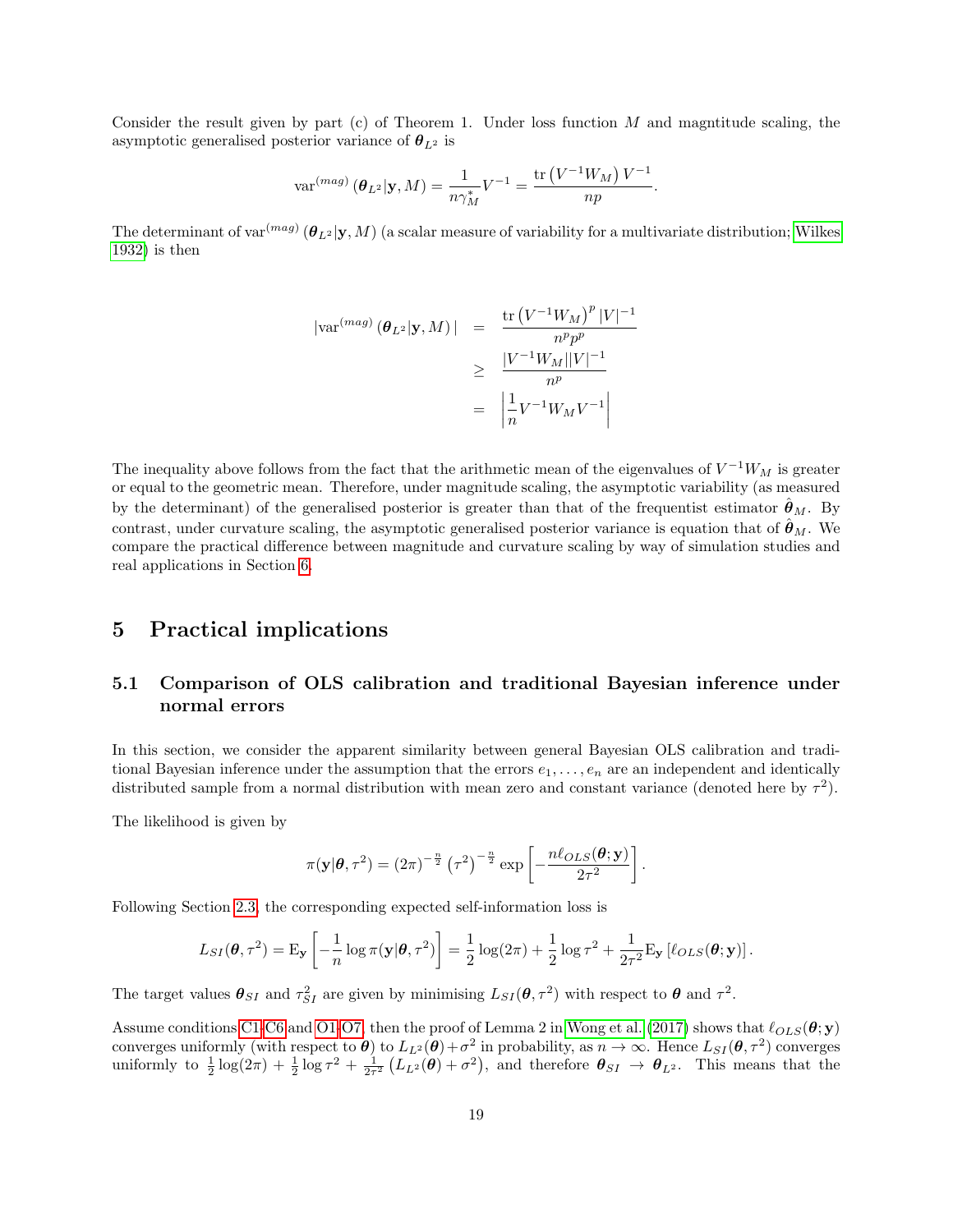asymptotic target calibration parameters of traditional Bayesian inference match those of general Bayesian  $L^2$  and OLS calibration.

However, the target value,  $\tau_{SI}^2$ , for  $\tau^2$  is

$$
\tau_{SI}^2 = \mathrm{E}_{\mathbf{y}} \left[ \ell_{OLS}(\boldsymbol{\theta}_{SI}; \mathbf{y}) \right] = \ell_{OLS}(\boldsymbol{\theta}; \boldsymbol{\mu}) + \sigma^2 \rightarrow L_{L^2}(\boldsymbol{\theta}_{L^2}) + \sigma^2,
$$

where  $\boldsymbol{\mu} = (\mu(\mathbf{x}_1), \dots, \mu(\mathbf{x}_n))^T$ . Therefore the target value for  $\tau^2$  has  $\tau_{SI}^2 \ge \sigma^2$ . In the limit, equality occurs if and only if  $L_{L^2}(\theta_{L^2}) = 0$ , i.e. the mathematical model is exact.

Now consider the conditional posterior distribution of  $\theta$  (given  $\tau^2$ ) given by

$$
\pi(\boldsymbol{\theta}|\mathbf{y},\tau^2) \propto \pi(\mathbf{y}|\boldsymbol{\theta},\tau^2)\pi(\boldsymbol{\theta}|\tau^2).
$$

Suppose  $\pi(\theta|\tau^2)$  is continuous and positive at  $\theta = \theta_{L^2}$ . Theorem 4 of [Miller \(2021\)](#page-34-11) implies a limiting normal distribution applies for the conditional posterior. Let  $Q_n = \sqrt{n} \left( \theta - \hat{\theta}_{OLS} \right)$  where the pdf of  $\theta$  is  $\pi(\theta|\mathbf{y}, \tau^2)$ . Then the distribution of  $Q_n$  converges to N  $(0, \Sigma_{SI}^{-1})$ , where

$$
\Sigma_{SI} = \frac{1}{2\tau^2} V.
$$

Therefore, the variance of the conditional posterior of  $\theta$  is proportional to  $\tau^2$ . Thus if traditional Bayesian inference targets a value,  $\tau_{SI}^2$ , of  $\tau^2$  greater than  $\sigma^2$ , then we expect the variance of the conditional posterior of  $\theta$  to be inflated. The amount of inflation is controlled by the size of  $\ell_{OLS}(\theta;\mu)$  relative to  $\sigma^2$ . We investigate this issue empirically in Section [6.1](#page-20-1) using simulation studies, where traditional Bayesian inference is compared to general Bayesian  $L^2$  and OLS calibration.

### <span id="page-19-0"></span>5.2 Computation

There are several computational issues to address for the practical implementation of general Bayesian calibration. In particular, the evaluation of the  $L^2$  loss and the generalised posterior distribution (under both  $L^2$  and OLS loss functions).

The  $L^2$  loss, given by [\(3\)](#page-3-3), involves a k-dimensional integral which will typically be analytically intractable. We use multivariate quadrature to approximate this integral, implicitly assuming that the number of input variables,  $k$ , is small. Then

$$
\hat{\ell}_{L^2}(\boldsymbol{\theta}; \mathbf{y}) = \sum_{v=1}^V w^{(v)} \left( \hat{\mu}(\mathbf{x}^{(v)}) - \eta(\mathbf{x}^{(v)}, \boldsymbol{\theta}) \right)^2,
$$

where  $\{\mathbf{x}^{(v)}\}_{v=1}^V$  are V quadrature points in  $\mathcal{X} = [0,1]^k$ , with weights  $\{w^{(v)}\}_{v=1}^V$ . In particular, we use the Gauss-Legendre quadrature scheme with 25 points per each of the  $k$  dimensions. Then the number of quadrature points is  $V = 25^k$ .

To evaluate the generalised posterior distribution we use Markov chain Monte Carlo (MCMC) methods. Since the generalised posterior density is known up to a normalising constant, a large suite of MCMC methods are available in the literature to address this problem. For simplicity, we use a random-walk Metropolis-Hastings algorithm (e.g. [O'Hagan and Forster, 2004,](#page-34-13) pages 267 - 269). In particular, the proposal distribution is a multivariate normal distribution with mean **0** and variance  $\epsilon \hat{\Sigma}_S^{-1}$  where  $\epsilon > 0$  and

$$
\hat{\Sigma}_S = \left\{ \begin{array}{ll} \hat{\gamma}_M^* \hat{V}_M & \text{if } S = (mag); \\ \hat{V}_M \hat{W}_M^{-1} \hat{V}_M & \text{if } S = (cur), \end{array} \right.
$$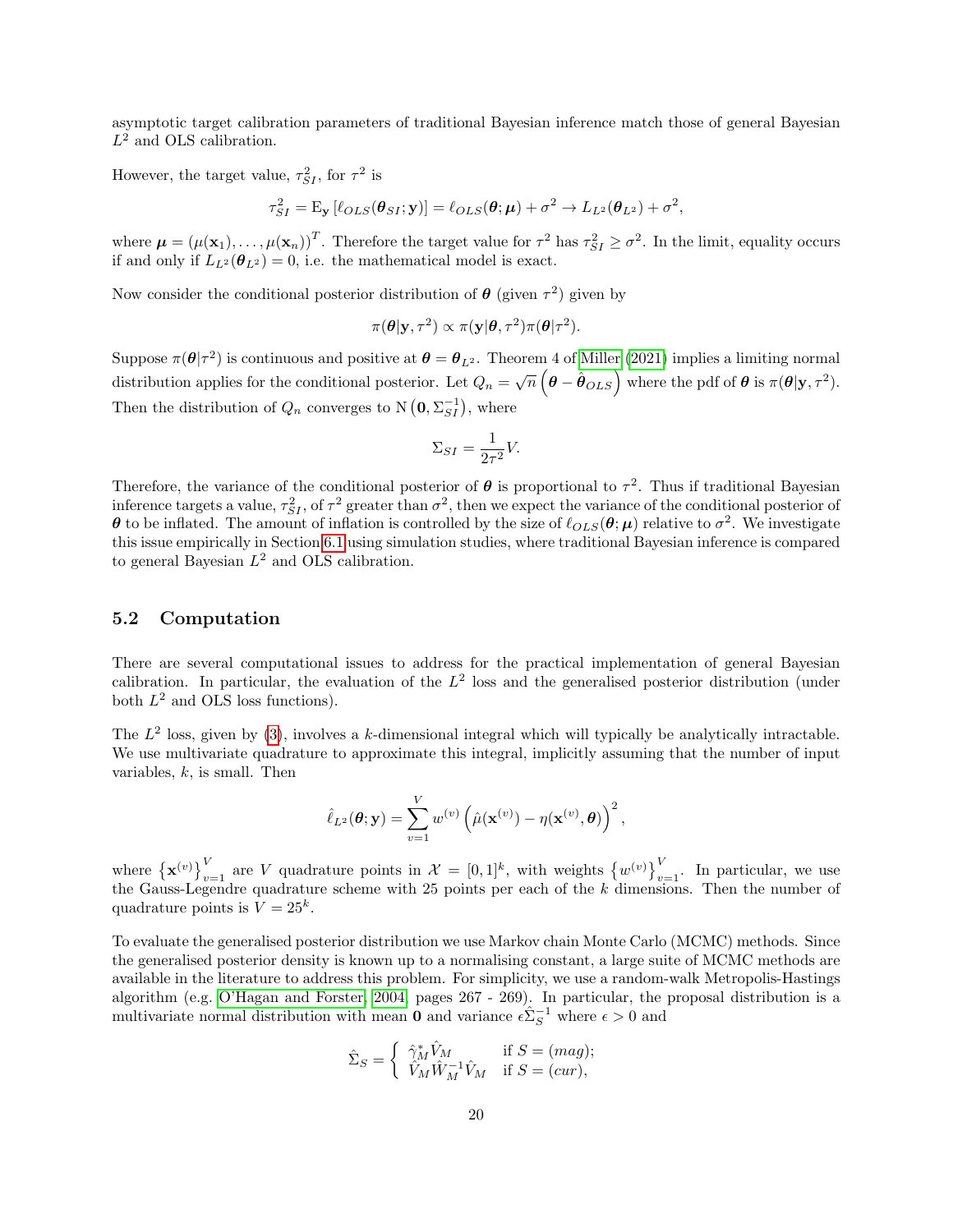where  $M \in \{L^2, OLS\}$ . Thus we specify the proposal variance to be proportional to the variance of the limiting generalised posterior distribution as given by Theorem 1 in Section [4.](#page-16-0) The constant  $\epsilon$  is specified. using pilot chains, to ensure the acceptance rate of the algorithm is between 10% and 40% (described as close to optimal by [Roberts and Rosenthal 2001\)](#page-34-14).

# <span id="page-20-0"></span>6 Examples

# <span id="page-20-1"></span>6.1 Synthetic examples

#### <span id="page-20-3"></span>6.1.1 Introduction

We begin by considering synthetic, but illustrative, examples with which we investigate the performance of different calibration methods.

There are four configurations, each defined by a mathematical model given in Section [6.1.2.](#page-20-2) In each configuration, the true physical process  $\mu(\mathbf{x})$  is known. Correspondingly the true values of  $\theta_{L^2}$  can be determined. We generate responses from the true physical process and implement five different calibration approaches as follows.

- general Bayesian calibration under  $L^2$  loss and magnitude and curvature (if  $p > 1$ ) scaling;
- general Bayesian calibration under OLS loss and magnitude and curvature (if  $p > 1$ ) scaling; and
- traditional Bayesian inference under normal errors.

We repeat this process 500 times for a range of different values of  $n$ . We then compare the calibration approaches using the mean generalised posterior mean and standard deviation, and the coverage of 95% highest generalised posterior density (HGPD) intervals for the elements of  $\theta_{L^2}$ . In the case of traditional Bayesian inference, we use the mean posterior mean and standard deviation, and coverage of 95% highest posterior density (HPD) intervals.

#### <span id="page-20-2"></span>6.1.2 Configurations

Each of the four configurations have been considered previously by [Plumlee \(2017\)](#page-34-0), [Wong et al. \(2017\)](#page-35-0), [Gu](#page-34-4) [and Wang \(2018\)](#page-34-4) and [Xie and Xu \(2021\)](#page-35-1). The setup considered here significantly expands on their treatment by studying long-run performance and a greater range of values of n. For Configurations 2 and 3, there is only  $p = 1$  calibration parameter so magnitude and curvature scaling are identical.

**Configuration 1.** The mathematical model, with  $k = 1$  and  $p = 2$ , is

$$
\eta(x,\boldsymbol{\theta})=7\left[\sin\left(2\pi\theta_1-\pi\right)\right]^2+2\left[\left(2\pi\theta_2-\pi\right)^2\sin\left(2\pi x-\pi\right)\right],
$$

where  $\boldsymbol{\theta} = (\theta_1, \theta_2)^T$ . The physical process is  $\mu(x) = \eta(x, \boldsymbol{\theta}_0)$  with  $\boldsymbol{\theta}_0 = (0.2, 0.3)^T$ , i.e. the mathematical model is exact. It follows that  $\theta_{L^2} = \theta_0$ . We simulate *n* responses via  $y_i = \mu(x_i) + e_i$ , for  $i = 1, \ldots, n$ , where  $e_i \stackrel{\text{iid}}{\sim} N(0, \sigma^2)$ , with  $\sigma^2 = 0.2^2$ , and  $x_1, \ldots, x_n$  are equally-spaced on X. We consider  $n = 25, 50, \ldots, 200$ . [Xie and Xu \(2021\)](#page-35-1) considered  $n = 50$  with a random design. The prior distribution for  $\theta_{L^2}$  is such that the elements are independent with  $\theta_{L^2,1} \sim U(0, 0.25)$  and  $\theta_{L^2,2} \sim U(0, 0.5)$ .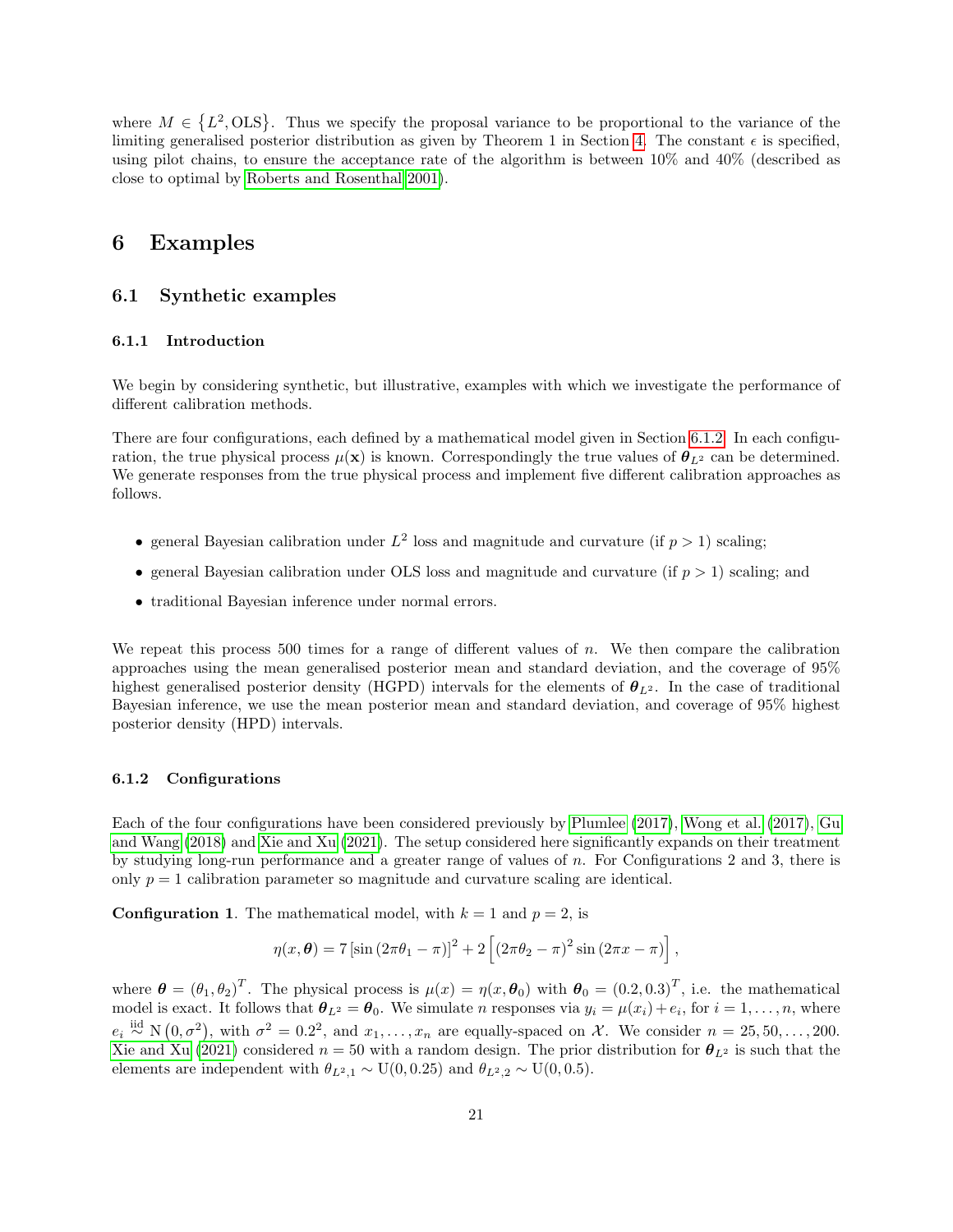**Configuration 2.** The mathematical model, with  $k = 1$  and  $p = 1$ , is

$$
\eta(x,\theta) = \sin(5\theta x) + 5x
$$

and the physical process is

$$
\mu(x) = 5x \cos(15x/2) + 5x.
$$

The value of  $\theta$  minimising  $L_{L^2}(\theta)$  can be found numerically as  $\theta_{L^2} = 1.8772$ . We simulate n responses via  $y_i = \mu(x_i) + e_i$ , for  $i = 1, \ldots, n$ , where  $e_i \stackrel{\text{iid}}{\sim} N(0, \sigma^2)$ , with  $\sigma^2 = 0.2^2$ , and  $x_1, \ldots, x_n$  are equally-spaced on X. We consider  $n = 30, 60, \ldots, 240$ . Xie and  $\chi_{\text{u}}(2021)$  and [Gu and Wang \(2018\)](#page-34-4) considered  $n = 30$ . The prior distribution for  $\theta_{L^2}$  is U (0, 3).

**Configuration 3.** The mathematical model, with  $k = 1$  and  $p = 1$ , true physical process, and corresponding value of  $\theta_{L^2}$  are given in the illustrative example in Section [2.4.](#page-7-1) We consider two different designs: (i)  $x_1, \ldots, x_n$  are equally-spaced on X; and (ii)  $x_1, \ldots, x_n$  are equally-spaced on  $\mathcal{X}' = [0, 0.8]$ . [Xie and Xu](#page-35-1) [\(2021\)](#page-35-1) and [Plumlee \(2017\)](#page-34-0) considered  $n = 17$  with data-generation specification (i) and (ii), respectively.

For design specification (ii), the feature that the space on which the inputs  $x_1, \ldots, x_n$  are selected,  $\mathcal{X}'$ , is a subset of  $\mathcal X$  represents the situation where the controllable variables in an experiment cannot be selected from some regions of X. If we define an  $L^2$  loss on  $\mathcal{X}'$ , i.e.

$$
L'_{L^2}(\theta) = \int_{\mathcal{X}'} (\mu(x) - \eta(x,\theta))^2 dx,
$$

then its minimiser is

$$
\theta'_{L^2} = \arg\min L'_{L^2}(\theta) = 4.0514.
$$

By Theorem 1, this is the target parameter for OLS calibration.

#### Configuration 4.

The mathematical model, with  $k = 2$  and  $p = 3$ , is

$$
\eta(\mathbf{x}, \theta) = 7\sin^2(2\pi\theta_1 - \pi) + 2(2\pi\theta_2 - \pi)^2\sin(2\pi x_1 - \pi) + 6\theta_3\left(x_2 - \frac{1}{2}\right),
$$

and the physical process is

$$
\mu(\mathbf{x}) = \eta(\mathbf{x}, \boldsymbol{\theta}_0) + \cos(2\pi x_1 - \pi) + 2\left(x_2^2 - x_2 + \frac{1}{6}\right),
$$

where  $\boldsymbol{\theta}_0 = (0.2, 0.3, 0.8)^T$ . The values of  $\boldsymbol{\theta}$  that minimise  $L_{L^2}(\boldsymbol{\theta})$  are  $\boldsymbol{\theta}_{L^2} = \boldsymbol{\theta}_0$ . We simulate n responses via  $y_i = \mu(\mathbf{x}_i) + e_i$ , for  $i = 1, ..., n$ , where  $e_i \stackrel{\text{iid}}{\sim} N(0, \sigma^2)$  with (following [Wong et al. 2017\)](#page-35-0)

$$
\sigma^2 = \frac{1}{10} \int_{\mathcal{X}} \left[ \mu(\mathbf{x}) - \int_{\mathcal{X}} \mu(\mathbf{x})^2 d\mathbf{x} \right]^2 d\mathbf{x} = 0.7430.
$$

The inputs  $x_1, \ldots, x_n$  are the points of a maximum projection Latin hypercube design [\(Joseph et al., 2015\)](#page-34-15) found using the R package MaxPro [\(Ba and Joseph, 2018\)](#page-33-0). We consider  $n = 30, 40, \ldots, 100, 150, \ldots, 400$ . [Wong et al. \(2017\)](#page-35-0) considered  $n = 50$ . We assume the following independent prior distributions for the elements of  $\theta_{L^2}$ 

 $\theta_{L^2,1} \sim \text{U}[0, 0.25]; \quad \theta_{L^2,2} \sim \text{U}[0, 0.5]; \quad \theta_{L^2,3} \sim \text{U}[0, 1];$ 

following the parameter spaces considered by [Wong et al. \(2017\)](#page-35-0).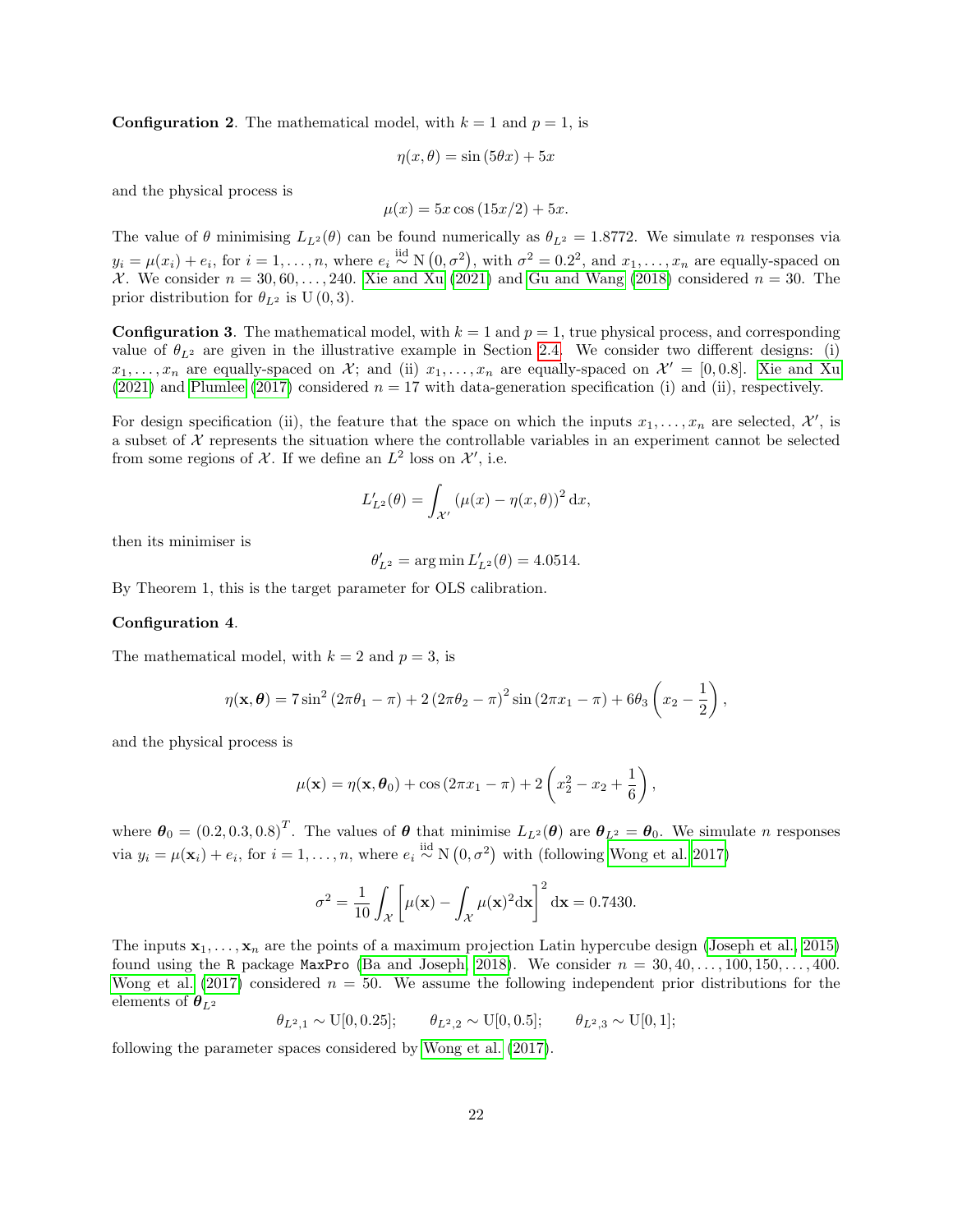#### 6.1.3 Results

**Configuration 1** The results for Configuration 1 are summarised by Figure [2](#page-23-0) for  $\theta_1$  (left-hand panels) and  $\theta_2$  (right-hand). The first and second rows show the mean (over the 500 replications) of the generalised posterior mean and log standard deviation plotted against n. The third rows show the coverage of the 95%  $H(G)PD$  intervals plotted against n. In this case, when the mathematical model is exact, all five methods perform similarly except for the smallest value of  $n = 50$ . Here, traditional Bayesian inference has coverage closer to the nominal 95% than the general Bayesian approaches. Finally, there is negligible difference between magnitude and curvature scaling.

Configuration 2 The results for Configuration 2 are summarised by column (a) of Figure [3.](#page-24-0) The organisation of the figure rows are identical to those in Figure [2.](#page-23-0) The posterior mean for general Bayesian calibration under the  $L^2$  loss is closer to the true  $\theta_{L^2}$  than under the OLS loss. This bias for the OLS loss causes significant under-coverage of the HGPD intervals evident in the last row. As expected, from Section [5.1,](#page-18-1) since the mathematical model is inexact, the posterior standard deviation under traditional Bayesian calibration is inflated (when compared to the general Bayesian approaches). We can provide some further insight here by stating that  $L_{L^2}(\theta_{L^2}) = 2.866$  with  $\sigma^2 = 0.2^2 = 0.04$ , so the target response variance for traditional Bayesian calibration is  $\tau_{SI}^2 = 2.906$ . This causes the over-coverage of the HPD intervals for traditional Bayesian calibration.

Configuration 3 The results for Configuration 3 are summarised by columns (b) and (c) of Figure [3,](#page-24-0) for designs with support  $\mathcal{X} = [0, 1]$  and  $\mathcal{X}' = [0, 0.8]$ , respectively. The organisation of the figure rows are identical to those in Figure [2.](#page-23-0) The scale of the y-axis for the first row of Figure [3](#page-24-0) (b) and (c) is the same to aid comparison.

When the support for the design is  $\mathcal{X} = [0, 1]$ , the results are similar to those from Configuration 2. The posterior mean and interval coverage for general Bayesian calibration under the  $L^2$  loss are close to  $\theta_{L^2}$  and 95%, respectively. There is decreasing bias in the posterior mean for general Bayesian calibration under the OLS loss and traditional Bayesian calibration. This leads to interval under-coverage for the OLS loss. However, the inflated posterior variance under traditional Bayesian calibration leads to over-coverage. This can be seen from the fact that  $L_{L^2}(\theta_{L^2}) = 0.1387, \sigma^2 = 0.02^2$ , leading to  $\tau_{SI}^2 = 0.1391$ .

Now consider when the support for the design is  $\mathcal{X}' = [0, 0.8]$ . The posterior mean and interval coverage for general Bayesian calibration under the  $L^2$  loss does converge to  $\theta_{L^2}$  and 95%, respectively. However, the convergence is slower than for when the design support was  $\mathcal{X} = [0, 1]$ . As expected, the posterior mean for general Bayesian calibration under the OLS loss and for traditional Bayesian calibration converges to  $\theta'_{L^2} = 4.0514$ . This bias (between  $\theta_{L^2}$  and  $\theta'_{L^2}$ ) causes 0% coverage of the intervals, even accounting for the inflated posterior variance under traditional Bayesian calibration.

Configuration 4 The results for Configuration 4 are summarised by Figure [4.](#page-26-0) The three columns correspond to  $\theta_1$ ,  $\theta_2$  and  $\theta_3$ , respectively. The organisation of the figure rows are identical to those for Configurations 1 to 3.

The first conclusion to draw is that there is negligible difference between magnitude and curvature scaling.

The generalised posterior means of  $\theta$  converge to the true values  $\theta_{L^2}$  as n increases. For large n, the mean generalised posterior means for OLS and traditional Bayesian inference become close, as expected from Section [5.2.](#page-19-0) Also, as expected from Section [5.2,](#page-19-0) the mean posterior standard deviation of traditional Bayesian inference is larger than under the  $L^2$  and OLS calibration approaches. This leads to over-coverage of the HPD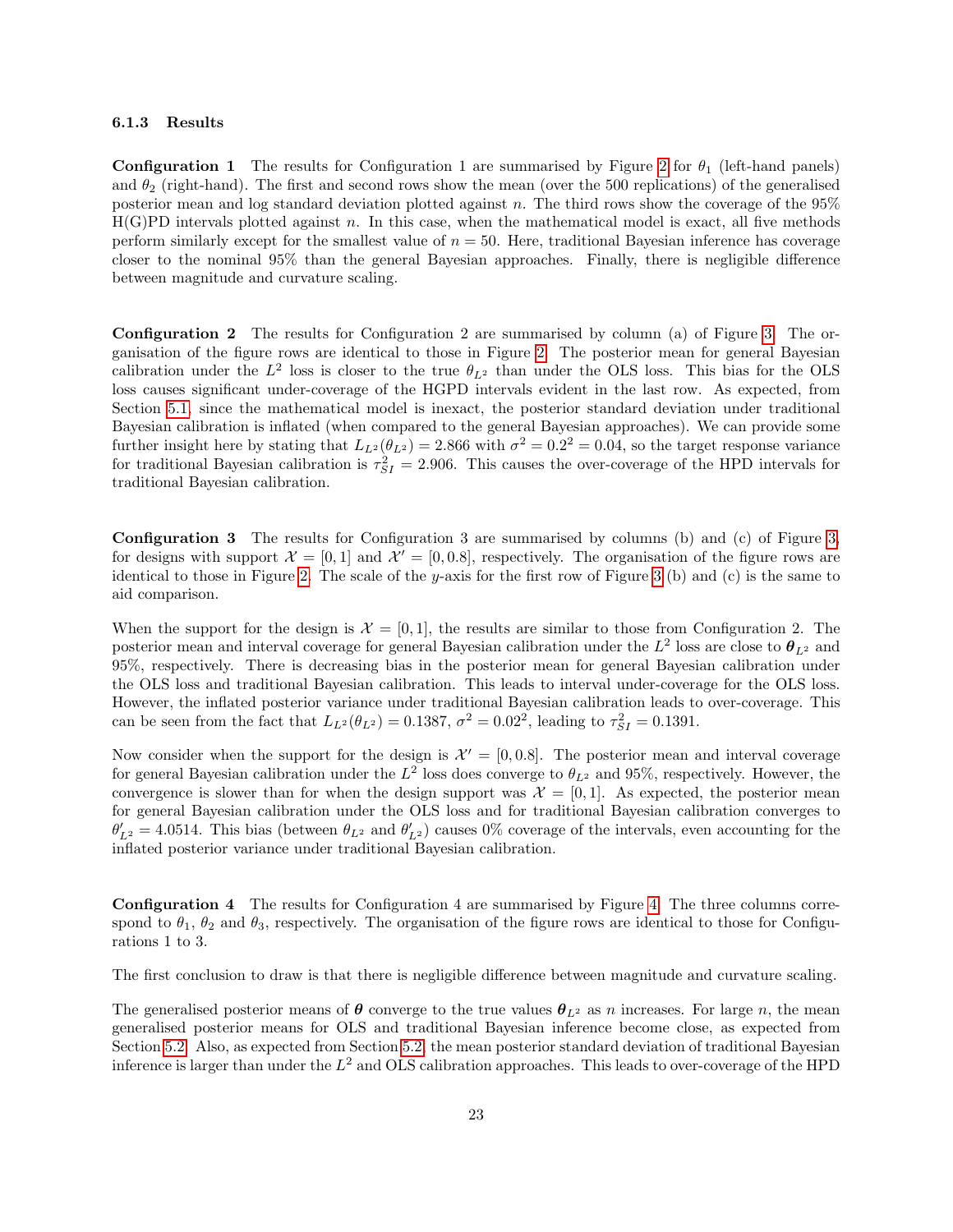

<span id="page-23-0"></span>Figure 2: Results for Configuration 1 for  $\theta_1$  (left-hand panels) and  $\theta_2$  (right-hand panels). The first and second rows show the mean (over the 500 repetitions of the simulation study) generalised posterior mean and log standard deviation, respectively, plotted against n for the five different calibration approaches. The third row shows the coverage of  $95\%$  highest generalised posterior density intervals plotted against n.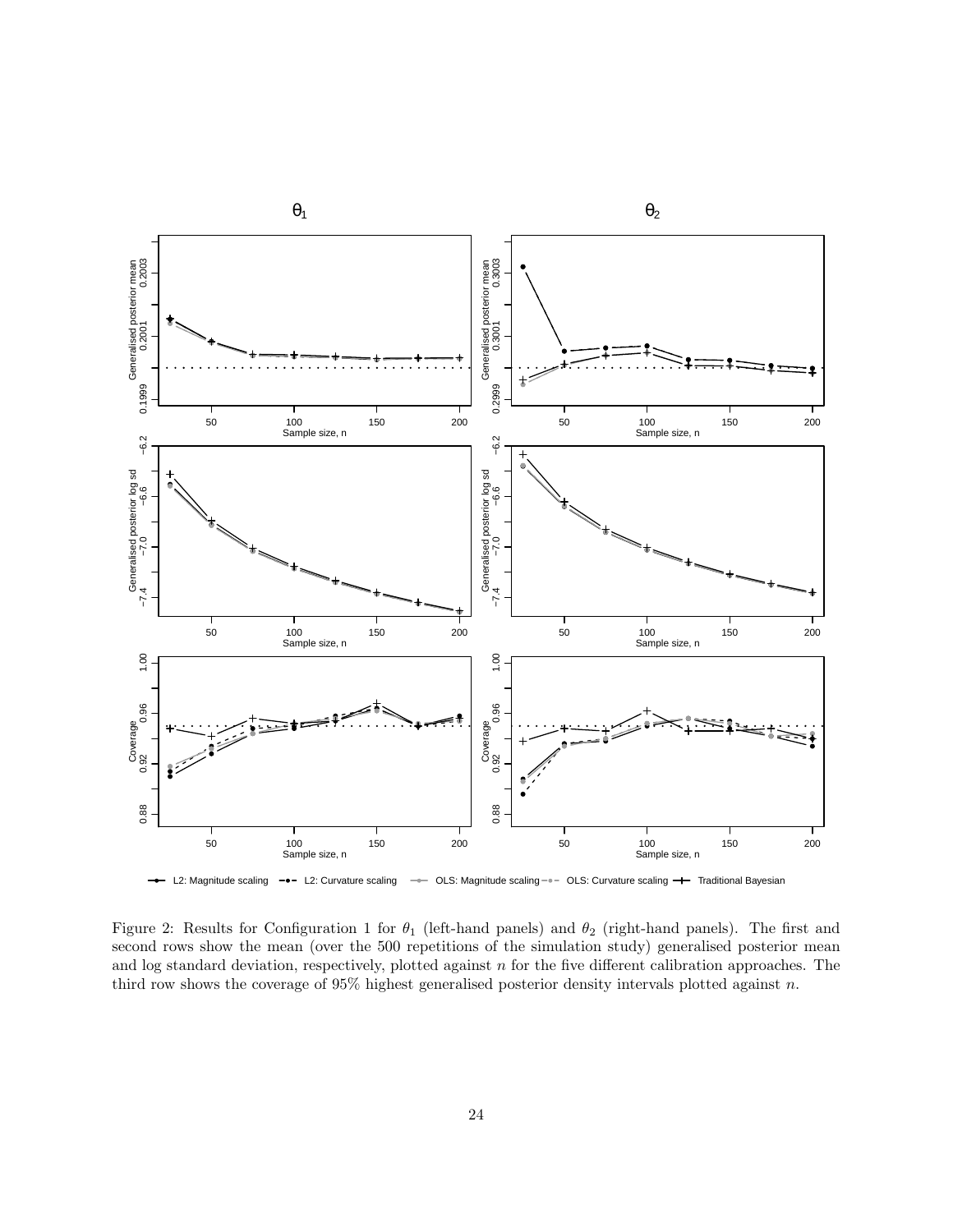

L2: Magnitude scaling  $\rightarrow$  OLS: Magnitude scaling  $\rightarrow$  Traditional Bayesian

<span id="page-24-0"></span>Figure 3: Results for (a) Configuration 2; (b) Configuration 3 with design specification (i)  $\mathcal{X} = [0, 1]$ ; and (c) Configuration 3 with design specification (ii)  $\mathcal{X}' = [0, 0.8]$ . The first and second rows show the mean (over the 500 repetitions of the simulation study) generalised posterior mean and log standard deviation, respectively, plotted against n for the five different calibration approaches. The third row shows the coverage of 95% highest generalised posterior density intervals plotted against n.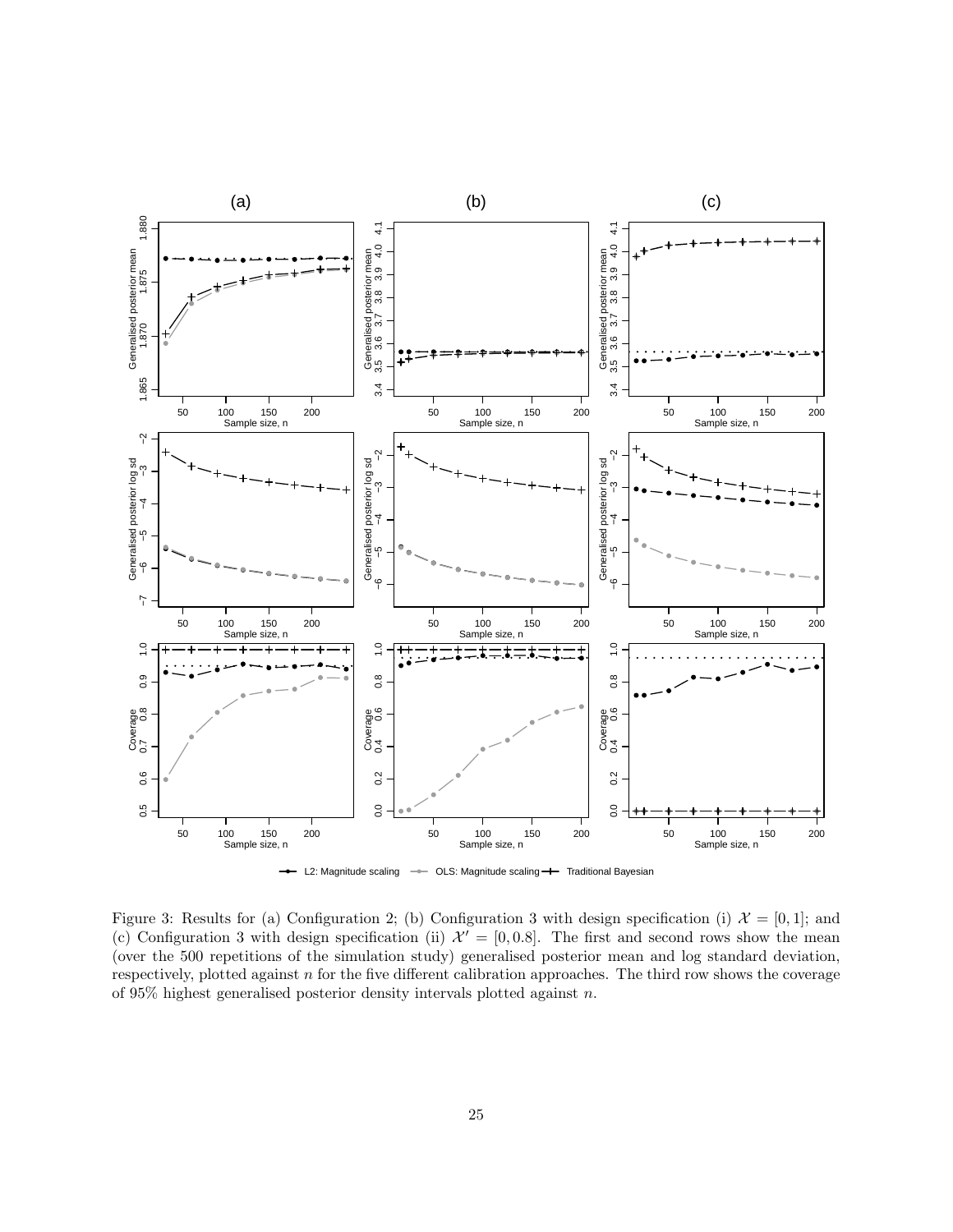intervals for traditional Bayesian inference. However, the posterior variance inflation is not as significant as in Configurations 2 and 3. This can be seen from the fact that in Configuration 4,  $L_{L^2}(\theta_{L^2}) = 0.5222$ ,  $\sigma^2 = 0.7430$ , leading to  $\tau_{SI}^2 = 1.265$ , i.e.  $L_{L^2}(\theta_{L^2})$  does not dominate  $\sigma^2$  as it does in Configurations 2 and 3.

#### 6.1.4 Discussion

From the simulation studies, there was limited difference in terms of long-run performance between curvature and magnitude scaling.

There appeared to be some evidence (from Configurations 2 and 3) to support the use of general Bayesian  $L<sup>2</sup>$  calibration over OLS. The mean posterior mean and coverage of HPD intervals are significantly closer to the true value of  $\theta_{L^2}$  and 95%, respectively, for all but very large n. In Configuration 3, the advantage of the  $L^2$  approach is due to the situation of being unable to select input variables for the experiment from some region of the input space.

Traditional Bayesian inference performs similarly to  $L^2$  and OLS calibration when the mathematical model is true (Configuration 1) but the posterior distribution for the calibration parameters exhibits inflated posterior variance when the mathematical model is not true (Configurations 2 to 4) manifesting itself in over-coverage of the HPD intervals. As predicted from Section [5.1,](#page-18-1) the degree of inflated posterior variance is controlled by the relative magnitude of  $\sigma^2$  and  $L_{L^2}(\theta_{L^2})$ .

In the remainder of this section, We further investigate the different calibration approaches on real applications.

# <span id="page-25-0"></span>6.2 Ion channels of cardiac cells

The following example comes from [Plumlee et al. \(2016\)](#page-34-16). The data were collected to learn about ion channels of cardiac cells. The experiment involved measuring the response (the current through sodium channels in the cardiac cell membrane) required to maintain a fixed potential at a given time (the  $k = 1$  controllable variable). We consider a subset of the data as considered by [Plumlee \(2017\)](#page-34-0) and [Xie and Xu \(2021\)](#page-35-1). This consists of  $n = 19$  measurements. Following [Plumlee \(2017\)](#page-34-0), we set the input x to be the logarithm of time scaled to  $\mathcal{X} = [0, 1]$ , where the original log-time measurements were on the interval [−1.75, 3].

The mathematical model is

$$
\eta(x,\boldsymbol{\theta}) = \mathbf{e}_1^T \operatorname{mexp}\left[A(x,\boldsymbol{\theta})\right] \mathbf{e}_4,\tag{24}
$$

where mexp[·] denotes the matrix exponential,

$$
A(x, \theta) = \exp(x) \begin{pmatrix} -\theta_2 - \theta_3 & \theta_1 & 0 & 0 \\ \theta_2 & -\theta_1 - \theta_2 & \theta_1 & 0 \\ 0 & \theta_2 & -\theta_1 - \theta_2 & \theta_1 \\ 0 & 0 & \theta_2 & \theta_1 \end{pmatrix},
$$

 $\boldsymbol{\theta} = (\theta_1, \dots, \theta_3)^T$  (i.e.  $p = 3$ ), and  $\mathbf{e}_j$  is the  $4 \times 1$  vector with jth element equal to one and all other elements zero. The prior distribution for  $\theta_{L^2}$  is such that the elements are independent with

$$
\theta_{L^2,1} \sim \text{U}[0,10]; \quad \theta_{L^2,2} \sim \text{U}[0,10]; \quad \theta_{L^2,3} \sim \text{U}[0,10].
$$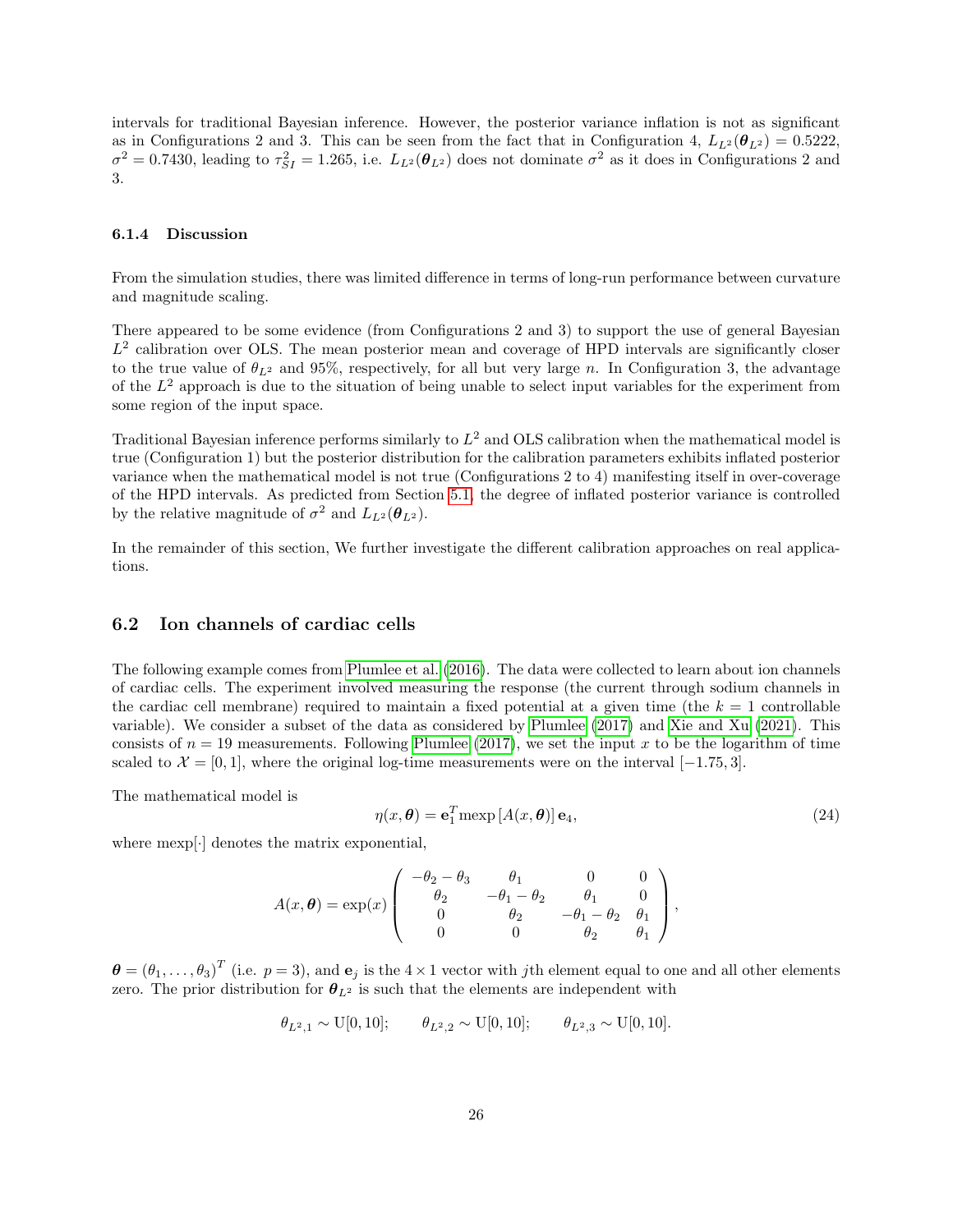

<span id="page-26-0"></span>Figure 4: Results for Configuration 4 for  $\theta_1$  (left column),  $\theta_2$  (centre) and  $\theta_3$  (right). The first and second rows show the mean (over the 500 repetitions of the simulation study) generalised posterior mean and log standard deviation of  $\theta$  plotted against n under  $L^2$  and OLS calibration and under magnitude and curvature scaling. The third row shows the coverage of 95% highest generalised posterior density intervals plotted against n.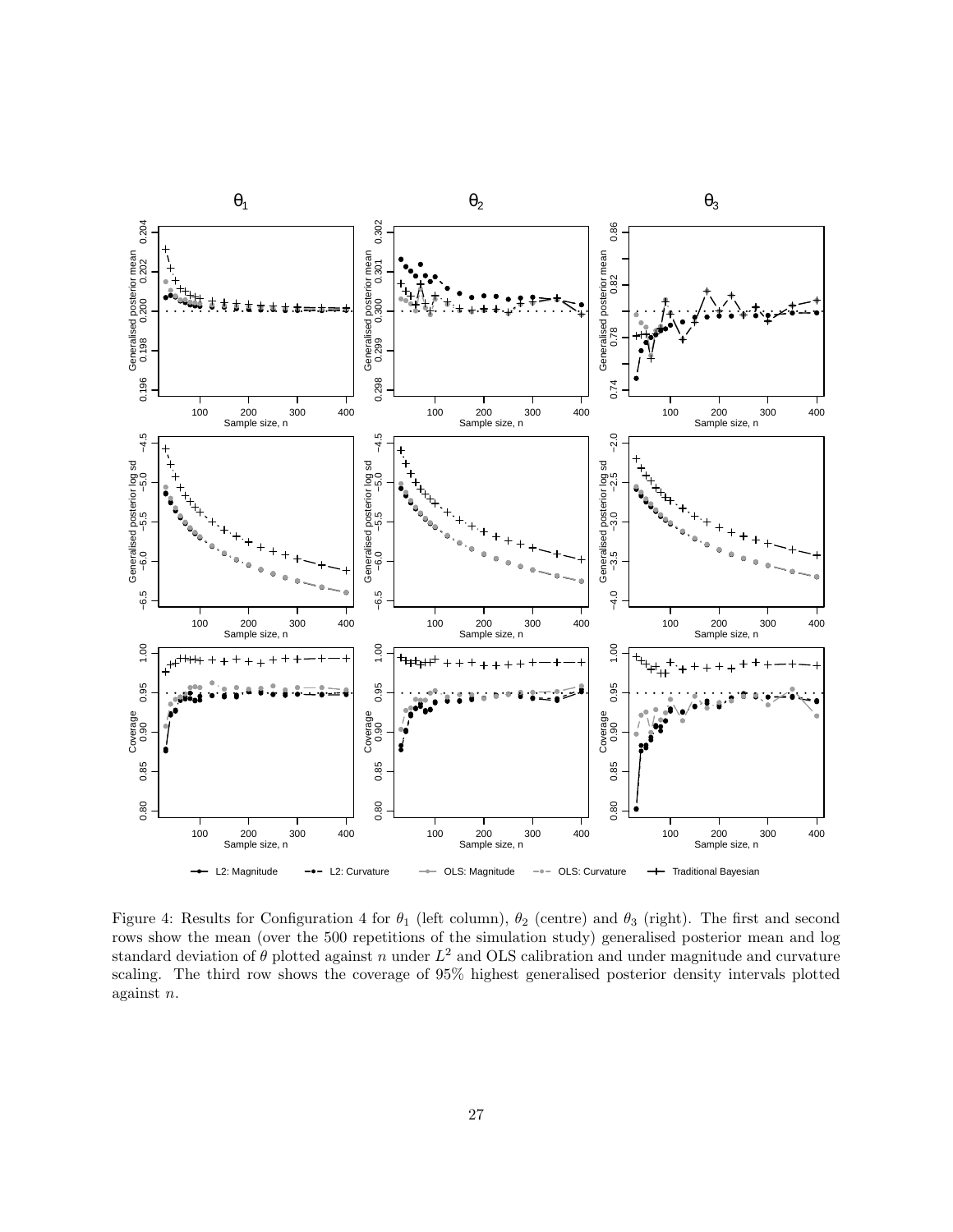

<span id="page-27-0"></span>Figure 5: Panel (a) shows a plot of the observed values of the normalised current  $(y_1, \ldots, y_n)$  against logarithm of time  $(x_1, \ldots, x_n)$ . It also shows the mean of  $\eta(\theta_i, x)$  plotted against x for each of  $L^2$  and OLS calibration for both scaling approaches, where  ${\lbrace \boldsymbol{\theta} \rbrace}_{i=1}^M$  denotes the sample from the generalised posterior distribution. Panel (b) shows the generalised posterior densities for  $\theta_1$ ,  $\theta_2$  and  $\theta_3$ .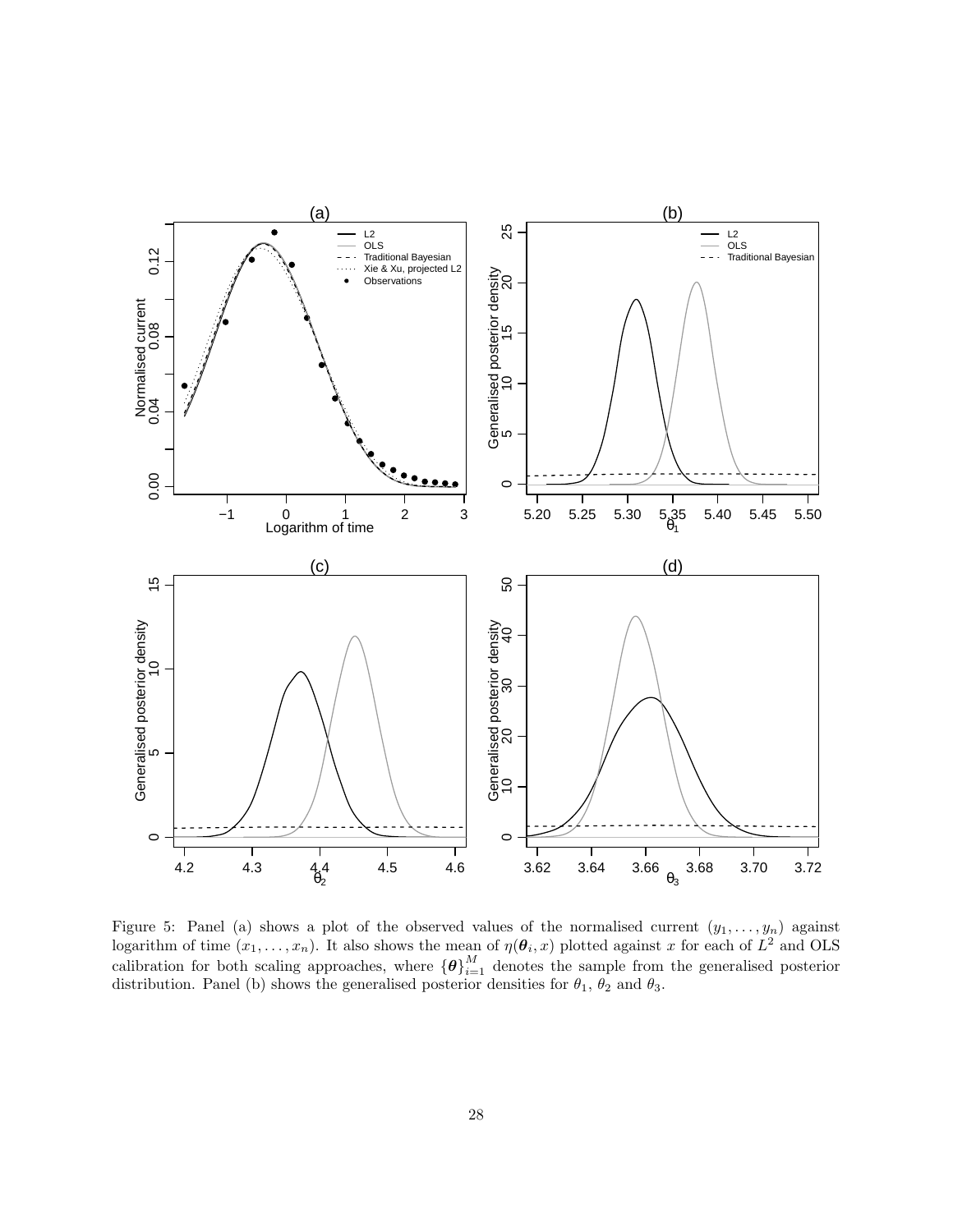|                        | $L^2$     | $L^2$     | <b>OLS</b> | <b>OLS</b> | Traditional | Xie & Xu                |
|------------------------|-----------|-----------|------------|------------|-------------|-------------------------|
|                        | magnitude | curvature | magnitude  | curvature  | Bayesian    | projected $L^2$         |
| $\theta_1$             | 5.31      | 5.31      | 5.38       | 5.38       | 5.47        | 6.01                    |
|                        | (0.0212)  | (0.0290)  | (0.0195)   | (0.0205)   | (0.424)     | $(1.20 \times 10^{-5})$ |
| $\theta_2$             | 4.37      | 4.37      | 4.45       | 4.45       | 4.60        | 5.58                    |
|                        | (0.0401)  | (0.0485)  | (0.0331)   | (0.0351)   | (0.716)     | $(6.00 \times 10^{-6})$ |
| $\theta_3$             | 3.66      | 3.66      | 3.66       | 3.66       | 3.66        | 3.501                   |
|                        | (0.0138)  | (0.0102)  | (0.00896)  | (0.00908)  | (0.187)     | $(6.00 \times 10^{-6})$ |
| OLS $(\times 10^{-5})$ | 3.39      | 3.39      | 3.38       | 3.38       | 3.40        | 3.98                    |

<span id="page-28-0"></span>Table 1: Top: Generalised posterior mean (standard deviation) for  $\theta_1$ ,  $\theta_2$  and  $\theta_3$  for the five different calibration methods considered in this paper and [Xie and Xu \(2021\)](#page-35-1)'s projection approach. Bottom: OLS statistic evaluated at the posterior mean for all methods.

Figure [5\(](#page-27-0)a) shows a plot of the observed values of the normalised current  $(y_1, \ldots, y_n)$  against logarithm of time. We apply the five differemt calibration methods listed in Section [6.1.1.](#page-20-3) In each case, an MCMC sample of size 100,000 is generated from each (generalised) posterior distribution.

Table [1](#page-28-0) shows the posterior mean and standard deviation for each of the  $p = 3$  calibration parameters for each of the five calibration methods. Also shown are the corresponding statistics taken from [Xie and Xu](#page-35-1) [\(2021\)](#page-35-1) for the same dataset. Similar to the simulation studies in Section [6.1,](#page-20-1) there is very small difference between magnitude and curvature scaling.

Figures [5\(](#page-27-0)b)-(d) show the posterior densities for  $\theta_1$ ,  $\theta_2$  and  $\theta_3$ , respectively, for general Bayesian calibration under the  $L^2$  and OLS loss functions with magnitude scaling (curvature scaling is omitted for clarity), and traditional Bayesian calibration. There is reasonable agreement between the general Bayesian calibration under  $L^2$  and OLS loss functions with overlap of the posterior densities. The posterior distribution under traditional Bayesian calibration exhibits high variance. Unlike the simulation studies we cannot compare  $L_{L^2}(\theta_{L^2})$  and  $\sigma^2$ . However, we can estimate these values by  $\ell_{L^2}(\hat{\theta}_{L^2}) = 3.712 \times 10^{-5}$  and  $\hat{\sigma}^2 = 1.029 \times 10^{-7}$ , respectively. Hence, we estimate  $L_{L^2}(\theta_{L^2})$  to be two orders of magnitude greater than  $\sigma^2$ , thus explaining the inflated posterior variance.

From the summary statistics in Table [1](#page-28-0) from [Xie and Xu \(2021\)](#page-35-1) shows that their posterior distribution is very different (both in terms of location and scale) to those from the methods developed in this paper. To investigate this we calculate the OLS loss value,  $\ell_{OLS}(\theta; y)$ , for  $\theta$  equal to the posterior mean under the six different methods under consideration. We chose to compare using the OLS loss function since this does not rely on  $\hat{\mu}(\cdot)$ . The values of the OLS loss are shown in the lower part of Table [1.](#page-28-0) The methods proposed in this paper result in lower OLS loss value than that in [Xie and Xu \(2021\)](#page-35-1). However, the difference between the methods on the response scale is quite small. This is evidenced by Figure [5\(](#page-27-0)a) which includes  $\eta(x, \theta)$ plotted against x where  $\theta$  is given by the posterior mean under the different methods.

### 6.3 Wiffle balls

The following example comes from [Gramacy \(2020,](#page-34-17) Section 8.1.2). The experiment measured the time  $(y \text{ in }$ s) for a wiffle ball to freefall a height (in the range [0.175, 4.275] in m, on the original scale). There are 3 replications of each of 21 different heights giving  $n = 63$ . Figure [6\(](#page-29-0)a) shows a plot of the observed response, y, against height.

The mathematical model is derived incorporating non-linear air resistance (where the force due to air resis-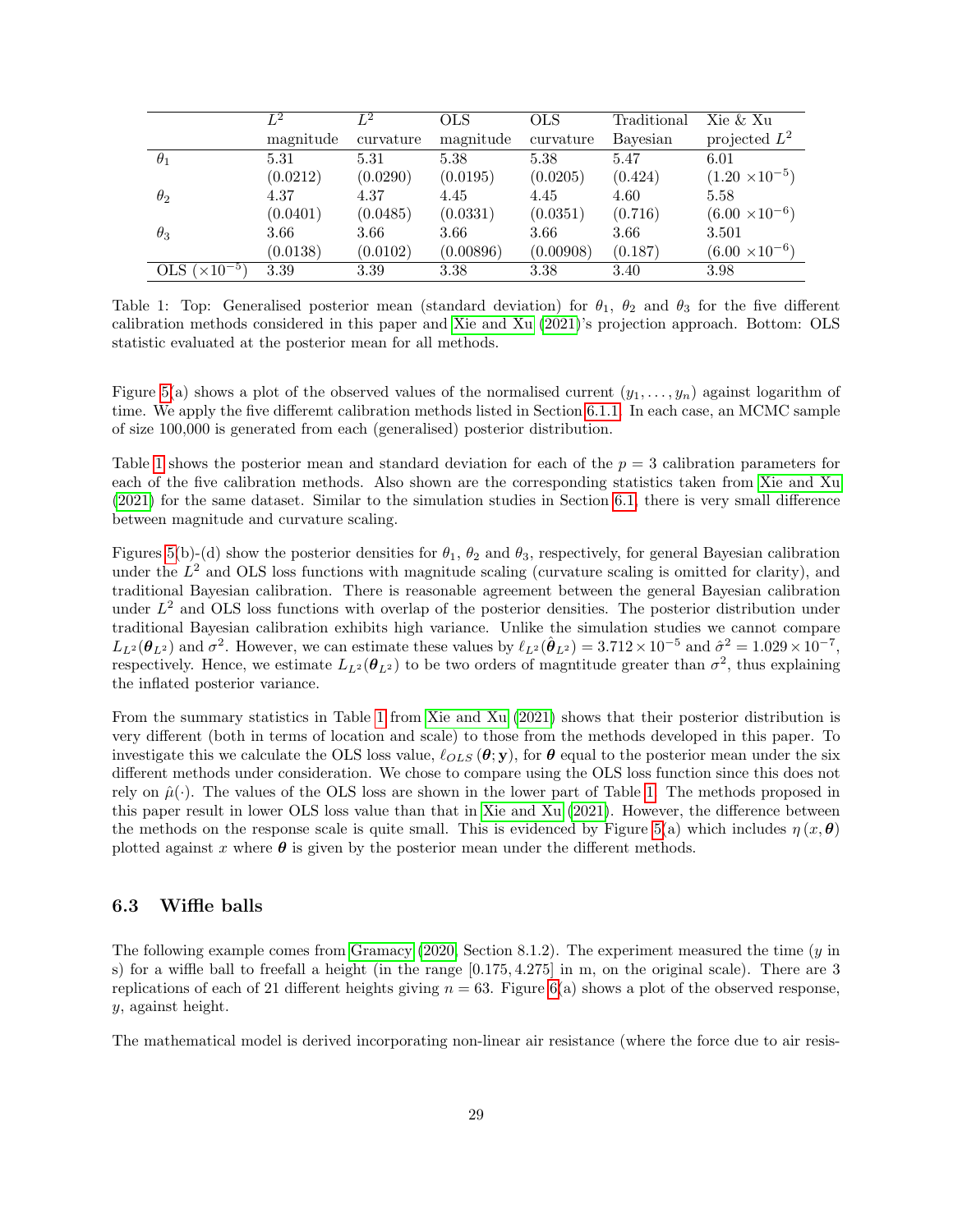

<span id="page-29-0"></span>Figure 6: Panel (a) shows a plot of time against height. The lower panels show the generalised posterior densities of  $\theta_1$  (b) and  $\theta_2$  (c) for general Bayesian calibration under the  $L^2$  and OLS losses with magnitude scaling and traditional Bayesian calibration. Panel (a) also shows a plot of  $\eta(x, \theta)$  plotted against x where  $\theta$  is the posterior mean from these three calibration methods.

|            | $L^2$     | г2        | OLS       | <b>OLS</b> | Traditional |
|------------|-----------|-----------|-----------|------------|-------------|
|            | magnitude | curvature | magnitude | curvature  | Bayesian    |
| $\theta_1$ | 10.9      | 10.9      | 10.6      | 10.6       | 10.5        |
|            | (0.926)   | (0.916)   | (0.860)   | (0.860)    | (0.946)     |
| $\theta_2$ | 4.06      | 4.10      | 4.19      | 4.19       | 4.57        |
|            | (1.76)    | (1.77)    | 1.62)     | (1.62)     | (2.35)      |

<span id="page-29-1"></span>Table 2: Generalised posterior mean (standard deviation) for  $\theta_1$  and  $\theta_2$  for the five different calibration methods.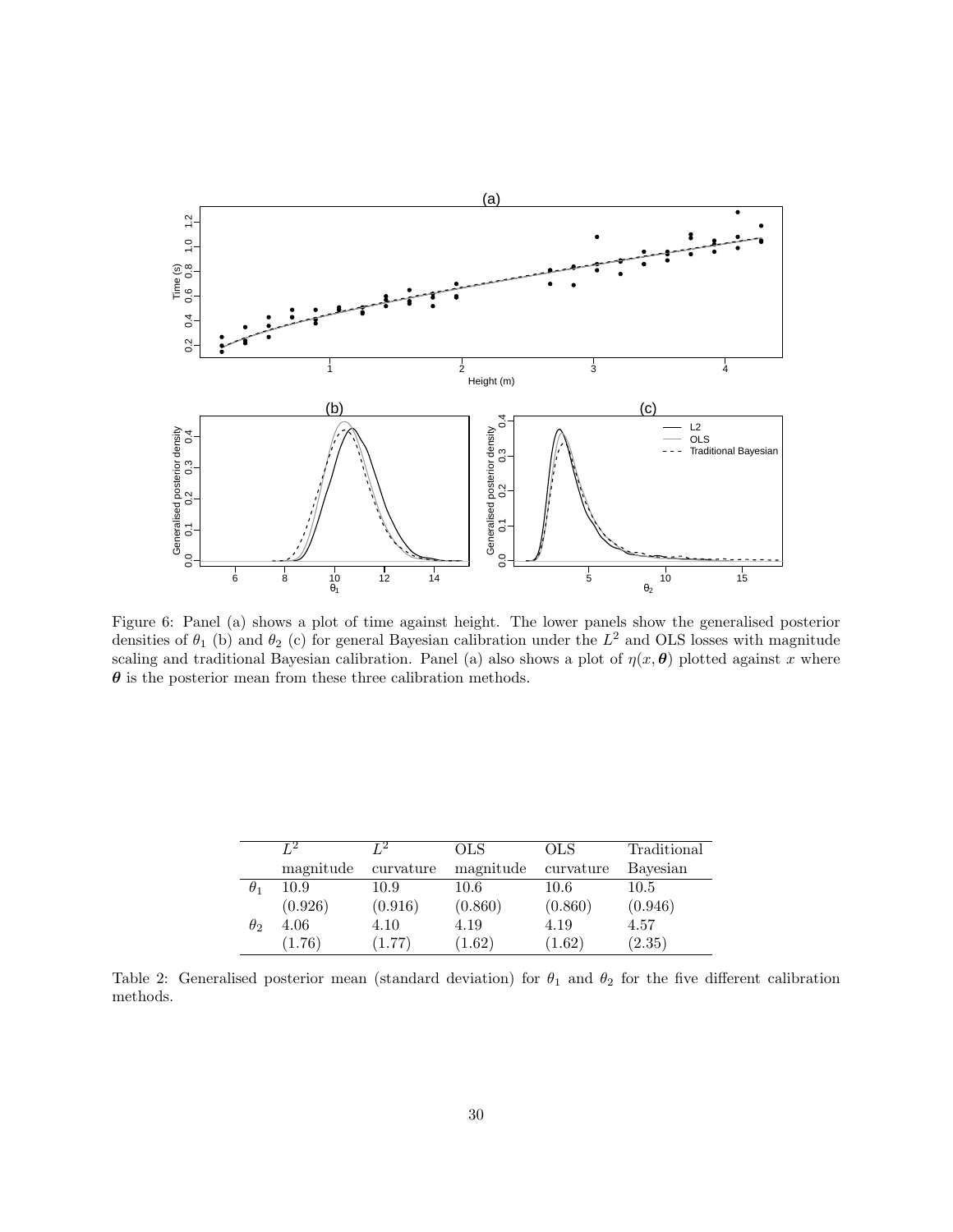tance is proportional to the square of the wiffle ball velocity) and is given by

$$
\eta(x,\boldsymbol{\theta}) = \sqrt{\frac{\theta_2}{\theta_1}} \operatorname{arccosh}\left[\exp\left(\frac{x_2}{\theta_2}\right)\right].
$$

The parameter  $\theta_1$  is nominally the acceleration due to gravity and  $\theta_2$  is related to the air resistance and mass of the wiffle balls. The prior distribution for  $\theta_{L^2}$  is such that the elements are independent with

$$
\theta_{L^2,1} \sim \text{U}[0,20]; \qquad \theta_{L^2,2} \sim \text{U}[0,20].
$$

Figure [6\(](#page-29-0)a) shows a plot of the observed values of time  $(y_1, \ldots, y_n)$  against height. We apply the five calibration methods listed in Section [6.1.1.](#page-20-3) In each case, we generate an MCMC sample of size 100,000 from the posterior distribution. Table [2](#page-29-1) shows the posterior mean and standard deviation for  $\theta_1$  and  $\theta_2$  for each of the five methods. Figures [6\(](#page-29-0)b) and (c) show plots of the posterior densities of  $\theta_1$  and  $\theta_2$ , respectively, for general Bayesian calibration under the  $L^2$  and OLS loss functions with magnitude scaling (curvature scaling is omitted for clarity), and traditional Bayesian calibration.

There is very strong agreement across the different calibration methods. In particular, there is no posterior variance inflation for traditional Bayesian calibration. Consider the estimates of  $L_{L^2}(\theta_{L^2})$  and  $\sigma^2$  given by  $\ell_{L^2}(\hat{\theta}_{L^2}; \mathbf{y}) = 4.013 \times 10^{-4}$  and  $\hat{\sigma}^2 = 4.726 \times 10^{-3}$ , respectively. Since  $\sigma^2$  is estimated to be an order of magnitude greater than  $L_{L^2}(\theta_{L^2})$ , it explains the lack of posterior variance inflation.

#### <span id="page-30-0"></span>6.4 Radiative shock hydrodynamics

The application in this example is described in [Gramacy \(2020,](#page-34-17) Section 2.2). The data were collected to learn about radiative shocks which arise from astrophysical phenomena.

The physical experiment involves a high energy laser irradiating a beryllium disk at the front of a tube filled with Xenon gas. This causes a high speed shock wave to travel down the tube. The response is the shock location, i.e. the distance travelled down the tube by the shock wave in a predetermined time.

The physical experiment consists of  $n = 20$  runs and  $k = 4$  inputs are varied: laser energy (in [3750, 3889.6] J), Xenon gas pressure (in [1.032, 1.311] atm), tube diameter (in [0.575, 1.150] mm) and time (in [13, 28] ns). All ranges for input variables are on the original scale. Let  $x_1, x_2, x_3, x_4$  denote the inputs laser energy, Xenon gas pressure, tube diameter and time scaled to [0, 1], respectively.

The mathematical model is given by the predictive mean of a Gaussian process surrogate model fitted to the input and output of a computer experiment. The computer model outputs a theoretical prediction of the shock location based on 10 inputs. The inputs are 2 calibration parameters (electron flux limiter,  $\theta_1 \in [0.04, 0.1]$ ; and energy scale factor,  $\theta_2 \in [0.4, 1.1]$ , the  $k = 4$  controllable variables varied in the physical experiment and a further four variables. The additional four variables are held fixed in the physical experiment but varied in the computer experiment. The prior distribution for  $\theta_{L^2}$  is such that the elements are independent with

$$
\theta_{L^2,1} \sim \text{U}[0.04, 0.1]; \qquad \theta_{L^2,2} \sim \text{U}[0.4, 1.1].
$$

The computer experiment consists of over 26,000 runs. This is too large to feasibly fit a Gaussian process surrogate model. Instead, we create a sub-design of 500 runs. This is accomplished by constructing a maximin Latin hypercube (LH) design of 500 points in the 10 input variables. Then for each point in the LH design, we find the nearest design point (by Euclidean distance) in the computer experiment design. The Gaussian process surrogate model was implemented using the R package RobustGASP using a Gaussian correlation function.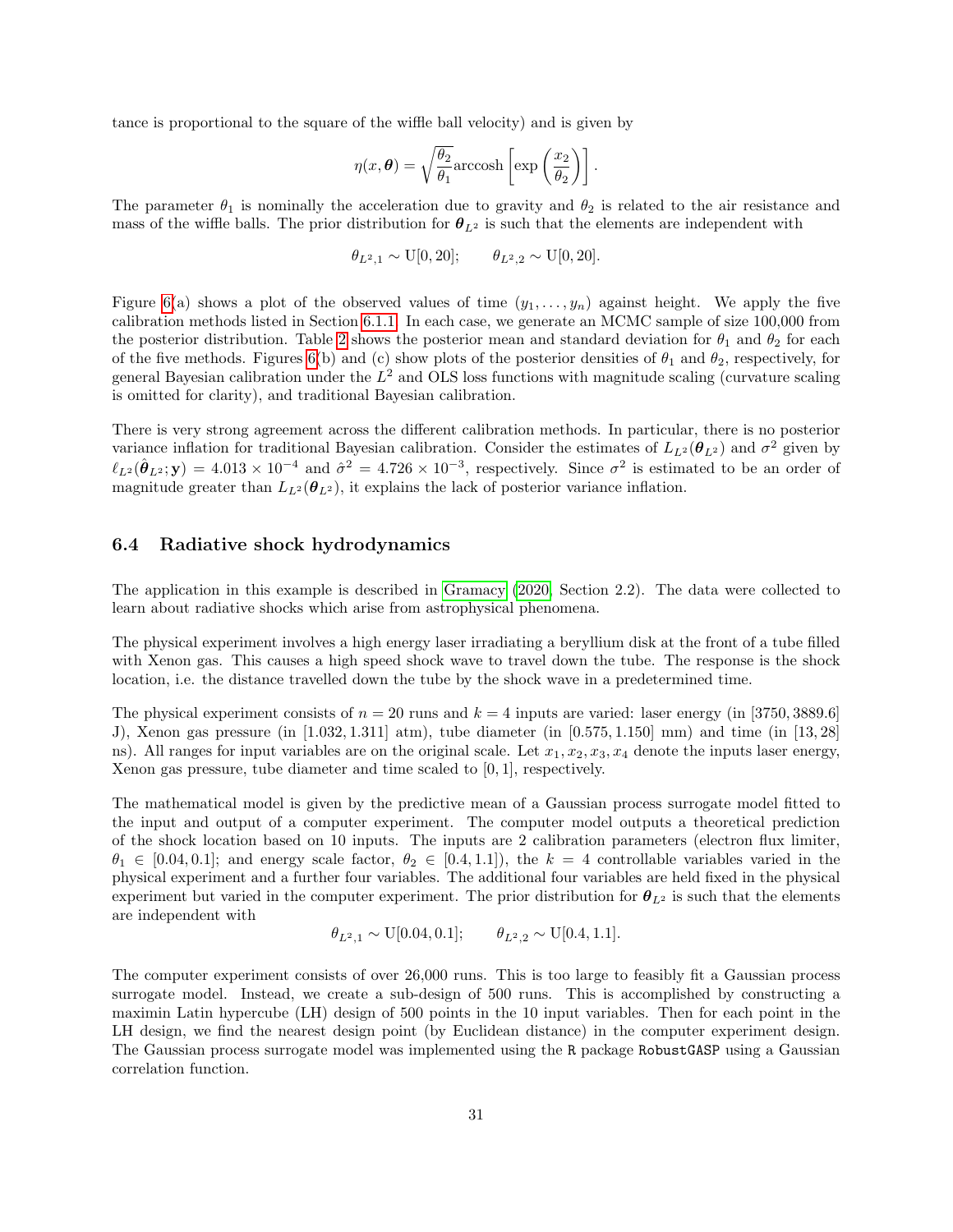

<span id="page-31-0"></span>Figure 7: The upper panels show the design points of the physical experiment. The lower panels show the generalised posterior density of  $\theta_1$  and  $\theta_2$  for  $L^2$  and OLS calibration under magnitude and curvature scaling.

|            | Т.2       | Т2        | OLS       | OLS       | Traditional |
|------------|-----------|-----------|-----------|-----------|-------------|
|            | magnitude | curvature | magnitude | curvature | Bayesian    |
| $\theta_1$ | 0.0744    | 0.0744    | 0.0549    | 0.0550    | 0.0582      |
|            | (0.00286) | (0.00198) | (0.00391) | (0.00381) | (0.00829)   |
| $\theta_2$ | 0.803     | 0.803     | 0.864     | 0.864     | 0.866       |
|            | (0.00603) | (0.00787) | (0.0105)  | (0.0103)  | (0.0203)    |

<span id="page-31-1"></span>Table 3: Generalised posterior mean (standard deviation) for  $\theta_1$  and  $\theta_2$ .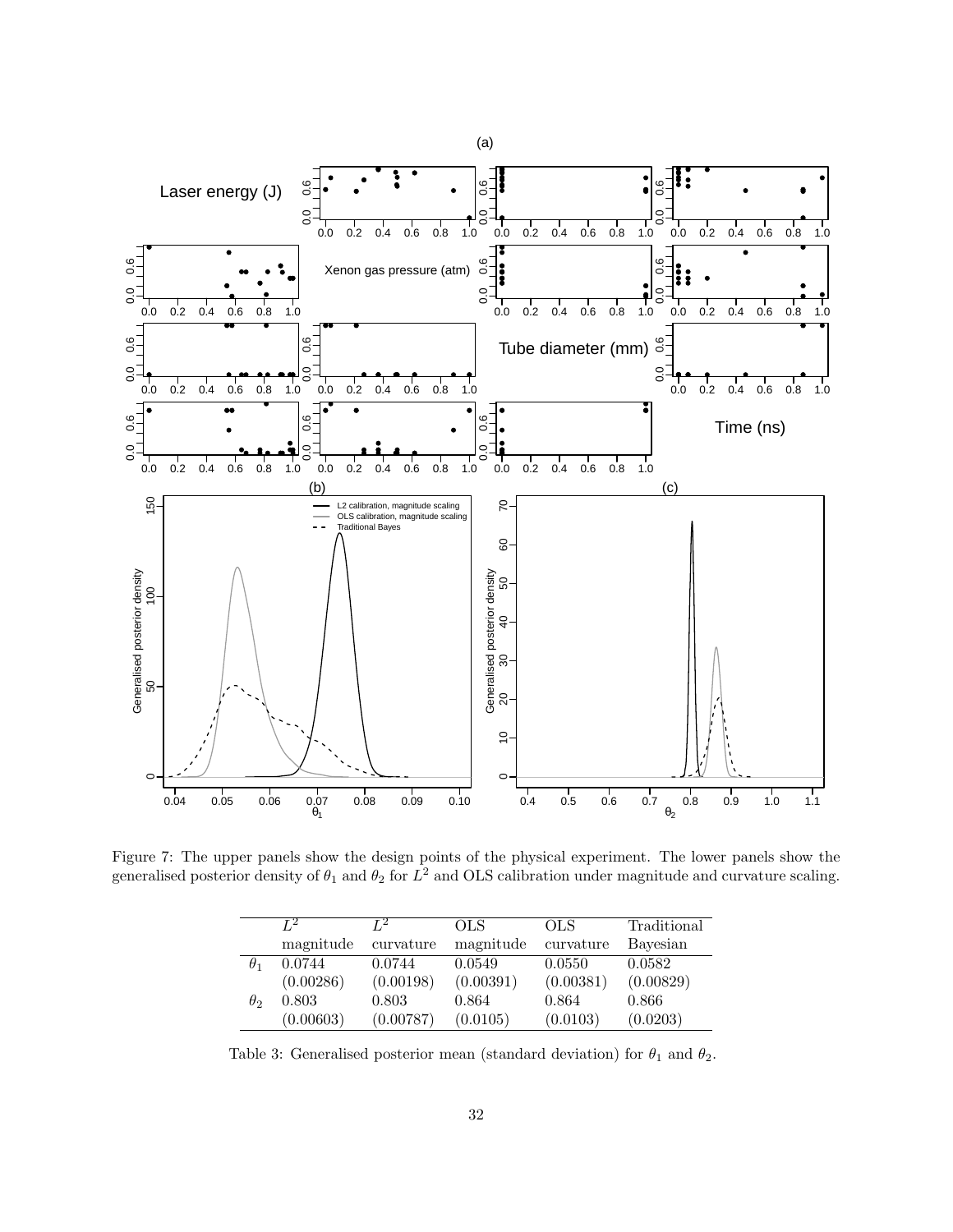Figure [7\(](#page-31-0)a) shows a plot of the design points,  $x_1, \ldots, x_n$ , of the physical experiment. The design points do not cover  $\mathcal X$  as well as could be expected from, for example, a LH design. This impacts the fit of the non-parametric regression model. We found the fit could be improved significantly (based on leaveone-out diagnostics) by including a linear term for scaled time,  $x_4$ , as well as including an intercept. Let  $f(x) = (1, x_4)^T$  and let F be the  $n \times 2$  matrix with *i*th row given by  $f(x_i)^T$ , for  $i = 1, ..., n$ . Furthermore, let  $\hat{\boldsymbol{\beta}} = (F^T F)^{-1} F^T \mathbf{y}$  be the ordinary least squares estimators of the parameters associated with the linear model given by  $f(x)^T$ , and let  $H = F(F^T F)^{-1} F^T$  be the hat matrix.

Now

$$
\hat{\mu}(\mathbf{x}) = \mathbf{f}(\mathbf{x})^T \hat{\boldsymbol{\beta}} + \sum_{i=1}^n s_i(\mathbf{x}) \left( y_i - \mathbf{f}(\mathbf{x}_i)^T \hat{\boldsymbol{\beta}} \right),
$$

where  $\rho$  are estimated as

$$
\hat{\rho} = \arg \min \frac{\mathbf{y}^T \left(I_n - H - S - SH\right)^2 \mathbf{y}}{\left[1 - 2/n - \text{tr}(S)/n\right]^2}.
$$

The estimators  $\hat{W}_{L^2}$  and  $\hat{\sigma}^2$  are adjusted to

<span id="page-32-0"></span>
$$
\hat{W}_{L^2} = 4\hat{\sigma}^2 n \int_{\mathcal{X}} \frac{\partial \eta(\mathbf{x}, \hat{\boldsymbol{\theta}}_{L^2})}{\boldsymbol{\theta}} \left[\mathbf{s}(\mathbf{x}) + F(F^T F)^{-1} \mathbf{f}(\mathbf{x})\right]^T \mathrm{d}\mathbf{x} \int_{\mathcal{X}} \left[\mathbf{s}(\mathbf{x}) + F(F^T F)^{-1} \mathbf{f}(\mathbf{x})\right] \frac{\partial \eta(\mathbf{x}, \hat{\boldsymbol{\theta}}_{L^2})}{\boldsymbol{\theta}^T} \mathrm{d}\mathbf{x}
$$
\n
$$
\hat{\sigma}^2 = \frac{\sum_{i=1}^n (y_i - \hat{\mu}(\mathbf{x}_i))^2}{n - 2 - \text{tr}(S)},
$$
\n(25)

respectively.

Table [3](#page-31-1) shows the posterior mean and standard deviation for  $\theta_1$  and  $\theta_2$  for the five different calibration methods. As the previous examples, there is limited difference between magnitude and curvature scaling for the general Bayesian methods.

Figures [7](#page-31-0) (b) and (c) show the posterior densities for  $\theta_1$  and  $\theta_2$ , respectively, for general Bayesian calibration under the  $L^2$  and OLS loss functions with magnitude scaling (curvature scaling is omitted for clarity), and traditional Bayesian calibration. The scale of the x-axis for Figures [7](#page-31-0) (b) and (c) are chosen to match the support for the prior distribution of the elements of  $\theta_{L^2}$ , respectively.

In terms of location, there is now less agreement between the methods (general Bayesian calibration under the  $L^2$  loss compared to the other methods). We address this issue at the end of this section.

Traditional Bayesian calibration again appears to exhibit posterior variance inflation. Consider the estimates of  $L_{L^2}(\theta_{L^2})$  and  $\sigma^2$  given by  $\ell_{L^2}(\tilde{\theta}_{L^2}; \mathbf{y}) = 1.650 \times 10^{-3}$  and  $\hat{\sigma}^2 = 3.865 \times 10^{-4}$ , respectively. Since  $L_{L^2}(\theta_{L^2})$ is estimated to be an order of magnitude greater than  $\sigma^2$ , it explains the posterior variance inflation.

The results from general Bayesian calibration under the  $L^2$  loss should be viewed sceptically due to the construction of  $\hat{\mu}(\mathbf{x})$  with the inclusion of linear terms. Indeed, the scale of the posterior for the general Bayesian calibration under the OLS loss is questionable due to its dependence on  $\hat{\sigma}^2$ . However, of the  $n = 20$ design points there are actually 16 unique design points. This allows a model-independent estimate of  $\sigma^2$ (see, for example, [Gilmour and Trinca 2012\)](#page-34-18) to be calculated as  $\hat{\sigma}^2 = 4.003 \times 10^{-4}$ , i.e. close to that found using [\(25\)](#page-32-0).

# 7 Discussion

This paper proposes generalised Bayesian approaches for the calibration of mathematical models, namely  $L^2$ and OLS calibration. In each case, two methods are developed to scale the generalised posterior distribution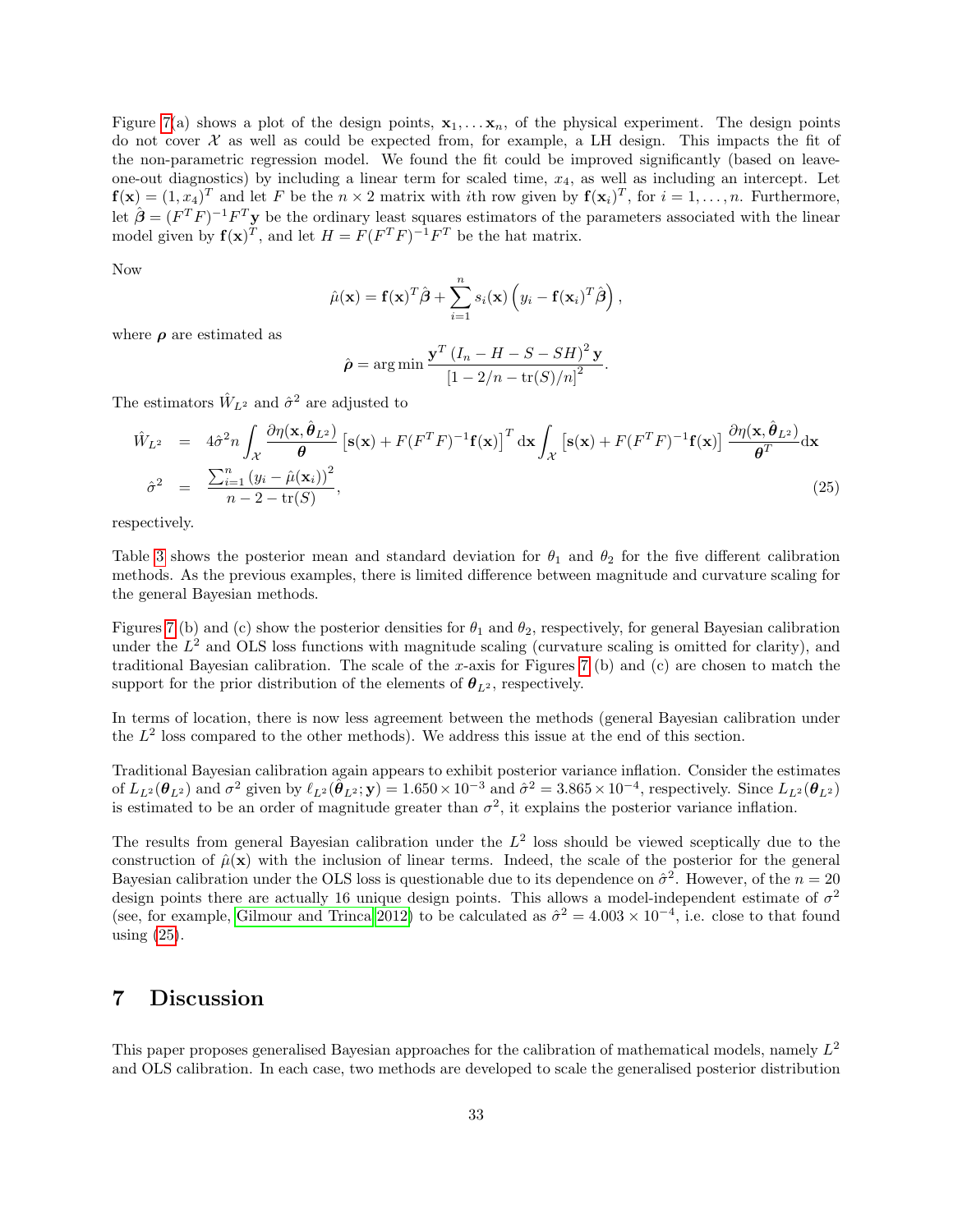to maintain frequentist properties. The proposed approaches were validated using simulation studies in Section [6.1](#page-20-1) before being applied to real problems in Sections [6.2](#page-25-0) to [6.4.](#page-30-0)

Compared to competing Bayesian  $L^2$  calibration approaches, the advantages of the proposed methodology are as follows.

- Compared to [Xie and Xu \(2021\)](#page-35-1), a known distribution is not required to be specified for  $y_1, \ldots, y_n$  (or equivalently  $e_1, \ldots, e_n$ ).
- Compared to [Plumlee \(2017\)](#page-34-0), we do not need to constrain the Gaussian process prior distribution for the bias function,  $\delta(\mathbf{x})$ .
- Compared to [Woody et al. \(2019\)](#page-35-2), there is no computationally expensive bootstrapping to perform to determine  $\gamma$  for the magnitude scaling.

There are several topics for further investigation. An issue that needs addressing is the design of the physical experiment. In the Radiative shock hydrodynamics application in Section [6.4,](#page-30-0) the design of the physical experiment necessitating the use of a linear term in the non-parametric smoother. Future work will consider the design of the physical experiment for generalised Bayesian calibration of mathematical models. One possible approach could be an extension of the Bayesian decision-theoretic approach (see, for example, [Chaloner and Verdinelli 1995\)](#page-34-19) to design of experiments for general Bayesian calibration. One hurdle will be that the Bayesian decision-theoretic approach relies on a full probability model which is notably absent for general Bayesian inference.

The automatic scaling methods rely on a point estimate of  $\sigma^2$ . An extension of the methodology would be to consider quantifying the uncertainty in this estimation. For example, let  $\pi_M^S(\theta|y, \sigma^2)$  denote the generalised posterior under loss M and scaling S, conditional on a fixed value of  $\sigma^2$ . Then let  $\pi(\sigma^2 | y, \sigma^2)$  denote the posterior distribution of  $\sigma^2$  found via, for example, assuming a Gaussian process smoother for  $\mu(\mathbf{x})$  as done by [Xie and Xu \(2021\)](#page-35-1). Then the marginal generalised posterior distribution for the calibration parameters could be obtained via

$$
\pi_M^S(\boldsymbol{\theta}|\mathbf{y}) = \int_0^\infty \pi_M^S(\boldsymbol{\theta}|\mathbf{y}, \sigma^2) \pi(\sigma^2|\mathbf{y}) d\sigma^2.
$$

For general Bayesian  $L^2$  calibration under the  $L^2$  loss, a computational approach that combines the approximation of the integral in the  $L^2$  loss and the MCMC method could be considered. A potential such approach is a pseudo-marginal Metropolis-Hastings algorithm (see, for example, [Andrieu and Roberts 2009\)](#page-33-1). This is where evaluation of the analytically intractable generalised likelihood

<span id="page-33-2"></span>
$$
\pi_{L^2}^S = \exp\left[-n\ell_{L^2}^S(\boldsymbol{\theta}; \mathbf{y})\right].\tag{26}
$$

is replaced in the acceptance probability by an unbiased estimate. In this case the algorithm targets the true posterior distribution of the calibration parameters. However, although an unbiased estimate for  $\ell_{L^2}^S(\theta; y)$ is trivial to produce, the same is not true for the generalised likelihood [\(26\)](#page-33-2). One possible approach could be to use a Russian Roulette debiasing scheme (see, for example, [Lyne et al. 2015\)](#page-34-20).

# References

<span id="page-33-1"></span>Andrieu, C. and Roberts, G. (2009) The pseudo-marginal approach for efficient monte carlo computations. Annals of Statistics 37, 697–725.

<span id="page-33-0"></span>Ba, S. and Joseph, V. R. (2018) MaxPro: Maximum Projection Designs. URL [https://CRAN.R-project.](https://CRAN.R-project.org/package=MaxPro) [org/package=MaxPro](https://CRAN.R-project.org/package=MaxPro). R package version 4.1-2.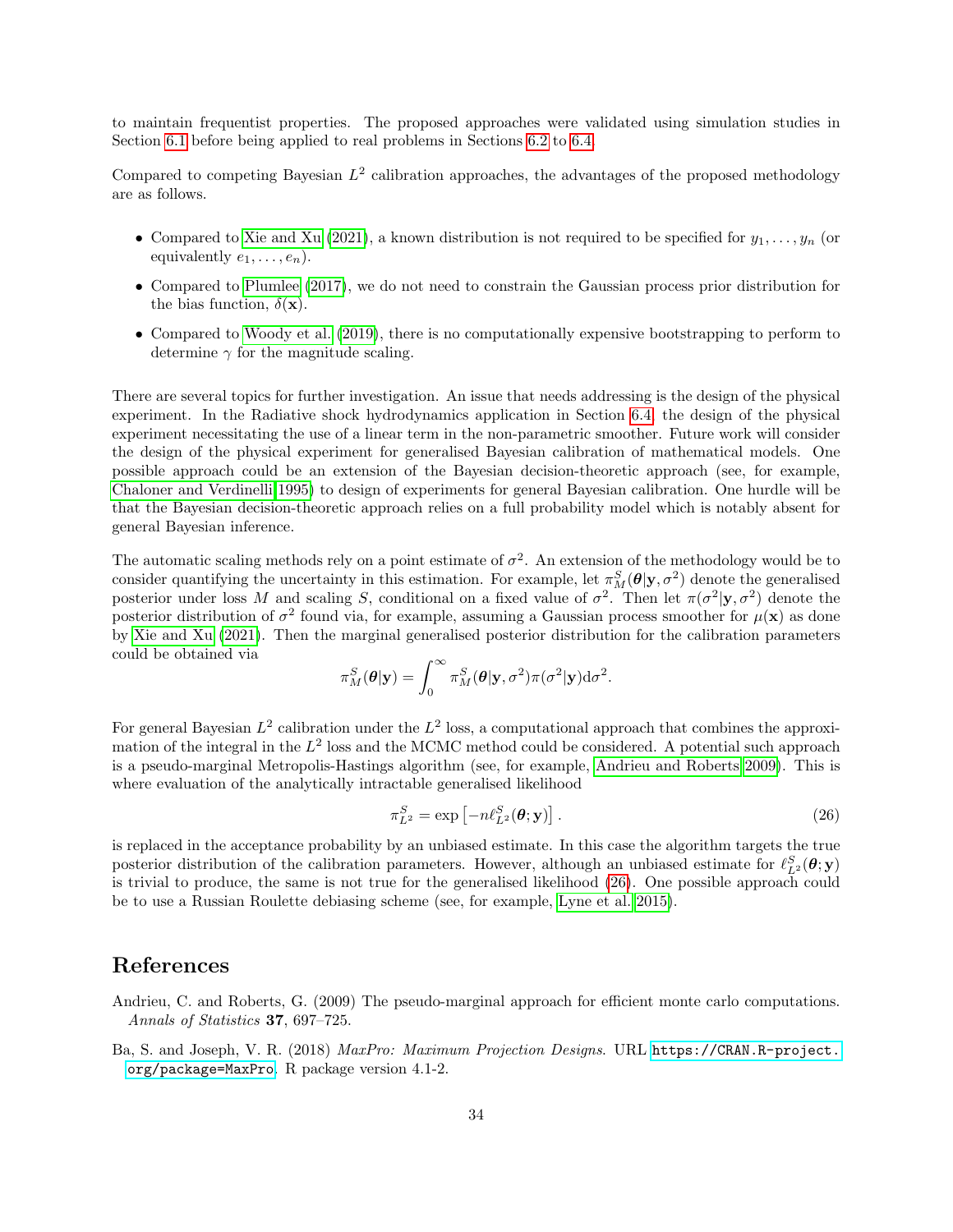<span id="page-34-12"></span>Billingsley, P. (1995) Probability and Measure. New York: John Wiley and Sons 3 edn.

- <span id="page-34-5"></span>Bissiri, P., Holmes, C. and Walker, S. (2016) A general framework for updating belief distributions. Journal of the Royal Statistical Society Series B 78, 1103–1130.
- <span id="page-34-19"></span>Chaloner, K. and Verdinelli, K. (1995) Bayesian experimental design: a review. Statistical Science 10, 273–304.
- <span id="page-34-10"></span>Georgiev, A. A. (1988) Consistent nonparametric multiple regression: The fixed design case. Journal of Multivariate Analysis 25, 100–110.
- <span id="page-34-18"></span>Gilmour, S. and Trinca, L. (2012) Optimum design of experiments for statistical inference (with discussion). Journal of the Royal Statistical Society Series C 61, 345–401.
- <span id="page-34-17"></span>Gramacy, R. B. (2020) Surrogates: Gaussian Process Modeling, Design and Optimization for the Applied Sciences. Boca Raton, Florida: Chapman Hall/CRC.
- <span id="page-34-4"></span>Gu, M. and Wang, L. (2018) Scaled Gaussian stochastic process for computer model calibration and prediction. SIAM/ASA Journal of Uncertainty Quantification 6, 1555–1583.
- <span id="page-34-15"></span>Joseph, V., Gul, E. and Ba, S. (2015) Maximum projection designs for computer experiments. Biometrika 102, 371–380.
- <span id="page-34-1"></span>Kennedy, M. and O'Hagan, A. (2001) Bayesian calibration of computer models (with discussion). Journal of the Royal Statistical Society Series B 63, 425–464.
- <span id="page-34-6"></span>Lange, K. (2010) Numerical Analysis for Statisticians. Springer-Verlag, New York 2nd edn.
- <span id="page-34-20"></span>Lyne, A.-M., Girolami, M., Y., A., Strathmann, H. and Simpson, D. (2015) On Russian roulette estimates for Bayesian inference with doubly-intractable likelihoods. *Statistical Science* **30**, 443–467.
- <span id="page-34-11"></span>Miller, J. (2021) Asymptotic normality, concentration, and coverage of generalized posteriors. Journal of Machine Learning Research 22, 1–53.
- <span id="page-34-13"></span>O'Hagan, A. and Forster, J. (2004) Kendall's Advanced Theory of Statistics Volume 2B Bayesian Inference. Wiley 2nd edn.
- <span id="page-34-8"></span>Pauli, F., Racugno, W. and Ventura, L. (2011) Bayesian composite marginal likelihoods. Statistica Sinica 21, 149–164.
- <span id="page-34-0"></span>Plumlee, M. (2017) Bayesian calibration of inexact computer models. Journal of the American Statistical Association 112, 1274–1285.
- <span id="page-34-16"></span>Plumlee, M., Joseph, V. and Yang, H. (2016) Calibrating functional parameters in the ion channel models of cardiac cells. Journal of the American Statistical Association 111, 500–509.
- <span id="page-34-9"></span>Ribatet, M., Cooley, D. and Davison, A. (2012) Bayesian inference from composite likelihoods with an application to spatial extremes. Statistica Sinica 22, 813–845.
- <span id="page-34-14"></span>Roberts, G. and Rosenthal, J. (2001) Optimal scaling of various metropolis-hastings algorithms. Statistical Science 16, 351–367.
- <span id="page-34-3"></span>Tuo, R. and Wu, C. (2015) Efficient calibration for imperfect computer models. Annals of Statistics 43, 2331–2352.
- <span id="page-34-2"></span>— (2016) A theoretical framework for calibration in computer models: Parametrization, estimation and convergence properties. SIAM/ASA Journal of Uncertainty Quantification 4, 767–795.
- <span id="page-34-7"></span>Wahba, G. (1990) Spline models for observational data vol. 59. Society for Industrial Mathematics.